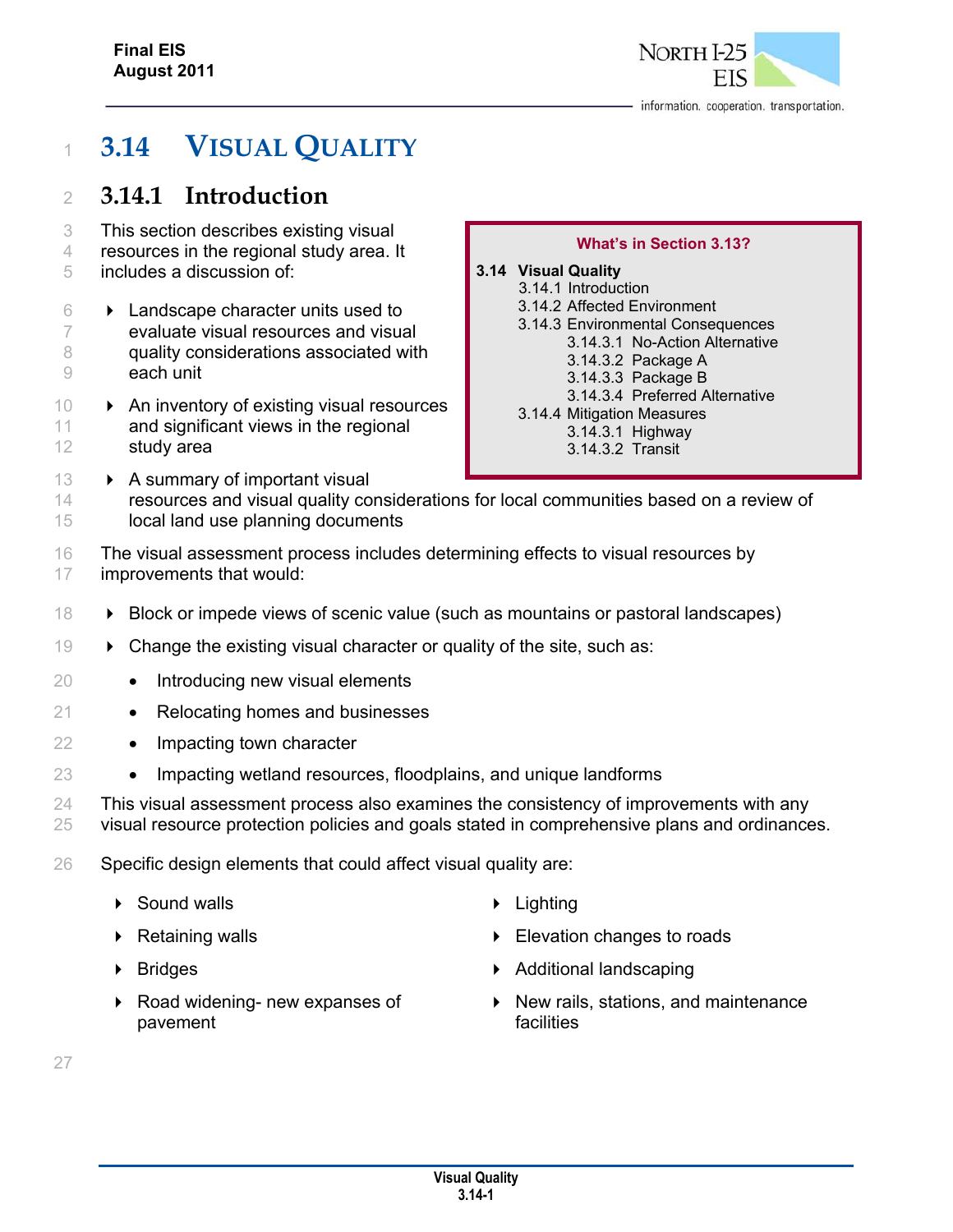

# **3.14.2 Affected Environment**

 Due to the magnitude of the regional study area, project area corridors were evaluated according to distinct landscape character units. Physical elements of a landscape are what 4 form the visual patterns that strongly influence our response to the landscape. The six

- 
- landscape character units evaluated consisted of:
- $6 \rightarrow$  Existing transportation corridors
- $7 \rightarrow$  Agricultural, open space, and undeveloped land
- **Parks, recreation areas, and trails**
- 9 Water and natural resources
- 10 > Commercial, light industrial, and municipal uses
- **D** Residential (urban, suburban, rural) uses
- A visual quality assessment was performed,
- which considered the existing visual quality of the
- regional study area and how existing visual
- resources (natural areas, important viewsheds,
- and land use) help to define the scenic backdrop
- of a community. It also evaluated whether existing
- visual resources would remain the same or
- change based on improvements associated with
- components of the No-Action Alternative and the
- two build packages.

 Visual quality considerations associated with each of the six landscape character units in the project

corridor are described below.

#### **Existing Transportation Corridors**.

- There are three primary transportation corridors in
- the project area. US 85, I-25 and the BNSF, and
- UPRR corridors were assessed as landscape
- character units.
- The US 85 corridor runs from the City of Greeley
- in the north to Denver Union Station in the south.
- The corridor traverses large tracts of agricultural
- land along the northern portion of the corridor
- interspersed with rural towns. The southern
- portion of the corridor is more urban in nature
- associated with the Denver metropolitan area.



**Photo 3.14-1. BNSF Rail Corridor, Ft. Collins This view reflects a more urban residential corridor.** 



**Photo 3.14-2. Big Dry Creek Open Space Open space is highly regarded by many viewers for its scenic values.**

- The I-25 corridor begins in the north at the Town
- of Wellington and terminates at Denver Union Station. The northern portion of the corridor
- traverses agricultural lands, but moving south becomes more urban in nature, with increasing residential and commercial uses.
	- **Visual Quality 3.14-2**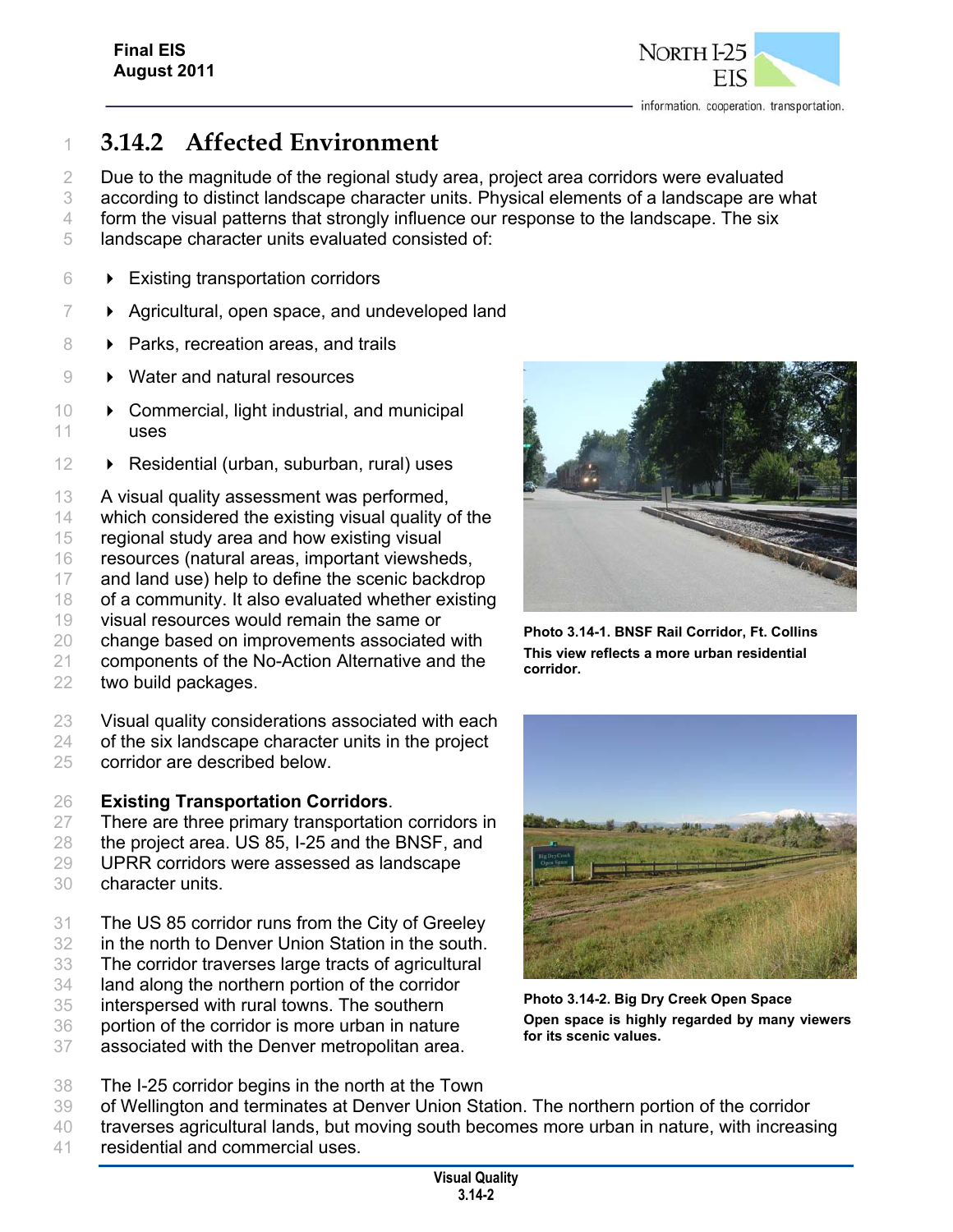

- The BNSF Railway and UPRR corridors travel through undeveloped fields, rural residential
- areas, and in built up urban areas. In urban areas, the BNSF rail bed traverses along urban
- streets as seen in **Photo 3.14-1**, which depicts a typical gravel rail bed that intersects city
- streets.
- **Parks, Recreation Areas, and Trails.** There are numerous parks, recreation areas, and trails
- 
- adjacent to the project corridors. Often these areas offer views to on-site natural resources and views of
- 
- mountains, hills, and valleys. These resources
- increase the scenic integrity values of viewsheds
- within the corridors. These recreation areas sometimes function as open space "buffers"
- 
- dedicated to enhancing scenic values of an area.
- (**Photo 3.14-2**)
- **Water and Natural Resources.** Adjacent floodplains
- 16 and riparian areas with grasslands, shrubs, and
- trees are common to larger natural drainage
- systems. Natural resources also include views to the
- mountains, hills and valleys that are typical to the
- more rural undeveloped landscapes. The occurrence
- 21 of this landscape character unit increases the scenic
- integrity value of viewsheds within the project
- corridors. In addition, the more varied the viewshed
- with natural resource elements such as rock
- outcroppings, the higher the scenic value is
- (**Photo 3.14-3**).
- **Commercial, Light Industrial, and Municipal**.
- Notable components of this landscape character unit
- are any historical landscape elements such as those
- found in historic towns, including historic grain
- elevators, other farm or ranch outbuildings, and
- historic government buildings. These elements are
- often considered to increase the scenic quality of a
- landscape or viewshed (**Photo 3.14-4**).
- **Residential: Urban, Suburban, and Rural.** Each of
- the project corridors bisects residential areas that
- can be classified as urban, suburban, and rural.
- Urban residential areas contain higher density
- housing units with very minimal open space or
- landscaped areas surrounding the units. Suburban
- areas are less dense and have larger lots with
- greater landscaped areas. Rural residential areas are often associated with agriculture. In
- general, the less dense the land use, the greater the natural scenic integrity remaining intact.
- The development density associated with residences generally increases when moving from
- north to south in the regional study area. Visual resources in the regional study area were
- identified through a review of planning documents and through field observation. Generally, significant visual resources include historic structures, parklands, open space, and natural



**Photo 3.14-3. Federal and 119th Street This view is representative of development land uses adjoining undeveloped areas and natural corridors, with wide sweeping background views of the Front Range and foothills.** 



**Photo 3.14-4. Grain Elevator, Larimer County Historic landscape elements, such as this sixchamber grain elevator, can increase a landscape's scenic quality.** 

**Visual Quality 3.14-3**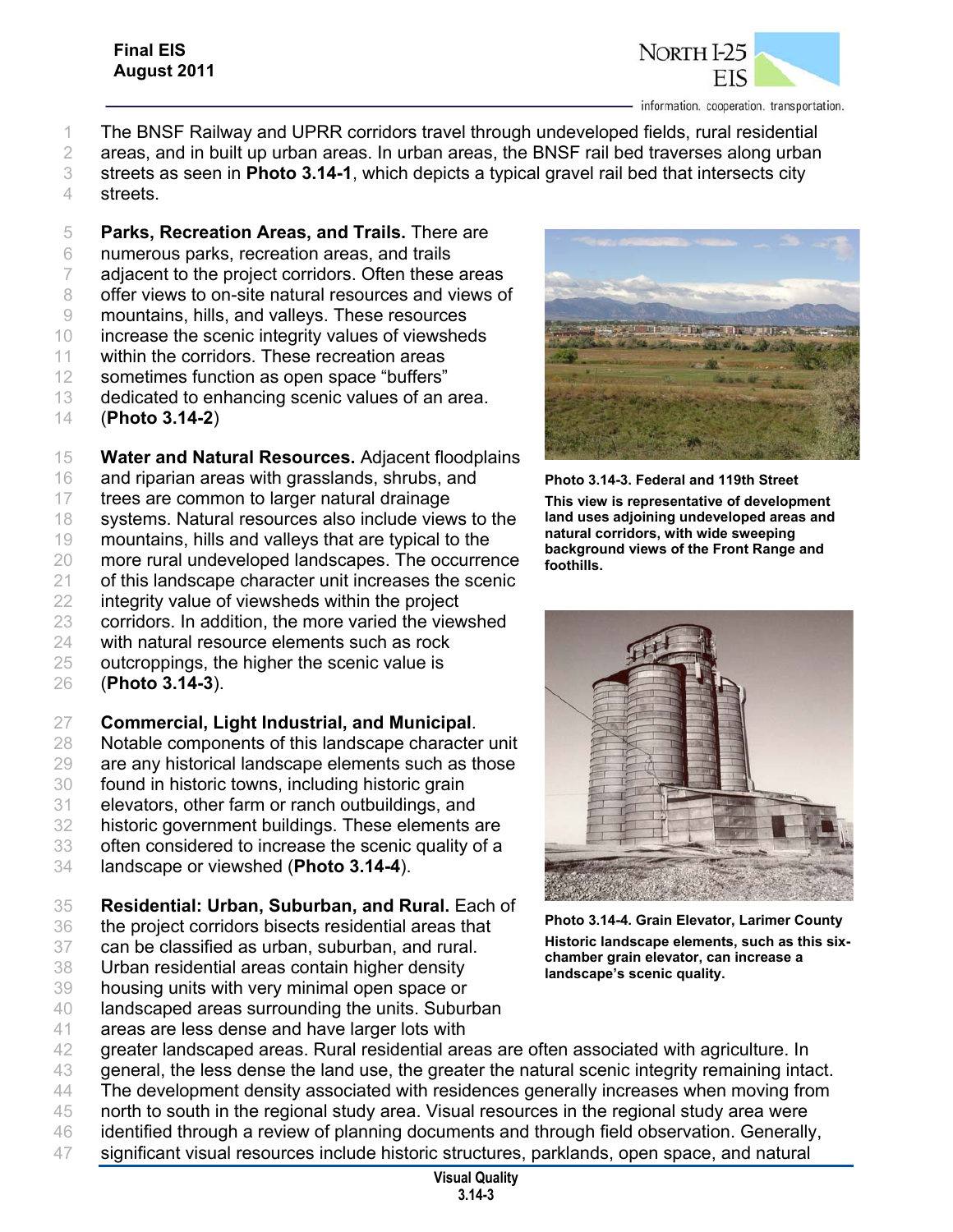

- 1 resources/areas (e.g., lakes, streams, rivers, wetlands). Field observations were performed to
- 2 determine the locations of sensitive viewsheds and dominant existing views. Desirable,
- 3 important, and protected views in the regional study area were documented. These views are 4 identified on **Figure 3.14-1**.
- 5 Based on a review of local land use planning documents, some of the primary visual goals 6 important to local communities are:
- $7 \rightarrow$  Important ecological and scenic resources, such as wetlands, floodplains, and unique 8 landforms, should be protected and enhanced.
- 9 > The small-town character of Berthoud should be maintained.
- 10 Significant natural features in the Boulder Valley planning area, including Davidson Mesa, 11 Gunbarrel Hill, and Boulder Reservoir, should be preserved.
- 12 **EX S** Numerous natural landmarks were defined as prominent landscape features, deemed 13 important because of the views they afford and for scenic, visual, or aesthetic values.
- 14 **Active protection of farmland and open space should be encouraged.**
- 15 The greenbelt around the city of Broomfield should be preserved, where feasible, to protect 16 environmentally constrained lands, steep slopes, creek corridors, and buffer growth in 17 nearby communities.
- 18 Wildlife preserves, riparian corridors, Rocky Mountain views, and greenbelt buffers along 19 roadways should be identified as visually important to provide visual relief from more 20 intense land uses.
- $21 \rightarrow$  Mountain and downtown views from public places, such as parks, should be preserved.
- $22 \rightarrow$  Design guidelines for both public and private developments should be maintained to 23 promote protection and enhancement of the visual environment.
- $24 \rightarrow$  Mountain backdrops were identified as significant visual resources.
- $25 \rightarrow$  Historic buildings should be preserved as landscape features that help to create community 26 identity.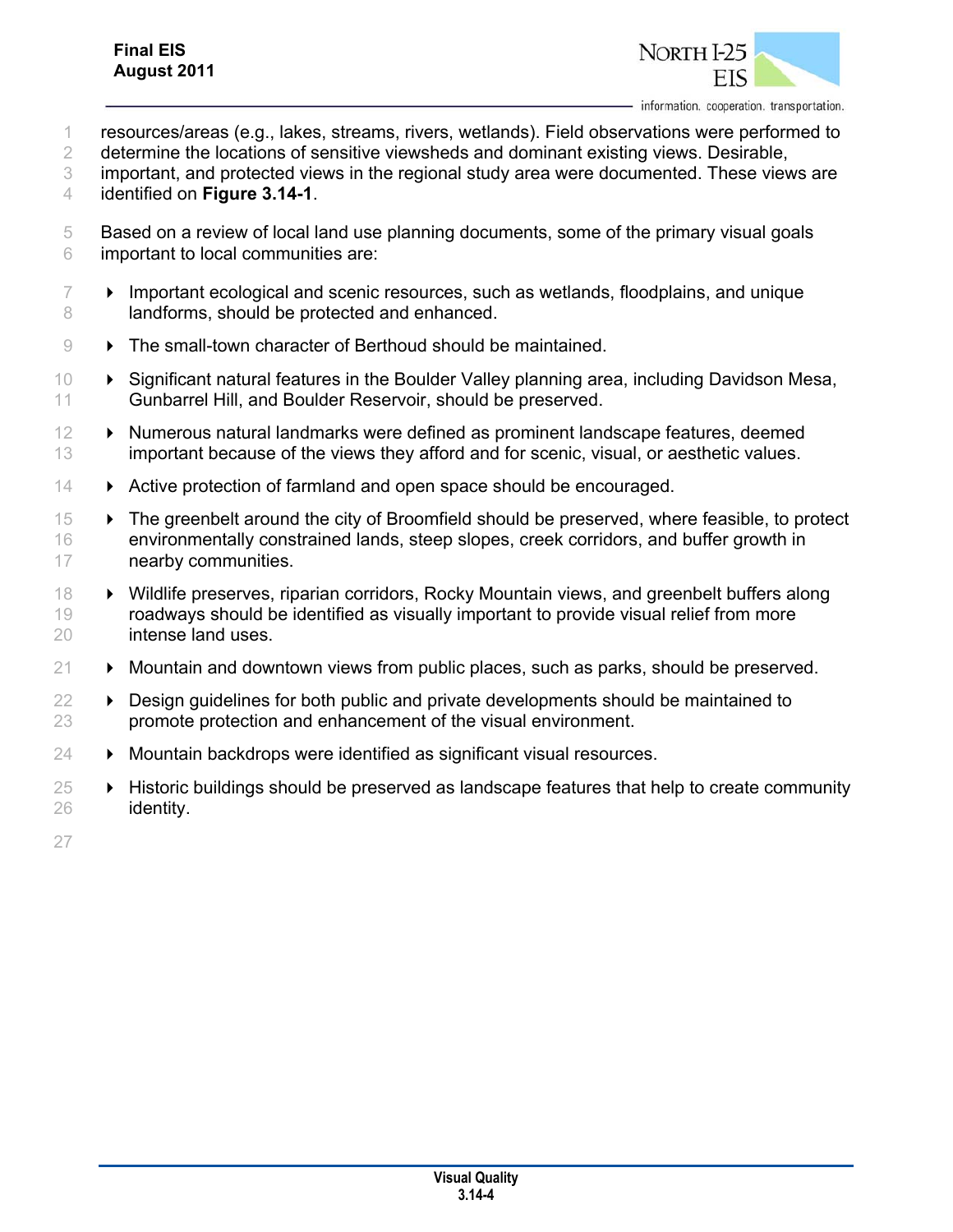

# 1 **Figure 3.14-1 Visual Resources Identified in the Regional Study Area**

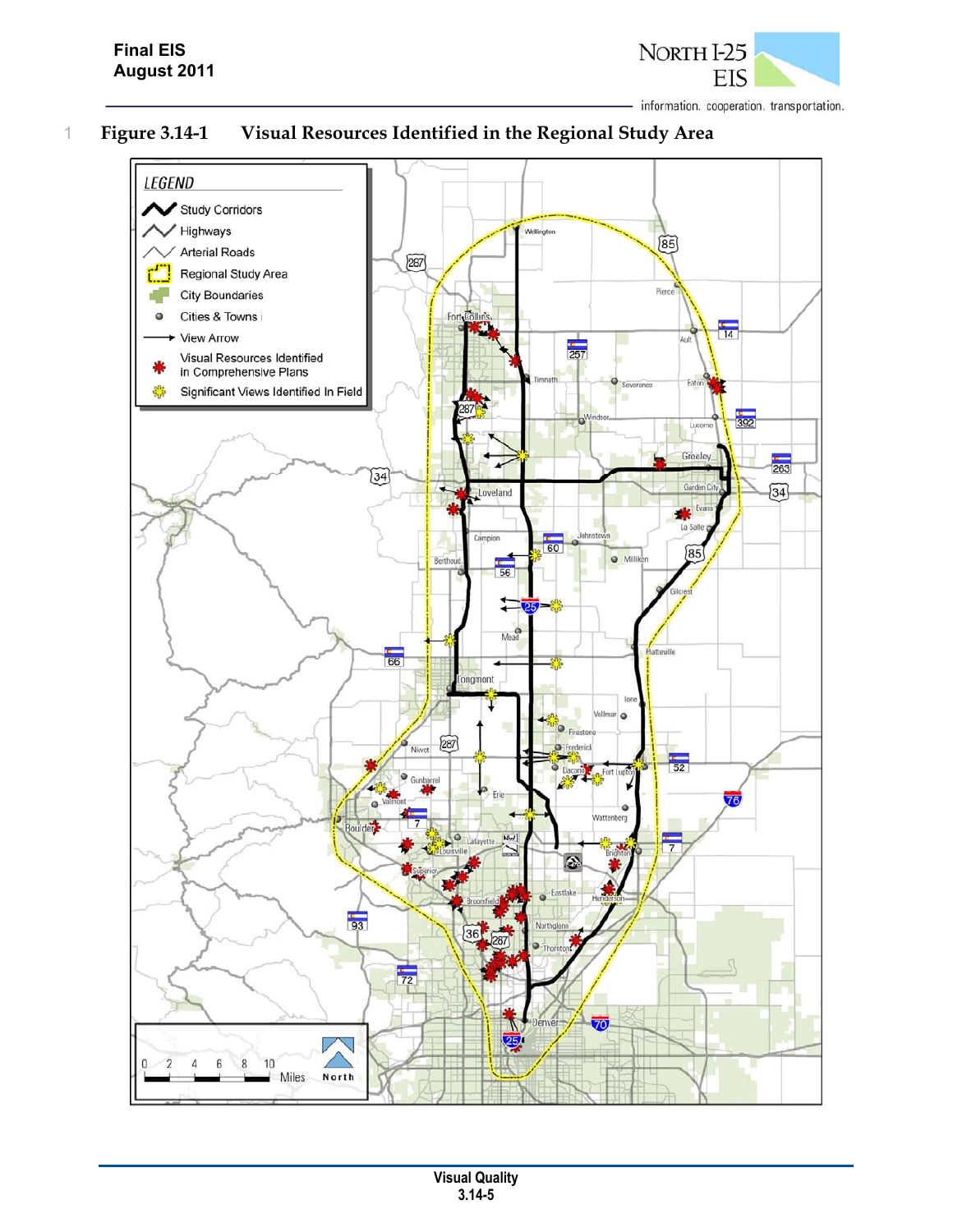

# **3.14.3 Environmental Consequences**

Many of the North Front Range communities comprising the regional study area have

unimpeded views to the Front Range of the Rocky Mountains, including Longs Peak and

Mount Meeker. Proposed improvements associated with the packages are minor relative to the

large scale of this view.

Proposed improvements that affect visual quality in the project area were identified and

evaluated for the degree of effect. Effects were rated as minor, moderate, or high. An effect is

8 categorized as minor if it does not block or impede scenic views or diminish the visual

character. This would include walls that are 5 feet or less in height and interchanges and

bridges that are built at the same height. An effect was categorized as moderate if it either

- would block or impede a scenic view of value to adjacent businesses or residences (within 12 half-mile radius) or diminish the visual character. This would include walls from 5 feet to 15 feet
- in height and bridges and interchanges raised 6 feet or less in height. An effect was

14 categorized as high if it would block or impede a scenic view of value (within 1/2-mile radius)

and also diminish the visual character. This would include walls greater than 15 feet in height

and bridges and interchanges raised greater than 6 feet.

The visual effects that occur as a result of highway widening, rail construction, bridge and wall

- construction, carpool lots, stations, and maintenance facilities were evaluated for each
- component.

 Transportation improvements associated with the project could result in both short-term and 21 long-term visual impacts. Short-term impacts include disruptions during construction while long-term impacts are the result of permanent alterations that change the way people commute in and around the area. Short-term impacts would include detours, an increase in roadway congestion in and around the area, the presence of large equipment, dust from construction, and general disruption to the surrounding neighborhoods and businesses. These 26 short-term impacts would have a temporary visual effect to the community. Long-term impacts include relocation of businesses and residences; new interchanges; increased right-of-way; addition of station amenities (lighting); and changes to the surrounding landscape through the use of overpasses, bridges, retaining walls, medians, as well as from alterations to the existing

roadway grade.

# **3.14.3.1 NO-ACTION ALTERNATIVE**

## *Direct Impacts*

 The No-Action Alternative would generally have minimal effect on visual resources. Existing conditions, described in **Section 3.14.1**, would continue.

## *Indirect Impacts*

- Traffic and congestion would continue to increase. Even without highway or transit
- improvements associated with the project, growth would continue to occur on undeveloped
- agricultural land. This would change the landscape character along the I-25, the BNSF and
- US 287 corridors, and alter views and perception of visual character.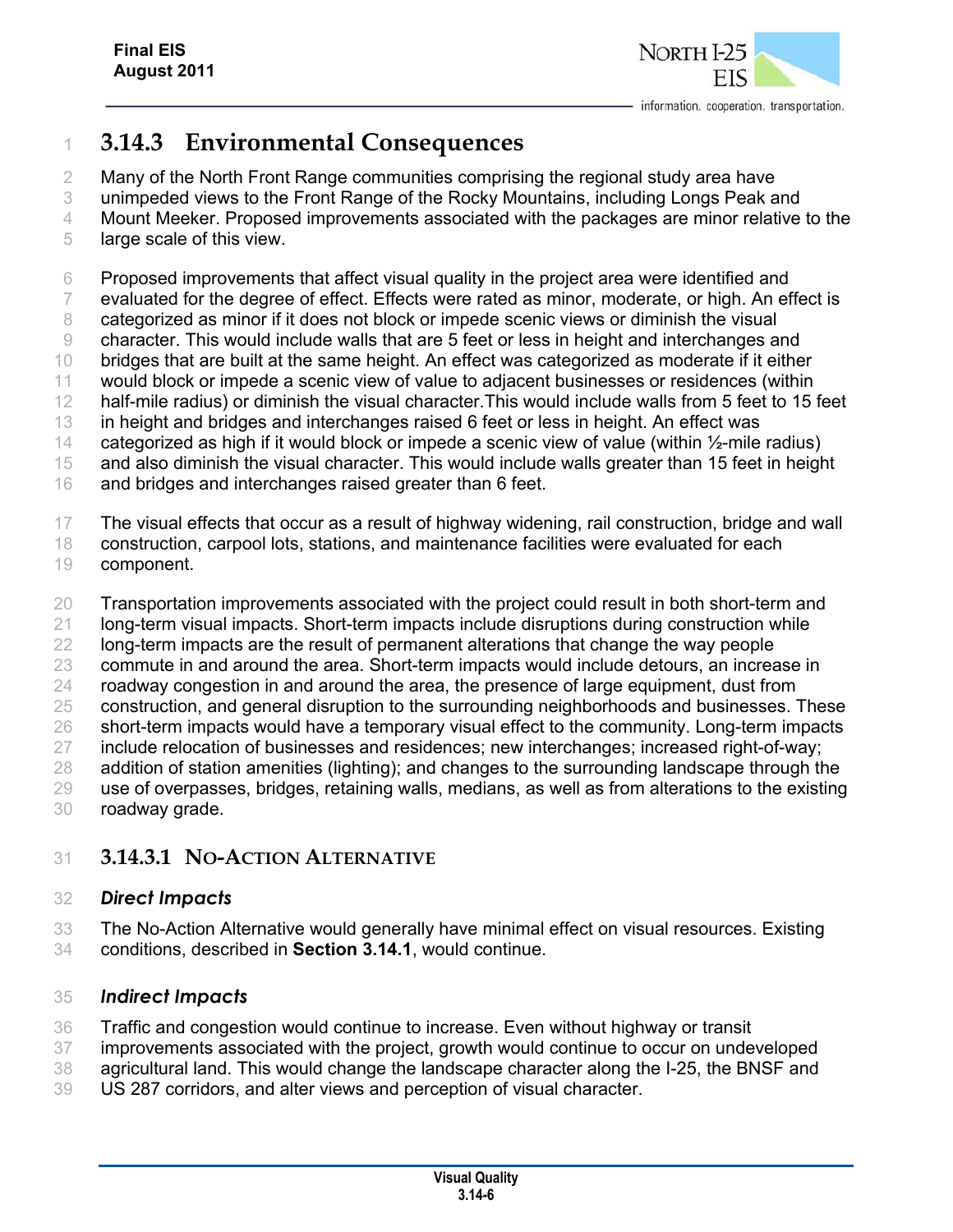

### **3.14.3.2 PACKAGE A**

Visual impacts are discussed below for transportation improvement components in Package A.

Visual elements associated with highway improvements include interchange upgrades,

replacement and modification of bridges, new retaining walls, new sound walls, and the

 addition of carpool lots. **Table 3.14-6**, provided later in this section, summarizes visual impacts from highway widening and structure upgrades under each Package A highway component.

 Structural elements include retaining walls, sound walls, bridges, box culverts and interchanges.

Retaining walls are proposed in areas that currently do not have them. Retaining walls would

be either the Colorado Department of Transportation (CDOT) standard retaining walls or

- mechanically stabilized earth (MSE) walls and would range from 3 feet, 6 inches to 21 feet,
- 6 inches in height. If the retaining wall goes up vertically from I-25, it would reduce the visual
- effect of the highway on surrounding homes and businesses while limiting motorists' views. If

14 the retaining wall goes down vertically from I-25, it would limit the views of the surrounding

homes to the surrounding community and long-range views from areas east of I-25 to the

mountains.

Sound walls are proposed in areas which currently do not have them. The new sound walls

would range from 10 feet to 12 feet in height. While new sound walls would reduce noise

impacts to the surrounding community, they could increase visual impacts. The new sound

walls would reduce the visual effect of the highway on surrounding homes and businesses

while limiting motorists' views and long-range views of the surrounding community.

## *A-H1 Highway Safety Improvements (SH 1 to SH 14).*

**Structural Impacts. Table 3.14-1** identifies the location and height range of one A-H1

retaining wall that would be greater than 15 feet in height. This wall would have a high effect to

25 the surrounding community. One retaining wall would be 15 feet in height or less, this wall

would have a moderate visual effect.

#### **Table 3.14-1 Retaining Wall Locations in Component A-H1**

| <b>Retaining Wall Location</b>           | <b>Retaining Wall</b><br><b>Height Range</b><br>(feet/inches) | <b>Impacts Motorist or</b><br><b>Surrounding Community?</b> |
|------------------------------------------|---------------------------------------------------------------|-------------------------------------------------------------|
| North of LCR 58, south of LCR 60 on I-25 | $3'$ -5" to 21'-5"                                            | Surrounding community                                       |
| Near SH 1 and I-25 (NW quadrant)         | $3'-5''$ to 15'-0"                                            | Surrounding community                                       |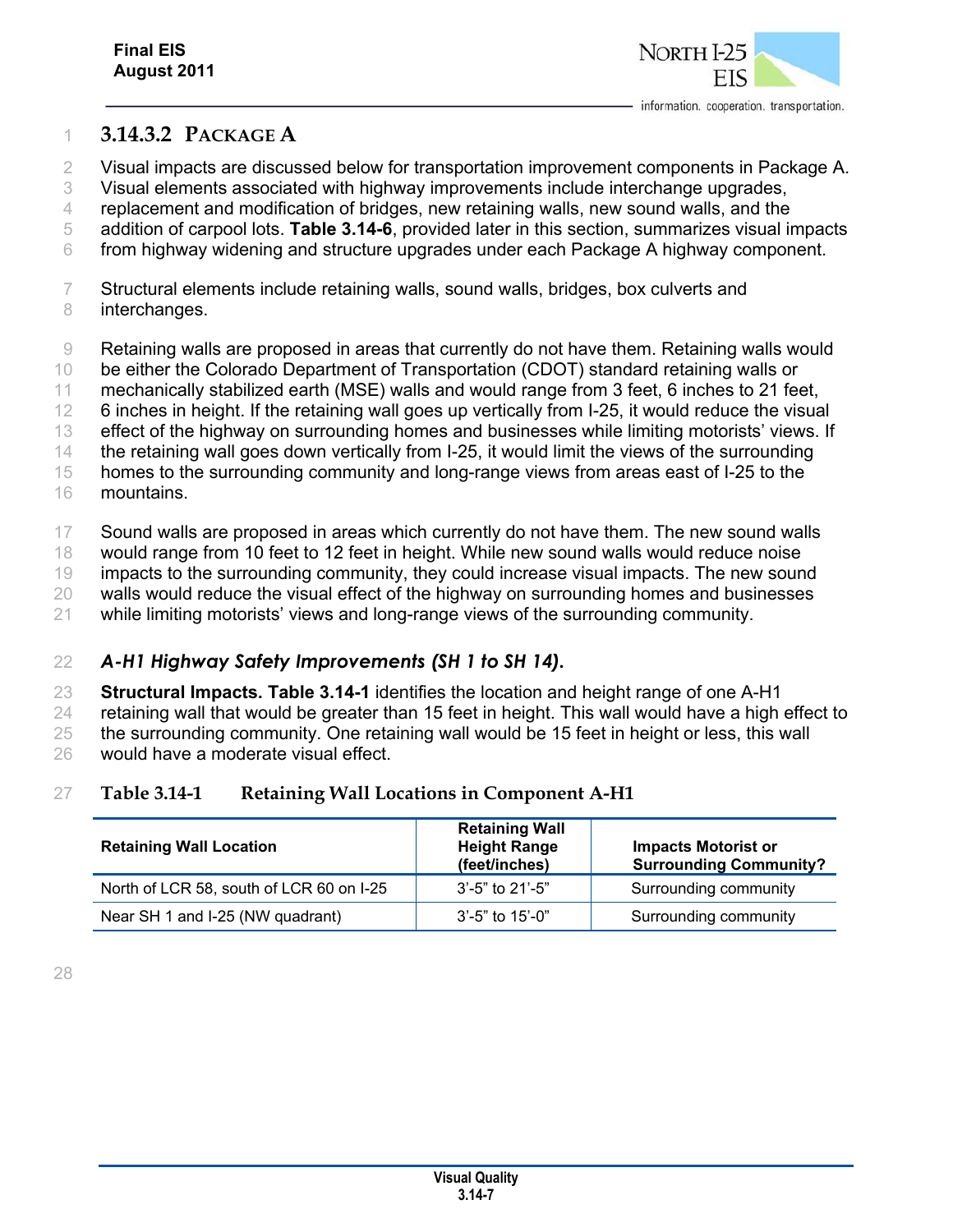

- 1 **Table 3.14-2** identifies the location and height for the one sound wall in this component. It
- 2 would have a moderate visual effect to the surrounding community.

## 3 **Table 3.14-2 Sound Wall Locations in Component A-H1**

| <b>Sound Wall Location</b> | <b>East/West Side</b><br>of I-25 | <b>Sound Wall</b><br><b>Height Range</b><br>(feet/inches) | <b>Sound Wall Length</b> |
|----------------------------|----------------------------------|-----------------------------------------------------------|--------------------------|
| North of SH 1 on I-25      | West                             | $10' - 12'$                                               | 1.000'                   |

4 Two interchanges are proposed to be rebuilt with a grade change of 6 feet or less. Ten bridges

5 and box culverts in the project area are proposed to be modified or reconstructed at the same

6 heights as the structures that they are replacing. Four bridges and box culverts are proposed

7 to be reconstructed with a grade change of 6 feet of less. The addition of retaining walls, a

8 sound wall, and the reconstruction of existing bridges and interchanges would overall have a

9 moderate visual effect to motorists and adjacent homes and businesses, since similar

10 structures already exist in these locations.

11 **Carpool Lots.** A carpool lot is proposed in the southwest quadrant of I-25 and SH 1. Carpool

12 lots would consist of parking, lighting, and landscaping. The lighting associated with the

13 carpool lot would be designed to minimize shadows. Light sources would be shielded so that

14 night-time lighting is focused on the carpool lots. There would be minimal light overspill and no

15 significant impacts on nearby properties and streets. The amount of landscaping depends on

16 municipal standards. The addition of the carpool lot would have a minor visual effect because 17 it does not block any views and would not require the relocation of businesses or residences.

# 18 *A-H2 General Purpose Lanes (SH 14 to SH 60)*

19 **Highway Widening.** Widening the highway from SH 14 to SH 60 would require the relocation 20 of residences and businesses. Highway widening would have a moderate visual effect to the 21 surrounding community because of the required relocation of businesses and residences. The 22 greater expanse of pavement, from 68 feet to 120 feet between SH 14 and Crossroads and 23 from 68 feet to 144 feet between Crossroads and SH 60, would result in a change in the visual 24 experience for motorists.

 Structural Impacts. **Table 3.14-3** identifies the location and height range of eighteen A-H2 retaining walls that would be greater than 15 feet in height, which would have a high visual effect to the surrounding community. **Table 3.14-4** identifies the location and height of one sound wall in A-H2 which would have a moderate visual effect to the surrounding community.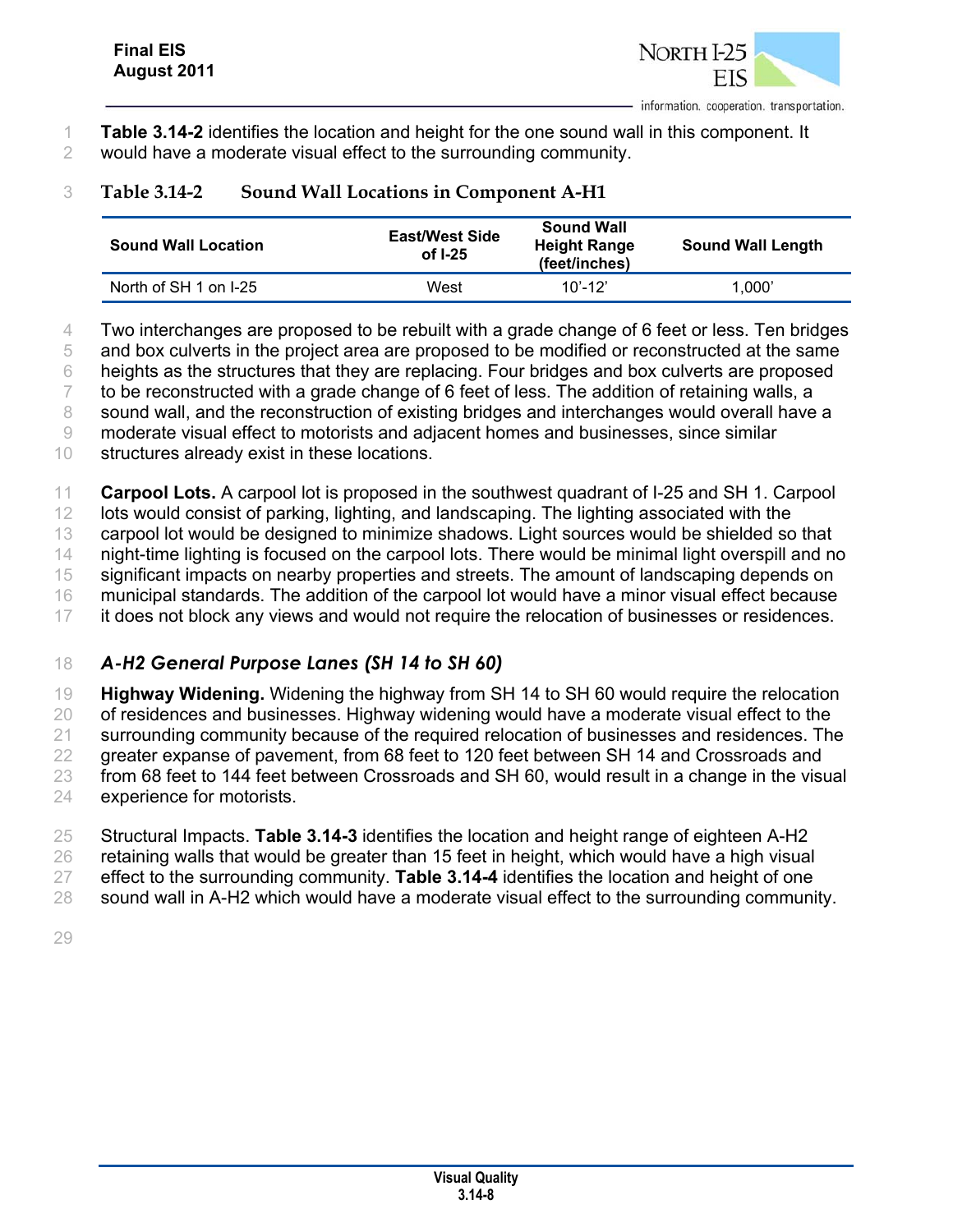

## 1 **Table 3.14-3 Retaining Wall Locations in Component A-H2**

| <b>Retaining Wall Location</b>                 | <b>Retaining Wall</b><br><b>Height Range</b><br>(feet/inches) | <b>Impacts Motorist or</b><br><b>Surrounding Community?</b> |
|------------------------------------------------|---------------------------------------------------------------|-------------------------------------------------------------|
| North of Harmony Road, south of LCR 40 on I-25 | 11'-0" to 15'-5"                                              | Motorist                                                    |
| North of SH 392, south of LCR 36 on I-25       | 11'-0" to 69'-0"                                              | Surrounding community                                       |
| North of SH 392, south of LCR 36 on I-25       | 11'-0" to 20'-0"                                              | Surrounding community                                       |
| North of SH 392, south of LCR 36 on I-25       | 18'-0" to 23'-0"                                              | Motorist                                                    |
| North of SH 392, south of LCR 36 on I-25       | 14'-0" to 22'-0"                                              | Surrounding community                                       |
| Near SH 392 and I-25                           | 3'-5" to 20'-5"                                               | Surrounding community                                       |
| Near Crossroads Blvd and I-25                  | 19'-0" to 34'-0"                                              | Motorist                                                    |
| Near US 34 and I-25                            | 5'-0" to 22'-0"                                               | Surrounding community                                       |
| Near US 34 and I-25                            | 5'-0" to 22'-0"                                               | Surrounding community                                       |
| Near US 34 and I-25                            | 4'-5" to 35'-0"                                               | Surrounding community                                       |
| Near US 34 and I-25                            | 10'-0" to 22'-0"                                              | Surrounding community                                       |
| Near US 34 and I-25                            | 5'-0" to 22'-0"                                               | Surrounding community                                       |
| Near US 34 and I-25                            | 3'-5" to 31'-0"                                               | Surrounding community                                       |
| Near US 34 and I-25                            | 3'-0" to 35'-0"                                               | Surrounding community                                       |
| North of LCR 18, south of LCR 20E on I-25      | 5'-5" to 19'-0"                                               | Surrounding community                                       |
| North of LCR 18, south of LCR 20E on I-25      | 4'-5" to 30'-0"                                               | Surrounding community                                       |
| Near LCR 16 and I-25                           | 27'-0" to 39'-5"                                              | Surrounding community                                       |
| Near SH 60 and I-25                            | 10'-5" to 29'-5"                                              | Surrounding community                                       |

#### 2 **Table 3.14-4 Sound Wall Locations in Component A-H2**

| <b>Sound Wall Location</b>                                              | <b>East/West Side</b><br>of $I-25$ | <b>Sound Wall</b><br><b>Height Range</b><br>(feet) | <b>Sound Wall</b><br>Length |
|-------------------------------------------------------------------------|------------------------------------|----------------------------------------------------|-----------------------------|
| South of SH 392 and north of CR 30 on<br>I-25 at Mountain Range Shadows | West                               | 12'                                                | 2.500                       |

 Five interchanges are proposed to be rebuilt with a grade change of 6 to 12 feet. Rebuilding 4 the interchange with the grade change would have a moderate effect on visual conditions. Two interchanges are proposed to be rebuilt with a change to the vertical alignment. The interchange I-25 and SH 402 would be modified to have SH 402 go over I-25 and the interchange I-25 and LCR 16 would be modified to have LCR 16 go over I-25. Modifying the vertical alignment of I-25 and the cross street would have a moderate visual effect because it would block existing views from I-25 to the mountains. Lowering the vertical alignment of I-25 would limit the views of the vehicular traveler, while opening the view to adjacent properties. 11 One interchange is proposed to be rebuilt with a grade change of 6 to 12 feet. Nine bridges that make up the US 34 interchange would be constructed in two levels. One level approximately 24 feet above the existing US 34 and another level approximately 48 feet above existing US 34. The US 34 eastbound and westbound by-pass over LCR 5, and the US 34 over Rocky Mountain Avenue would require relocation of businesses. The increase of size and vertical alignment of the US 34 interchange would have a high visual effect to the vehicular

17 traveler and adjacent properties.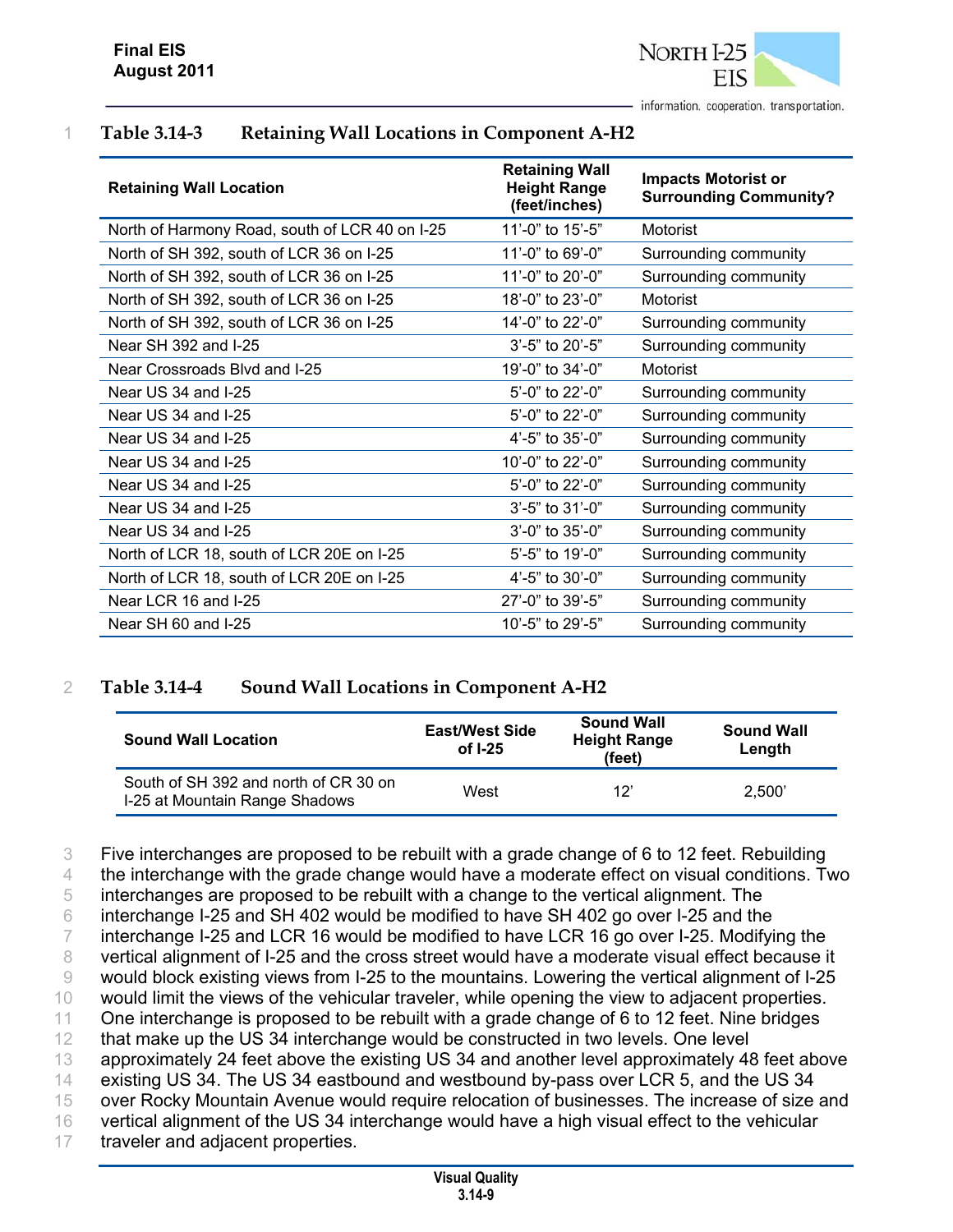

- 1 Nine bridges and box culverts in the project area are proposed to be reconstructed or modified
- 2 at the same heights as the bridges that they are replacing. Eighteen bridges and box culverts
- 3 are proposed to be reconstructed with a grade change of 6 feet or less. Four bridges and box
- 4 culverts are proposed to be constructed with a grade change from 6 to 12 feet. Three bridges
- 5 are proposed to be reconstructed with a grade change of 28 feet. The introduction of
- 6 numerous retaining walls over 15 feet in height, a sound wall, reconstructed interchanges and
- 7 bridges that vary in their degree of visual effect to the surrounding community would have a
- 8 high visual effect overall.

 **Carpool Lots.** Five carpool lots are proposed at the following locations: I-25 and SH 14, I-25 and Prospect Road, I-25 and Harmony Road, I-25 and SH 392, and I-25 and SH 402. The carpool lots would consist of parking, lighting, and landscaping. The lighting associated with 12 the carpool lots would be designed to minimize shadows. Light sources would be shielded so that night-time lighting is focused on the carpool lots. There would be minimal light overspill and no significant impacts on nearby properties and streets. The amount of landscaping depends on municipal standards. The addition of carpool lots would have a minor visual effect because they would not block views or require the relocation of businesses or residences.

# 17 *A-H3 General Purpose Lanes (SH 60 to E-470)*

 **Highway Widening.** The widening of the highway from SH 60 to SH 66 and from SH 52 to E-470 would require the relocation of residences and businesses and naturalized type landscaping. Highway widening would have a moderate visual effect to the surrounding community because it would require the relocation of businesses. The greater expanse of pavement, from 68 feet to 120 feet between SH 60 and SH 66, from 128 feet to 144 feet between SH 52 and SH 7, and from 136 feet to 168 feet between SH 7 and E-470, would result in a change in the visual experience for motorists.

 **Structural Impacts. Table 3.14-5** identifies the location and height range of 13 A-H3 retaining walls that would be greater than 15 feet in height. These would have a high visual effect to the surrounding community. One retaining wall would be 15 feet in height or less, this wall would have a moderate visual effect.

| 1 adie 5.14-5<br>Retaining wall Locations in Component A-H3 |                                                        |                                                             |  |
|-------------------------------------------------------------|--------------------------------------------------------|-------------------------------------------------------------|--|
| <b>Retaining Wall Location</b>                              | <b>Retaining Wall Height</b><br>Range<br>(feet/inches) | <b>Impacts Motorist or</b><br><b>Surrounding Community?</b> |  |
| North of WCR 40, south of SH 56 on I-25                     | 3'-5" to 29'-0"                                        | Motorist                                                    |  |
| North of WCR 40, south of SH 56 on I-25                     | $14' - 0''$                                            | Motorist                                                    |  |
| North of WCR 40, south of SH 56 on I-25                     | 14'-0" to 18'-0"                                       | Surrounding community                                       |  |
| Near WCR 34 and I-25                                        | $24' - 0''$ to 30'-0"                                  | Surrounding community                                       |  |
| Near WCR 34 and I-25                                        | 12'-0" to $34'$ -0"                                    | Motorist                                                    |  |
| Near WCR 34 and I-25                                        | 34'-0" to 38'-0"                                       | Surrounding community                                       |  |
| North of SH 66, south of WCR 32 on I-25                     | 5'-0" to 25'-5"                                        | Surrounding community                                       |  |
| North of SH 66, south of WCR 32 on I-25                     | 21'-0" to 27'-0"                                       | Surrounding community                                       |  |
| North of 160th, south of SH 7 on I-25                       | 1'-0" to 18'-2"                                        | Surrounding community                                       |  |
| SH 7 and I-25                                               | $2^{\prime}$ -0" to 42'-0"                             | Surrounding community                                       |  |
| SH 7 and I-25                                               | 2'-6" to 33'-1"                                        | Surrounding community                                       |  |

#### **Table 3.14-5 Retaining Wall Locations in Component A-H3**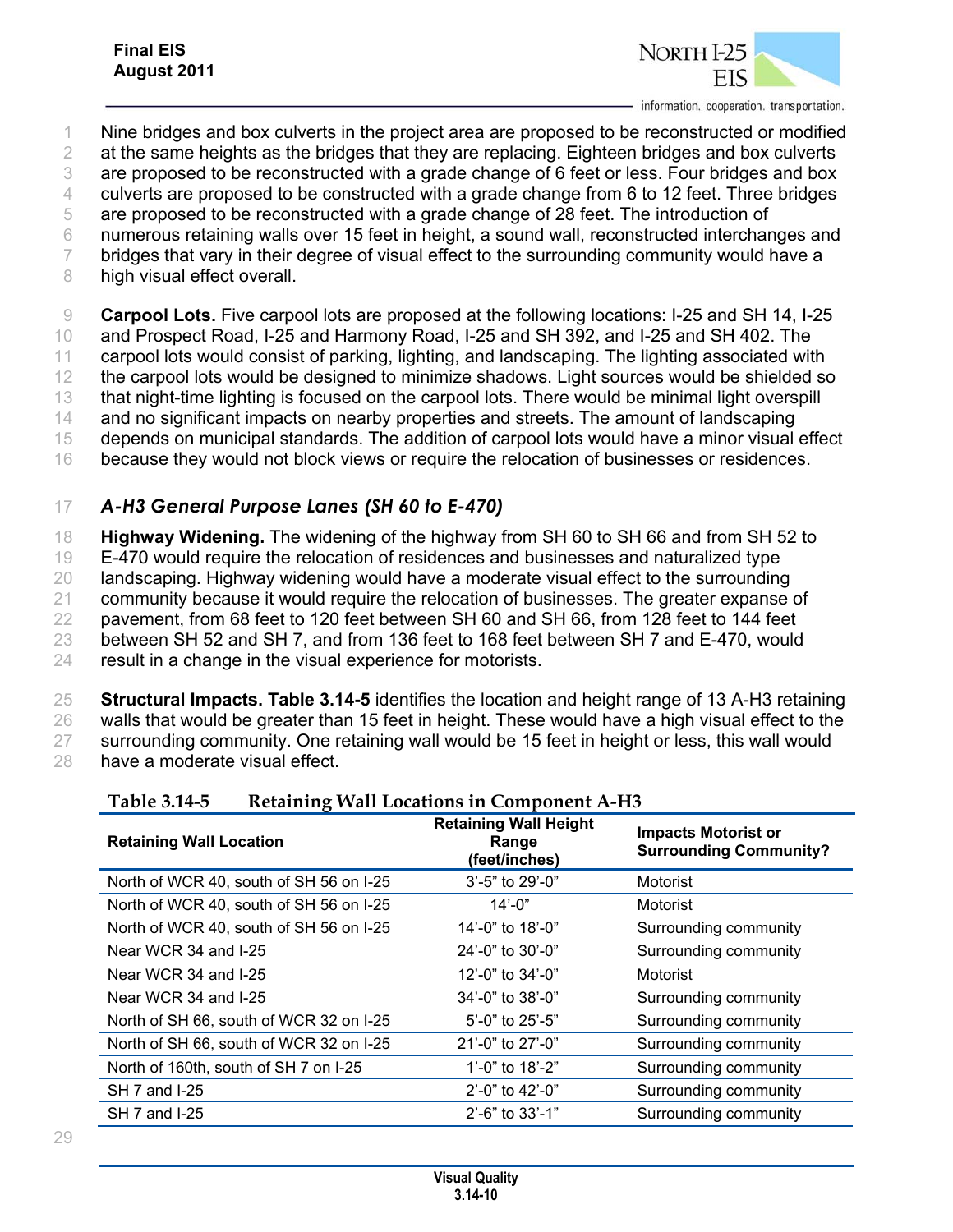NORTH<sub>I</sub>-25

| 1 apie 3.14-5                  | Retaining Wall Locations in Component A-H3 (cont d)    |                                                             |
|--------------------------------|--------------------------------------------------------|-------------------------------------------------------------|
| <b>Retaining Wall Location</b> | <b>Retaining Wall Height</b><br>Range<br>(feet/inches) | <b>Impacts Motorist or</b><br><b>Surrounding Community?</b> |
| SH 7 and I-25                  | $2^{\prime}$ -0" to 34'-9"                             | Surrounding community                                       |
| SH 7 and I-25                  | 1'-9" to $45'$ -2"                                     | Surrounding community                                       |
| SH 7 and I-25                  | $5'$ -8" to 16'-5"                                     | Surrounding community                                       |

#### 1 **Table 3.14-5 Retaining Wall Locations in Component A-H3 (cont'd)**

 Five interchanges are proposed to be rebuilt at the same heights that exist today. Rebuilding the interchanges at the same heights would have a minor effect on visual conditions. One interchange is proposed to be rebuilt with a change to its vertical alignment. The interchange of I-25 and SH 56 would be modified to have I-25 go over SH 56. Lowering the vertical alignment of SH 56 would limit the views of adjacent properties and improve the views to motorists on I-25. Modifying the vertical alignment of I-25 and the cross street would have a moderate effect to visual conditions because it would impact the views of surrounding businesses and residences to the mountains and require relocation of a residence. Nine bridges and box culverts in the project area are proposed to be reconstructed at the

11 same heights as the bridges that they are replacing. Reconstruction of existing structures 12 would have a minor visual effect to the highway because the area already has structures in 13 these locations. Nine bridges and box culverts are proposed to be reconstructed with a grade

14 change of 6 feet or less. Nine bridges and box culverts are proposed to be reconstructed with

15 a grade change of 7 to 14 feet. The introduction of new interchange alignments and bridges

16 that vary in their degree of visual effect to the surrounding community would have a high visual

17 effect overall to a highway that already has numerous bridges and interchanges.

 **Carpool Lots.** Six carpool lots are proposed at the following locations: I-25 and SH 60, I-25 and SH 56, I-25 and SH 66, I-25 and SH 119, I-25 and SH 52, and I-25 and SH 7. The carpool lots would consist of parking, lighting, and landscaping. The lighting associated with the carpool lots would be designed to minimize shadows. Light sources would be shielded so that 22 night-time lighting is focused on the carpool lots. There would be minimal light overspill and no 23 significant impacts on nearby properties and streets. The amount of landscaping depends on municipal standards. The addition of the carpool lot would have a minor visual effect because it would not block views or require relocation of businesses or residences.

# 26 *A-H4 Structure Upgrades (E-470 to US 36)*

27 Bridges in the A-H4 component project area are proposed to be reconstructed at the same

28 height as the bridges that they are replacing. Reconstruction of existing bridges and

29 interchanges would have a minor visual effect to a highway that already has bridges and

30 interchanges in these locations.

#### 31 **Table 3.14-6 Package A Highway Components Effects Analysis**

| <b>Package A Highway Components</b> | <b>Highway Widening effect</b> | <b>Structural Upgrade effect</b> |
|-------------------------------------|--------------------------------|----------------------------------|
| $A-H1$                              | None                           | Moderate                         |
| A-H <sub>2</sub>                    | Moderate                       | High                             |
| $A-H3$                              | Moderate                       | High                             |
| $A-H4$                              | None                           | Minor                            |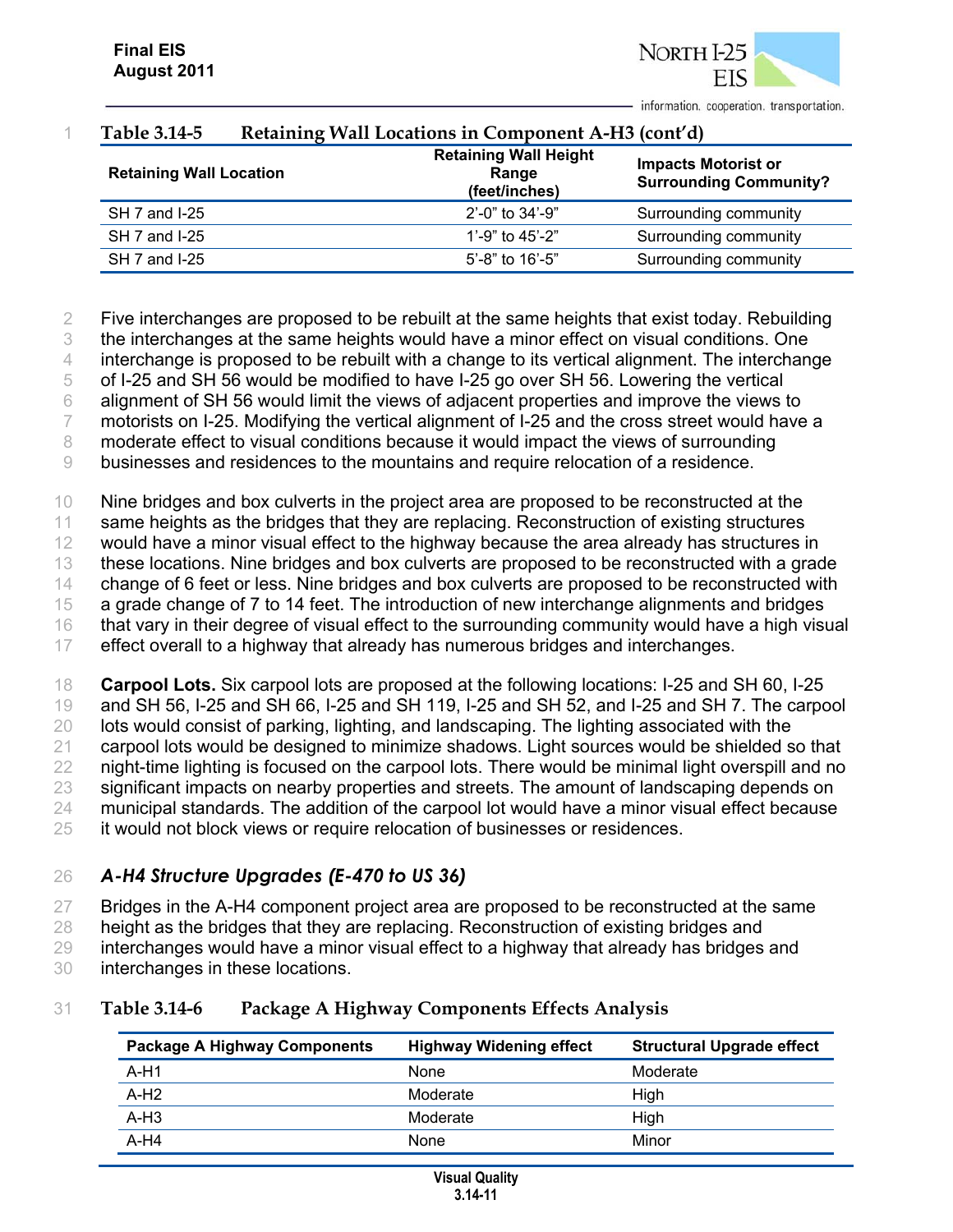

## 1 *A-T1 Commuter Rail – Fort Collins to Longmont*

 **Rail Impacts.** This portion of the commuter rail alignment is proposed to be located in the BNSF right-of-way. Between the BNSF North Yard and the CSU station at University Avenue, 4 the commuter rail alignment would use the existing track through Fort Collins. Since there would be no improvements to the track through this portion, there would be no visual effects. South of CSU to North Longmont, the commuter rail alignment would transition to a double 7 track. The commuter rail alignment would utilize the existing BNSF track and proposes a new 8 track to the east of the existing track. For the majority of this component, the new track would follow the horizontal and vertical alignment of the existing track. A 6-foot chain link fence would run parallel on the east and west sides of the tracks. At all railroad crossings, gates would be upgraded or installed in order to provide safe crossings and potentially limit horns at crossings. Ten railroad crossings would be upgraded to a four-quadrant gate. This would add two additional gates in the medians of the adjacent cross street. Adding gates would reduce noise 14 impacts to the community, but would have a minor visual effect on surrounding businesses and residences. The new track and chain link fence would represent a moderate effect to the 16 surrounding community because they would require relocation of residences and businesses.

17 **Structural Impacts. Table 3.14-7** identifies the location and height range of five

18 A-T1 retaining walls that could be greater than 15 feet in height. These would have a high

19 visual effect.

### 20 **Table 3.14-7 Retaining Wall Locations in Component A-T1**

| <b>Retaining Wall Location</b>                                         | <b>Retaining Wall</b><br><b>Height Range</b><br>(feet/inches) | Impacts transit rider or<br>surrounding community? |
|------------------------------------------------------------------------|---------------------------------------------------------------|----------------------------------------------------|
| North of Fossil Creek Trail, south of Fairway<br>Lane along BNSF       | 14'-5" to 16'-4"                                              | Transit rider                                      |
| North of Fossil Creek Trail, south of Fairway<br>Lane along BNSF       | 11'-5" to $16'$ -3"                                           | Transit rider                                      |
| North of Fossil Creek Drive, south of Fossil<br>Creek Trail along BNSF | 15'-4" to $16'$ -5"                                           | Surrounding community                              |
| North of Fossil Creek Drive, south of Fossil<br>Creek Trail along BNSF | 12'-7" to 18'-6"                                              | Surrounding community                              |
| 24th Street SW and BNSF                                                | $8'$ -6" to 16'-2"                                            | Surrounding community                              |

- 21 **Table 3.14-8** identifies the location of 15 A-T1 sound walls, all of which would have a high
- 22 visual effect to the surrounding community.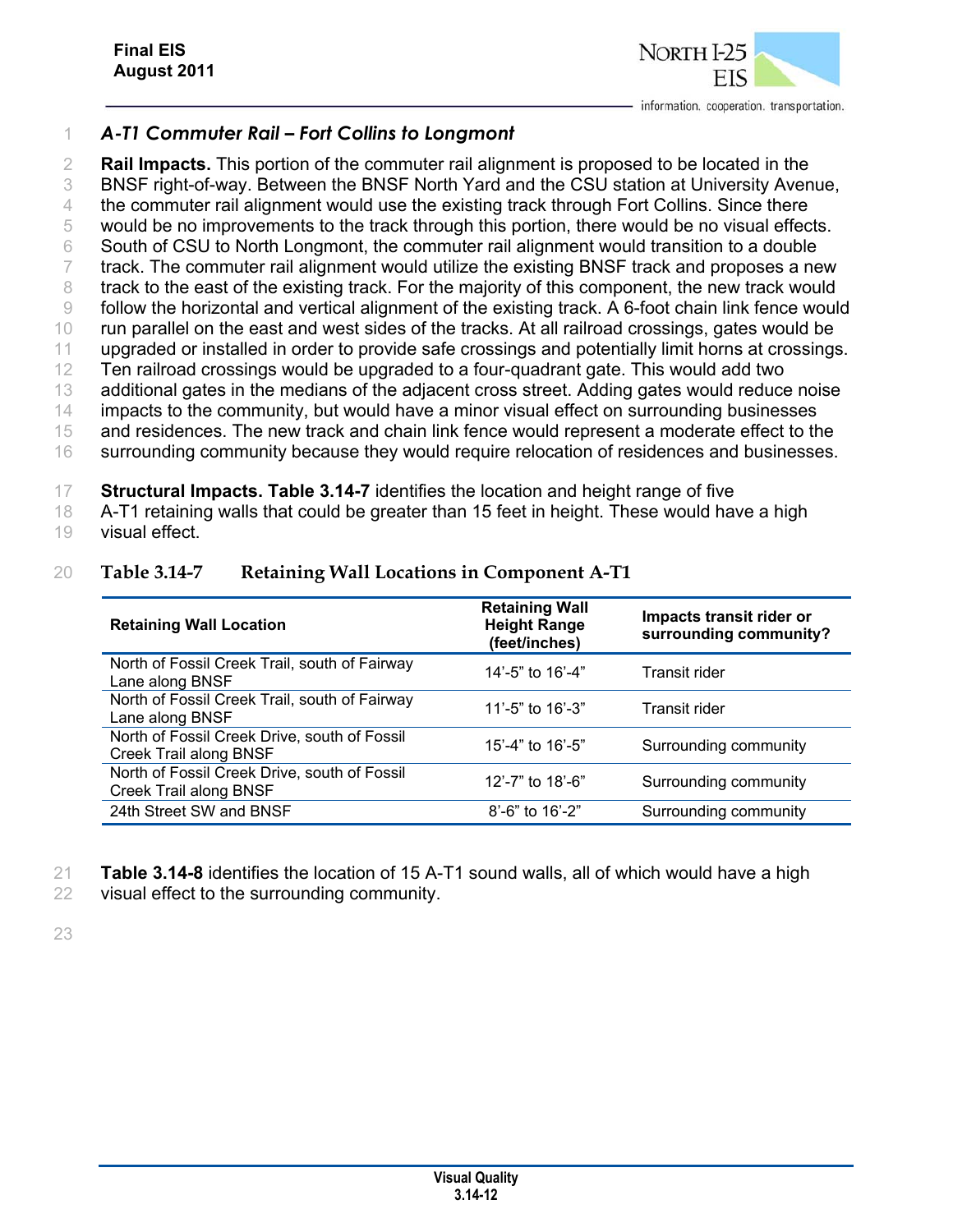

| <b>Sound Wall Location</b>                    | <b>East/West Side of tracks</b> | <b>Sound Wall Length</b><br>(feet) |
|-----------------------------------------------|---------------------------------|------------------------------------|
| East of 23rd St-Mountain Ash Place (Loveland) | East                            | 1,400'                             |
| 35th Street SW (Champion)                     | East                            | 600'                               |
| South CR 15 (Berthoud)                        | East                            | 400'                               |
| 21st Avenue - 23rd Avenue (Longmont)          | West                            | 900'                               |
| 17th Avenue - 19th Avenue (Longmont)          | West                            | 1,300'                             |
| 17th Avenue - 21st Avenue (Longmont)          | East                            | 2,500'                             |
| 15th Avenue - 17th Avenue (Longmont)          | East                            | 1,200'                             |
| Mountain View Avenue - 15th Avenue (Longmont) | East                            | 1,300'                             |
| 11th Avenue - Mountain View Avenue (Longmont) | East                            | 1,500'                             |
| 9th Avenue- 10th Avenue (Longmont)            | East                            | 600'                               |
| 8th Avenue - 9th Avenue (Longmont)            | East                            | 600'                               |
| 7th Avenue - 8th Avenue (Longmont)            | East                            | 500'                               |
| 5th Avenue - 6th Avenue (Longmont)            | East                            | 500'                               |
| 4th Avenue - 5th Avenue (Longmont)            | East                            | 500'                               |
| 3rd Avenue - 4th Avenue (Longmont)            | East                            | 500'                               |

#### 1 **Table 3.14-8 Sound Wall Locations in Component A-T1**

 New bridges would run parallel to the existing track and cross at the same height. The introduction of new bridges would have a minor visual effect to a railroad corridor that already 4 has tracks and bridges in these locations. Although the effect associated with the bridges would be minor, with the addition of the sound walls and new bridges, this would have an overall high visual effect to the rail corridor. **Table 3.14-9** summarizes commuter rail impacts associated with Component A-T1.

 **Commuter Rail Stations.** Standard commuter rail stations would consist of two platforms, which measure 400 feet by 25 feet. The commuter rail platforms would require a pedestrian overpass that is 12-feet wide and 23-feet high between the platforms with elevator and stair towers. Amenities associated with stations would include: shelters, fare boxes, benches, windscreen, elevators, stairs, pedestrian overpass, parking, bike parking, bus bays, kiss and ride, lighting, and landscaping. The lighting associated with the commuter rail stations would 14 be designed to minimize shadows. Light sources would be shielded so that night-time lighting is focused on commuter rail stations. There would be minimal light overspill. Shielding the light would minimize the impacts of the lights to the surrounding residential and commercial properties. The addition of a parking lot would create an asphalt area. **Table 3.14-9** summarizes commuter rail station impacts associated with Component A-T1.

 The Fort Collins Downtown Transit Center would be an exception to the standard commuter rail station. This station is proposed to be served by one platform with no overpasses or stair towers required. The parking at the Downtown Transit Center is proposed to be either surface 22 parking or a parking structure. The addition of a parking lot would create a large area of asphalt while a parking structure would introduce a three-story building in an urban area where the average building height is two to four stories. Adding a station at the Fort Collins Downtown Transit Center would have a moderate visual effect to the urban downtown area 26 because it would require relocation of the City of Fort Collins parking lot but would not affect 27 views.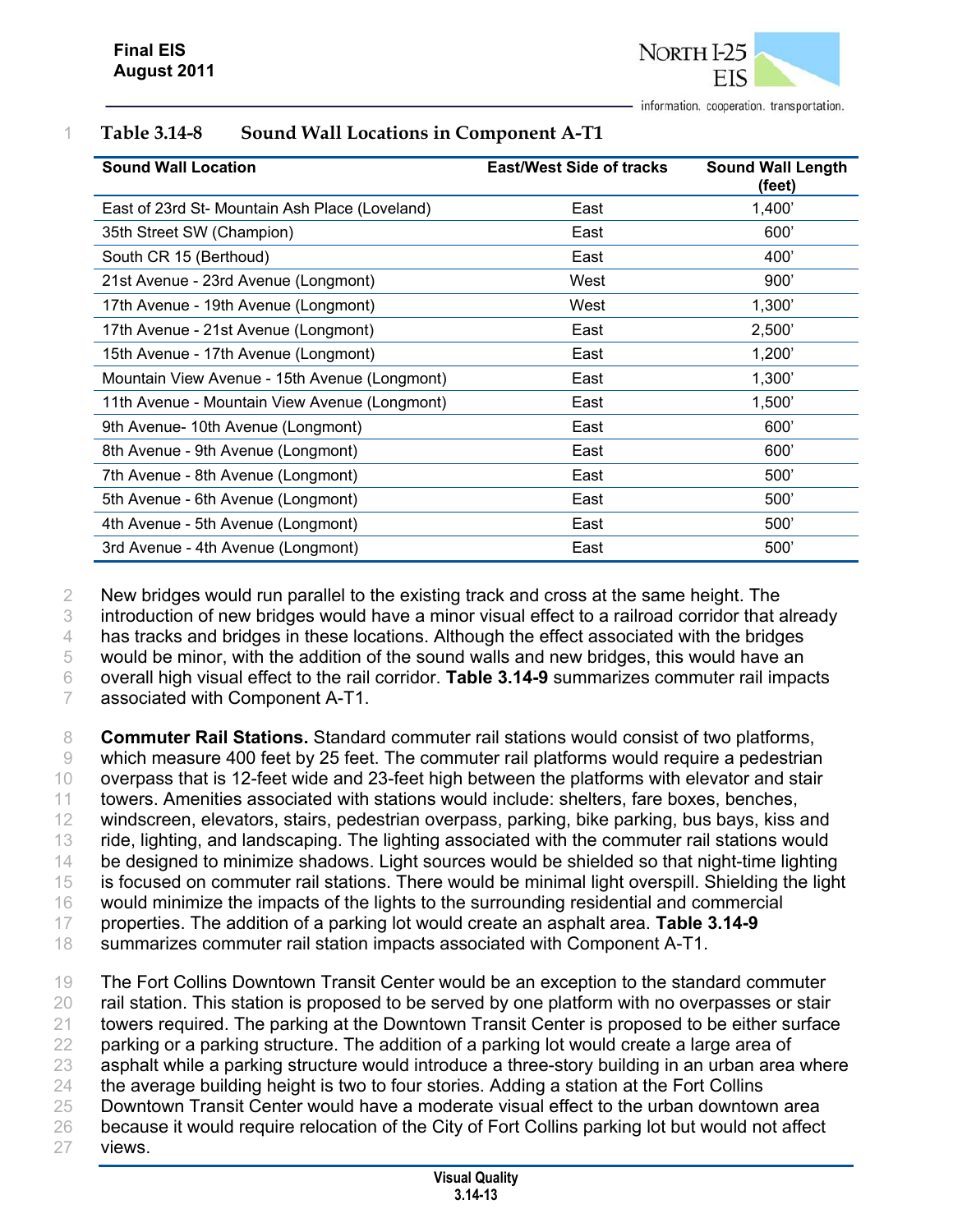

# 1 **Table 3.14-9 Component A-T1 Commuter Rail Stations Effects Analysis**

| <b>Station Name</b>                  | <b>Effects</b>                                     | <b>Classification</b> |
|--------------------------------------|----------------------------------------------------|-----------------------|
| Fort Collins Downtown Transit Center | Relocation of parking lot                          | Moderate              |
| <b>Colorado State University</b>     | Views to mountains blocked                         | Moderate              |
| South Fort Collins Transit Center    | Views to mountains blocked                         | Moderate              |
| North Loveland                       | Business relocation, views to mountains blocked    | High                  |
| Downtown Loveland                    | Parking lot relocation, views to mountains blocked | High                  |
| <b>Berthoud</b>                      | Business relocation, views to mountains blocked    | High                  |
| North Longmont                       | Residential relocation, views to mountains blocked | High                  |

2 The North Loveland, Downtown Loveland, Berthoud, and North Longmont stations would have

3 a high visual effect because they would require relocation of a business or residence and the

4 station would impede views from the east to the mountains.

5 Stations at CSU and South Fort Collins Transit Center would have a moderate visual effect to

6 the surrounding community because they would impede views from the east to the mountains,

7 particularly Longs Peak. The effect would be moderate because, while it would impede views,

8 it would not require the relocation of any businesses.

9 **Figure 3.14-2** and **Figure 3.14-3** are visual simulations that depict the Berthoud commuter rail 10 station.

11 **Maintenance Facility.** Two commuter rail maintenance facility locations are being considered

12 in Package A. The standard maintenance facility would consist of additional tracks, offices,

13 dispatch/driver support areas, vehicle maintenance bays, repair shops, vehicle wash areas,

14 fueling facilities, storage, and parking. Visual impacts associated with each commuter rail

15 maintenance facility location are summarized in **Table 3.14-10**.

#### 16 **Figure 3.14-2 Berthoud Station, View at Commuter Rail Plaza**



**Visual Quality 3.14-14**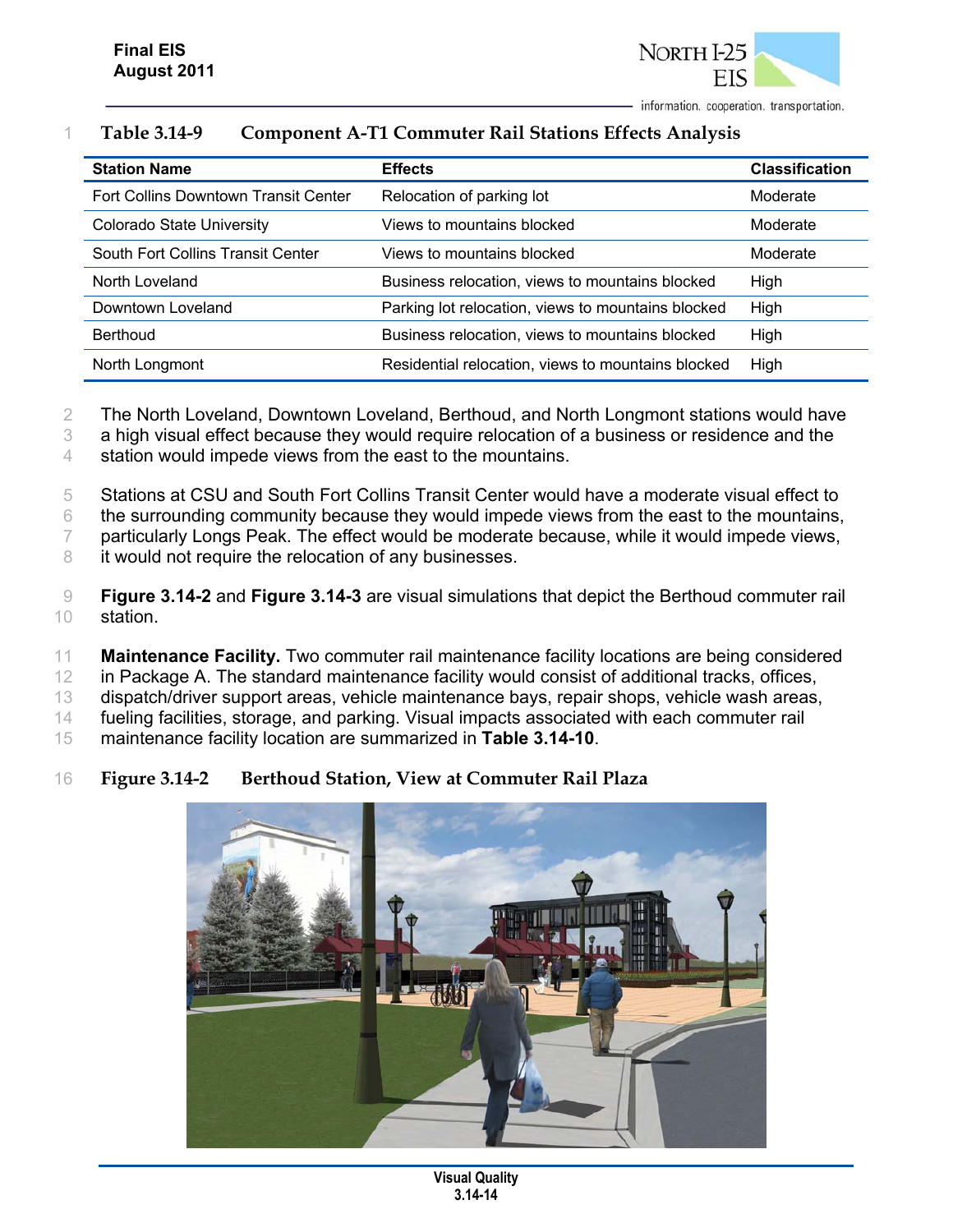

## 1 **Figure 3.14-3 Berthoud Station, View at Commuter Rail Station**



## 2 **Table 3.14-10 Package A Maintenance Facility Effects Analysis**

| <b>Maintenance Facility Name</b> | <b>Effects</b>                   | <b>Classification</b> |
|----------------------------------|----------------------------------|-----------------------|
| East Vine and Timberline         | Visible to surrounding community | Moderate              |
| CR 46 and US 287                 | Visible to surrounding community | Moderate              |

 East Vine Drive and North Timberline. The land identified to accommodate the maintenance facility is currently vacant. It is adjacent to vacant land and to residential and commercial buildings. The maintenance facility would be visible to Vine Drive and the surrounding neighborhood. The proposed maintenance facility would have a moderate visual effect 7 because it would be visible to the surrounding community and change the visual character of

8 the area.

9 CR 46 and US 287. The land identified to accommodate the maintenance facility is currently

10 vacant. It is adjacent to residential and commercial development. Additional traffic would be

11 added to local streets. The maintenance facility would be visible to motorists on US 287,

12 3rd Street, and in the surrounding neighborhood. The proposed maintenance facility would

13 have a moderate visual effect because it would be visible to the surrounding community and

14 change the visual character of the area.

#### 15 *A-T2 Commuter Rail – Longmont to FasTracks North Metro*

16 **Rail Impacts.** The commuter rail alignment from the Sugar Mill station would utilize the

- 17 existing BNSF track and place a new track to the east of the existing track. The new track
- 18 would follow the horizontal and vertical alignment of the existing BNSF track. A double track
- 19 with two new tracks would provide the connection from the Sugar Mill station to the proposed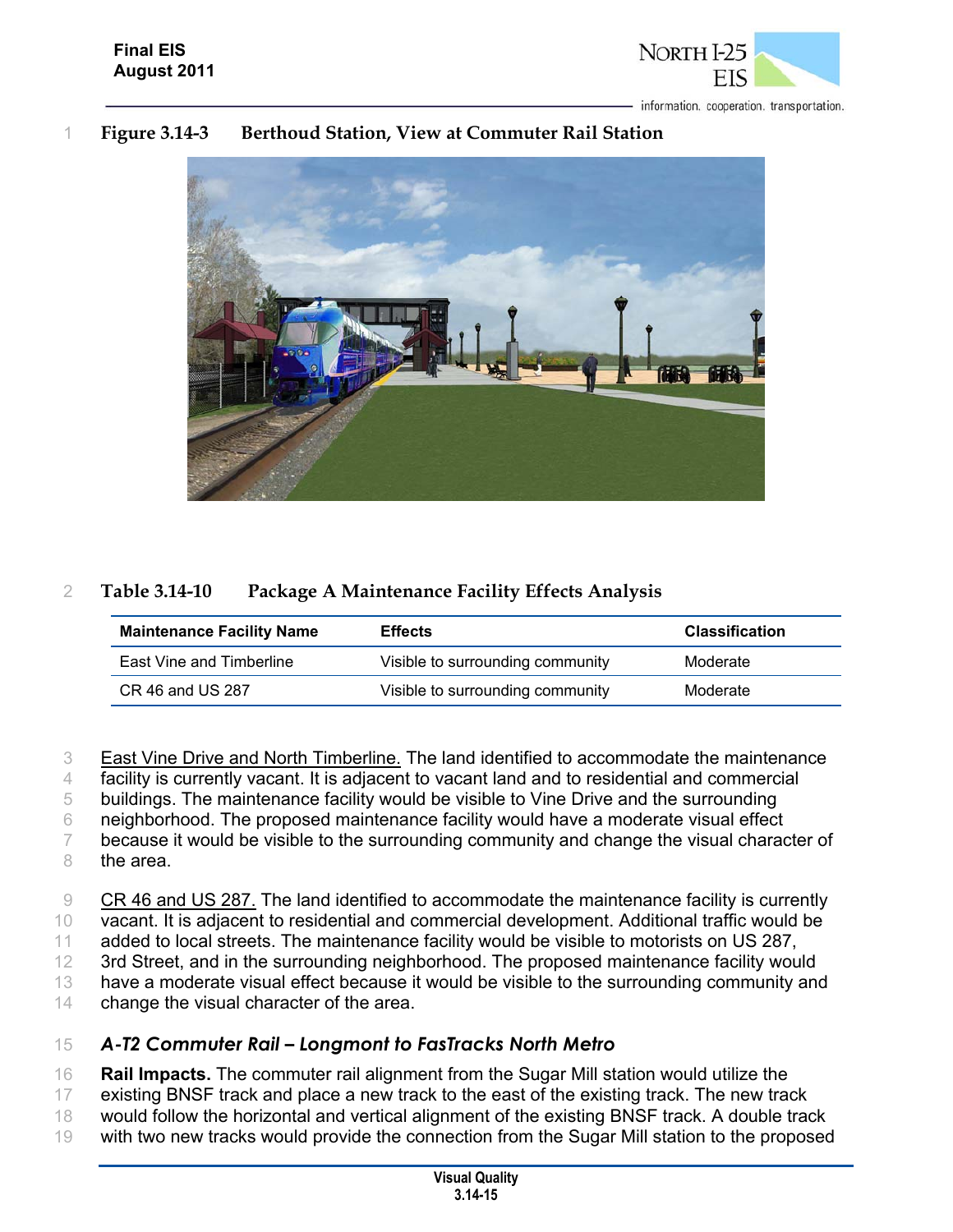

- FasTracks North Metro end-of-line station. The track would run parallel to SH 119 east from
- 2 Sugar Mill, turn south and parallel CR 7, then follow the UPRR alignment across I-25 to the
- FasTracks North Metro end-of-line station. A six-foot chain link fence would run parallel to the
- tracks on the east and west sides of the tracks. At all railroad crossings, gates would be
- installed to improve safety and limit noise effects. While the addition of gates would reduce
- noise effects, they could increase effects to the visual environment. The introduction of a new
- track would require the relocation of residences and businesses. The relocation of businesses
- and residences, new track, chain link fence, railroad, and crossing elements would have an
- overall moderate effect on the surrounding community.
- Component A-T2 would include three new grade separations where one does not currently exist. These are at the following locations:
- SH 52 this grade-separated crossing would moderately impact adjacent residences. The new structure over SH 52 would impede views to the Front Range that have been identified as significant.
- Wyndham Hill Parkway just north of SH 52, there would be a new bridge that would be visible from residential areas both east and west of County Road 7. The structure over Wyndham Hill Parkway would impede views to the Front Range. This impact would be moderate.
- SH 119 (Longmont) on the eastern side of Longmont, a new bridge would be constructed to carry the commuter rail tracks over SH 119. This would affect views from motorists 21 traveling east and west on SH 119 and residents in the area. This impact would be moderate.

#### **Structural Impacts**

 **Table 3.14-11** identifies the location and height ranges for 16 A-T2 retaining walls that would be greater than 15 feet in height. This would have a high visual impact.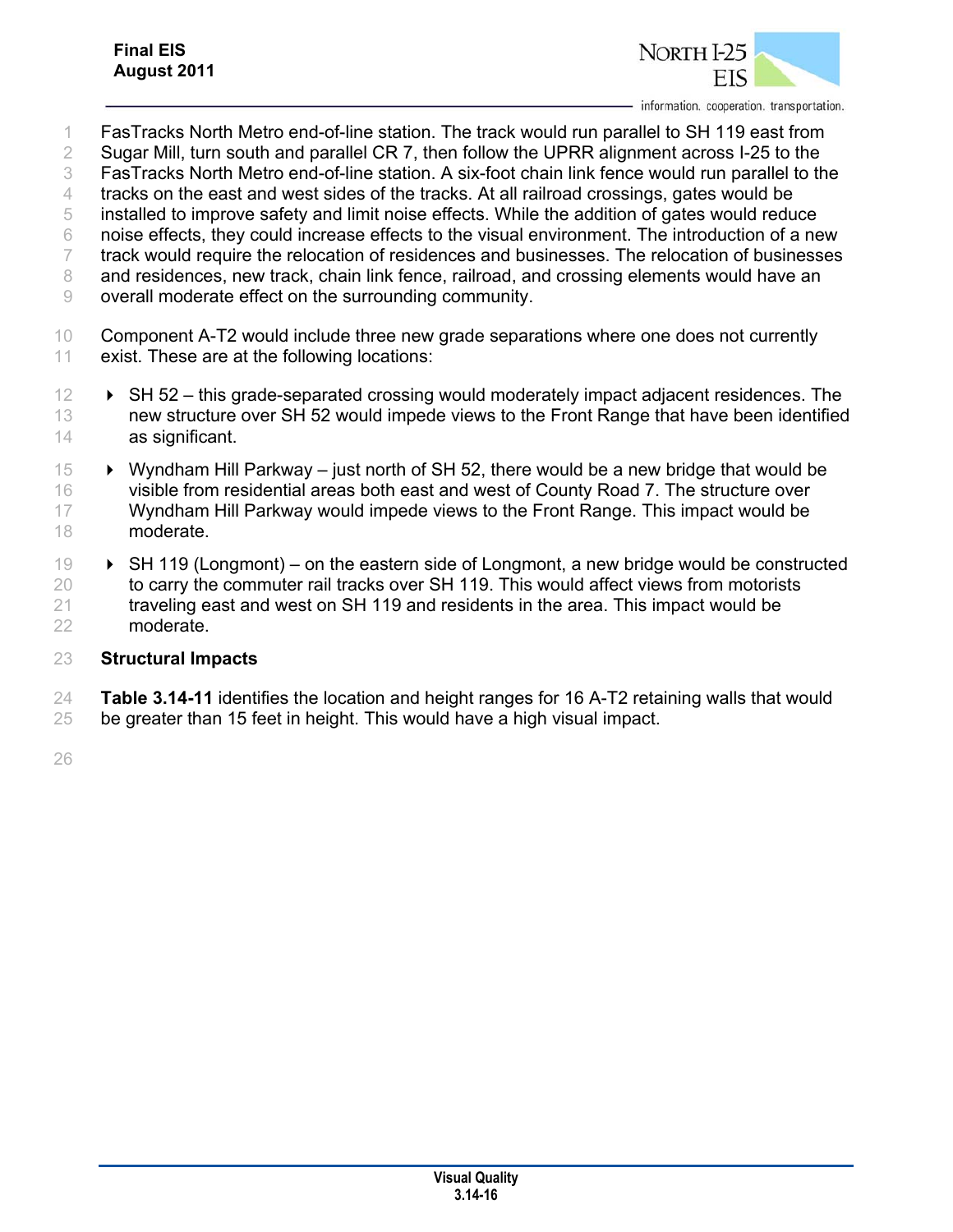# 1 **Table 3.14-11 Retaining Wall Locations in Component A-T2**

| <b>Retaining Wall Location</b>                                           | <b>Retaining Wall</b><br><b>Height Range</b><br>(feet/inches) | <b>Impacts Transit Rider or</b><br><b>Surrounding</b><br>Community? |
|--------------------------------------------------------------------------|---------------------------------------------------------------|---------------------------------------------------------------------|
| East of Emery Street, west of Martin Street on<br><b>BNSF/1st Avenue</b> | $8'$ -5" to 25'-0"                                            | Surrounding community                                               |
| East of Emery Street, west of Martin Street on<br><b>BNSF/1st Avenue</b> | 10'-5" to $25'$ -0"                                           | Surrounding community                                               |
| West of Alpine Drive, east of Martin Street on BNSF                      | 14'-2" to 21'-3"                                              | <b>Transit rider</b>                                                |
| West of Alpine Drive, east of Martin Street on BNSF                      | 4'-7" to 21'-3"                                               | <b>Transit rider</b>                                                |
| West of the intersection of SH 119 and Ken Pratt<br><b>Boulevard</b>     | 17'-0" to 26'-0"                                              | <b>Transit rider</b>                                                |
| West of the intersection of SH 119 and Ken Pratt<br><b>Boulevard</b>     | 3'-5" to 20'-9"                                               | <b>Transit rider</b>                                                |
| East of the intersection of SH 119 and Ken Pratt<br><b>Boulevard</b>     | 10'-6" to 25'-0"                                              | <b>Transit rider</b>                                                |
| East of the intersection of SH 119 and Ken Pratt<br><b>Boulevard</b>     | 10'-6" to 25'-0"                                              | <b>Transit rider</b>                                                |
| North of SH 52, south of CR 14.5 on CR 7                                 | 10'-1" to 18'-6"                                              | Surrounding community                                               |
| North of SH 52, south of CR 14.5 on CR 7                                 | 9'-3" to 18'-6"                                               | Surrounding community                                               |
| North of SH 52, south of CR 14.5 on CR 7                                 | 20'-5" to 25'-0"                                              | <b>Transit rider</b>                                                |
| North of SH 52, south of CR 14.5 on CR 7                                 | 20'-5" to 25'-0"                                              | <b>Transit rider</b>                                                |
| SH 52 and CR 7                                                           | $9'$ -0" to 20'-3"                                            | Surrounding community                                               |
| SH 52 and CR 7                                                           | 9'-0" to 20'-3"                                               | Surrounding community                                               |
| SH 52 and CR 7                                                           | 13'-2" to 17'-3"                                              | Surrounding community                                               |
| South of 168th Avenue and Colorado Blvd                                  | 9'-3" to 19'-8"                                               | Surrounding community                                               |

2 **Table 3.14-12** identifies the location of the A-T2 sound wall, which would have a high visual 3 effect on the surrounding community.

#### 4 **Table 3.14-12 Sound Wall Locations in Component A-T2**

| <b>Sound Wall Location</b> | <b>East/West Side of</b><br>$1-25$ | <b>Sound Wall Length</b><br>(feet) |  |
|----------------------------|------------------------------------|------------------------------------|--|
| CR 8 (Dacono)              | East                               | 1.500'                             |  |

 The new bridges would run parallel and cross at the same height as the existing track from Longmont to Sugar Mill. The introduction of these new bridges would have a minor visual effect to a railroad corridor that already has tracks and bridges in these locations. The bridges 8 over ditches and creeks would not be raised in height from the surrounding grade; therefore, they would have a minor visual effect. The new bridge that crosses SH 119 would be 30 feet 10 with structure depth over the roadway. This would have a high visual effect to the surrounding community because it would impede views to the mountains and surrounding development. 12 The introduction of retaining walls, sound walls, and new bridges would have an overall high visual effect on the rail corridor. A summary of the results of the A-T2 commuter rail effects

14 analysis is provided in **Table 3.14-13**.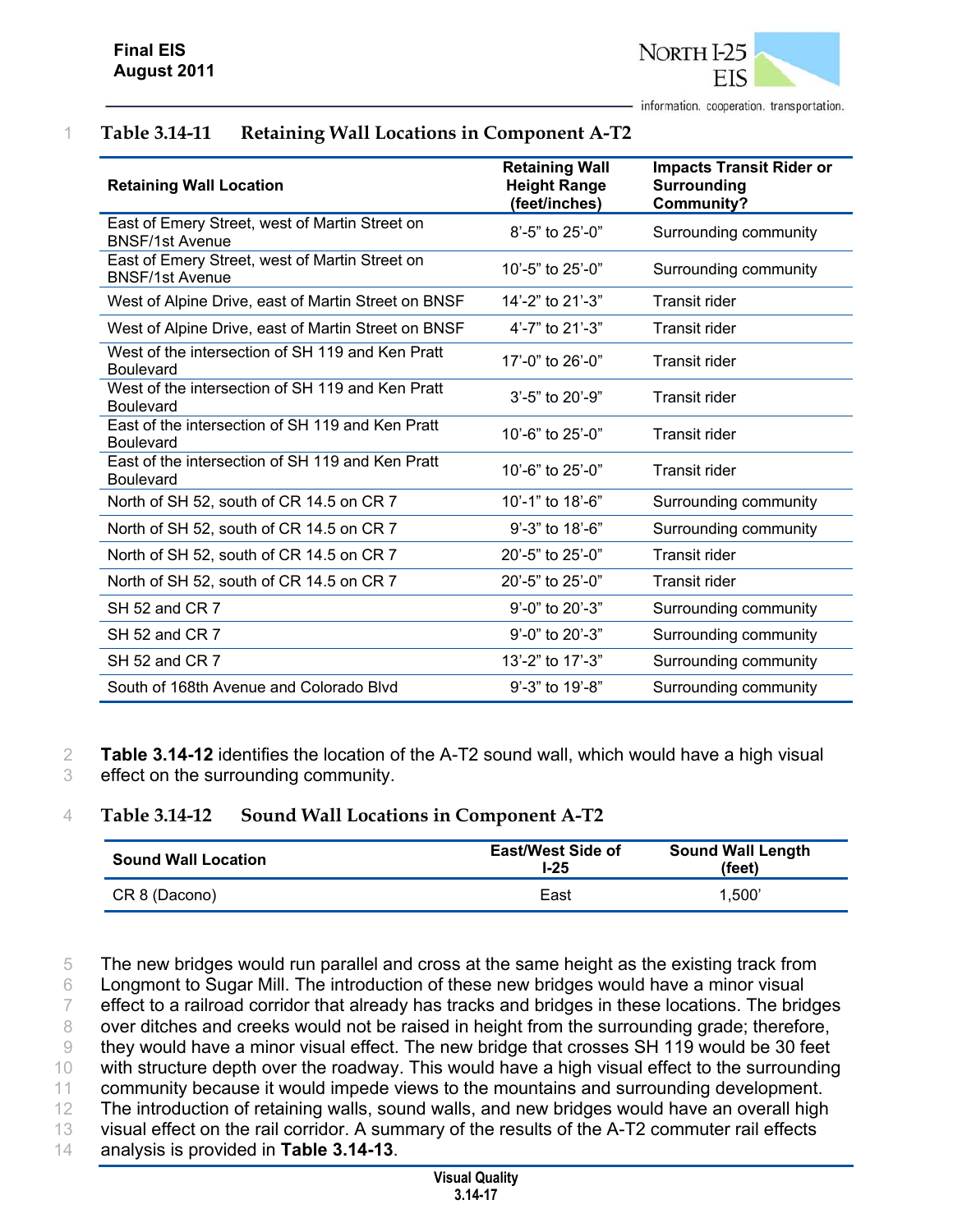#### 1 **Table 3.14-13 Package A Commuter Rail Effects Analysis**

| <b>Commuter Rail Components</b> | Rail     | <b>Structural</b> |
|---------------------------------|----------|-------------------|
| $A-T1$                          | Moderate | High              |
| $A-T2$                          | Moderate | High              |

# 2 **Commuter Rail Stations. Table 3.14-14** summarizes A-T2 commuter rail station visual

3 impacts.

#### 4 **Table 3.14-14 Component A-T2 Commuter Rail Stations Effects Analysis**

| <b>Station Name</b>          | <b>Effects</b>                                     | <b>Classification</b> |
|------------------------------|----------------------------------------------------|-----------------------|
| Longmont at Sugar Mill       | Business relocation, views to<br>mountains blocked | Moderate              |
| $1-25$ and WCR 8             | Views to mountains blocked                         | Moderate              |
| <b>FasTracks North Metro</b> | <b>None</b>                                        | None                  |

5 The stations at I-25 and WCR 8 and at the Longmont and Sugar Mill would have a moderate 6 visual effect to the surrounding community because they would impede views from the east to 7 the mountains and Longs Peak. Commuter rail would stop at all of the North Metro corridor 8 stations. These stations have not been included in the analysis since the stations are being 9 designed and built as part of FasTracks, and no additional improvements are proposed as part

10 of Package A.

# 11 *A-T3 and A-T4 Commuter Bus – Greeley to Denver/DIA*

 **Commuter Bus Stations.** The standard commuter bus station would include parking, bus bays, kiss and ride, lighting, and landscaping. The lighting associated with the commuter bus stations would be designed to minimize shadows. Light sources would be shielded so that night-time lighting is focused on the commuter bus stations. There would be minimal light overspill and no significant impacts on nearby properties and streets. The amount and type of landscaping would depend on city standards. **Table 3.14-15** summarizes visual impacts associated with proposed commuter bus stations.

 The Greeley, South Greeley, Evans, Platteville and Fort Lupton stations would have a moderate visual effect because they would result in the relocation of a business or residence. These stations would not, however, impede views to the mountains. Commuter bus would stop at the existing Brighton park-n-Ride, Denver Union Station and DIA and the proposed Commerce City park and ride. These stations have not been included in the analysis and are assumed to be in existence at the time the EIS improvements and no additional improvements are proposed as part of Package A.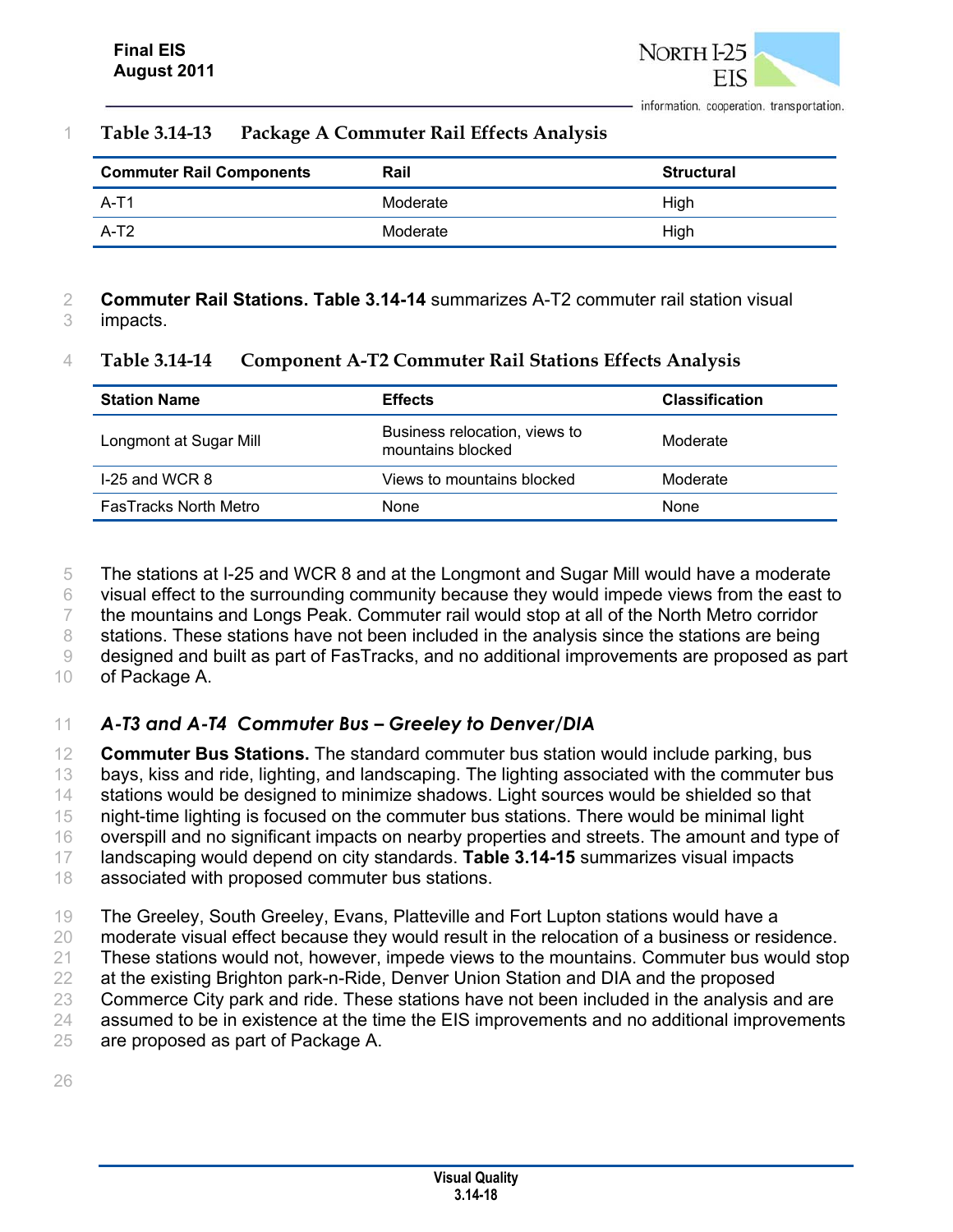

| <b>Station Name</b>         | Impact                        | <b>Classification</b> |
|-----------------------------|-------------------------------|-----------------------|
| Greeley                     | <b>Relocation of business</b> | Moderate              |
| South Greeley               | Use of existing parking lot   | Moderate              |
| Evans                       | Relocation of residence       | Moderate              |
| Platteville                 | <b>Relocation of business</b> | Moderate              |
| Fort Lupton                 | <b>Relocation of business</b> | Moderate              |
| <b>Brighton</b>             | None                          | None                  |
| <b>Commerce City</b>        | None                          | None                  |
| <b>Denver Union Station</b> | None                          | None                  |
| <b>DIA</b>                  | None                          | None                  |

#### 1 **Table 3.14-15 Component A-T3 Commuter Bus Station Effects Analysis**

2 **Maintenance Facility.** Two locations for the commuter bus maintenance facility are being

3 considered in Package A. The standard maintenance facility would consist of offices, dispatch/

4 driver support areas, vehicle maintenance bays, repair shops, vehicle wash areas, fueling

5 facilities, storage, and parking. **Table 3.14-16** summarizes visual impacts associated with each

6 of the two potential locations for the commuter bus maintenance facility.

#### 7 **Table 3.14-16 Package A Maintenance Facility Effects Analysis**

| <b>Maintenance Facility Name</b> | Impact                           | <b>Classification</b> |
|----------------------------------|----------------------------------|-----------------------|
| Portner Road and Trilby Road     | Visible to surrounding community | Moderate              |
| 31st Street and 1st Avenue       | Visible to surrounding community | Moderate              |

8 Portner Road and Trilby Road. The land identified to accommodate the maintenance facility is

9 currently vacant. It is adjacent to vacant land and to residential and commercial buildings.

10 The maintenance facility would be visible to Trilby Road and the surrounding neighborhood.

11 The proposed maintenance facility would have a moderate effect on the visual environment

12 because it would change the visual character of the area.

13 31st Street and 1st Avenue. The land identified to accommodate the maintenance facility is

14 currently vacant. It is adjacent to vacant land and commercial development. The maintenance

15 facility would be visible to 31st Street and the surrounding neighborhood. The proposed

16 maintenance facility would have a moderate effect on the visual environment because it would

17 change the visual character of the area.

## 18 *Summary of Package A Impacts*

19 **Direct Impacts.** Highway and transit improvements would include rebuilding interchanges,

20 replacement and modification of bridges, new retaining walls, new sound walls, and the

21 addition of carpool lots, tracks, platforms, shelters, fare boxes, benches, windscreen,

- 22 elevators, stairs, pedestrian overpass, parking, bike parking, bus bays, kiss and ride, lighting,
- 23 and landscaping. In a project area that primarily consists of undeveloped agricultural land with
- 24 extensive views to the mountains, including Longs Peak to the west, most of the proposed
- 25 improvements would not have a substantial effect to the visual quality of the corridor.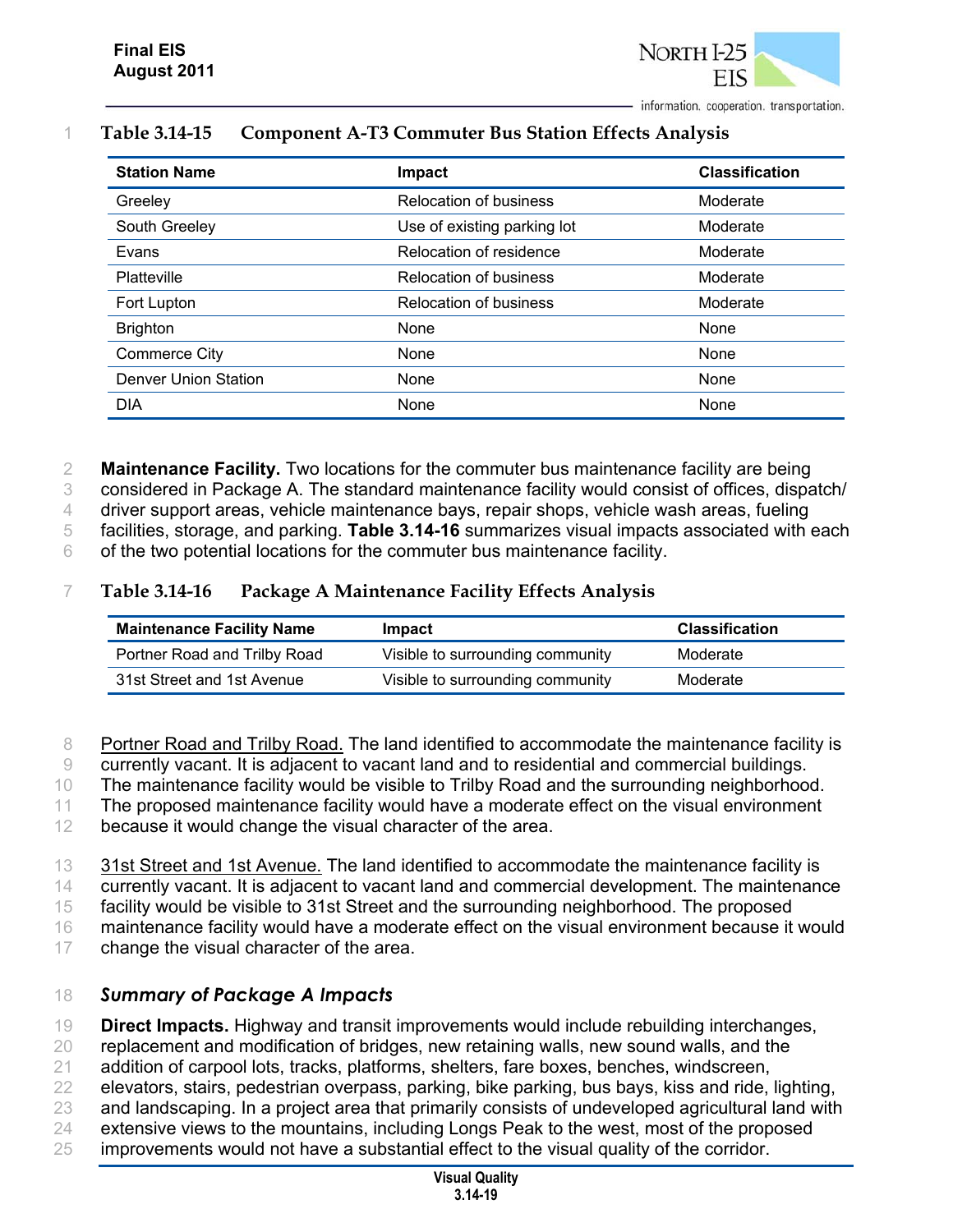

- Both the highway and transit components in Package A would have short-term and long-term
- impacts. Short-term impacts would result from disruptions during construction while long-term
- impacts would result from permanent alterations that change the way people commute in and
- around the area. Short-term impacts under Package A would include detours, increased
- roadway congestion in and around the area, the presence of large equipment, dust from
- construction, and general disruption to the surrounding neighborhoods and businesses. These short-term impacts would have a temporary visual effect to the community. Long-term impacts
- include relocation of businesses and residences, new interchanges, increased right-of-way,
- additions of station amenities, and changes to the surrounding landscape through the use of
- overpasses, bridges, retaining walls, medians, as well as alterations to the existing roadway grade.
- **Indirect Impacts.** The proposed highway and transit improvements could encourage
- development that is more compact and denser, especially within walking distance of a
- commuter rail station. This would change the visual character.
- The addition of stations and a maintenance facility would add additional traffic to local streets.
- Both the stations and maintenance facility would generate lighting that would be seen by
- motorists, as well as from adjacent businesses and residences.

# **3.14.3.3 PACKAGE B**

- Package B includes the same basic structural elements (retaining walls, sound walls, bridges,
- box culverts, and interchanges) that were described for Package A. Visual elements
- associated with highway improvements include highway widening, reconstruction and
- modification of interchanges, new bridges, replacement and modification of bridges, new
- retaining walls, new sound walls, and the addition of three carpool lots. **Table 3.14-24**, later in
- this section, summarizes visual impacts from highway widening and structure upgrades for
- each Package B highway component.

# *B-H1 Highway Safety Improvements (SH 1 to SH 14)*

 **Structural Impacts. Table 3.14-17** identifies the location and heights of two B-H1 retaining walls that would be less than or equal to 15 feet in height. These would have a moderate visual effect to the surrounding community.

# **Table 3.14-17 Wall Locations in Component B-H1**

| <b>Retaining Wall Location</b>   | <b>Retaining Wall</b><br><b>Height Range</b><br>(feet/inches) | Impacts motorist or<br>surrounding community? |  |
|----------------------------------|---------------------------------------------------------------|-----------------------------------------------|--|
| Near SH 1 and I-25 (NW quadrant) | $3'$ -5" to 15'-0"                                            | Surrounding community                         |  |
| Near SH 1 and I-25 (SE quadrant) | $3'$ -5" to 15'-0"                                            | Surrounding community                         |  |

- The location of the B-H1 sound wall is provided in **Table 3.14-18**. This would have a moderate
- visual effect to the surrounding community.
-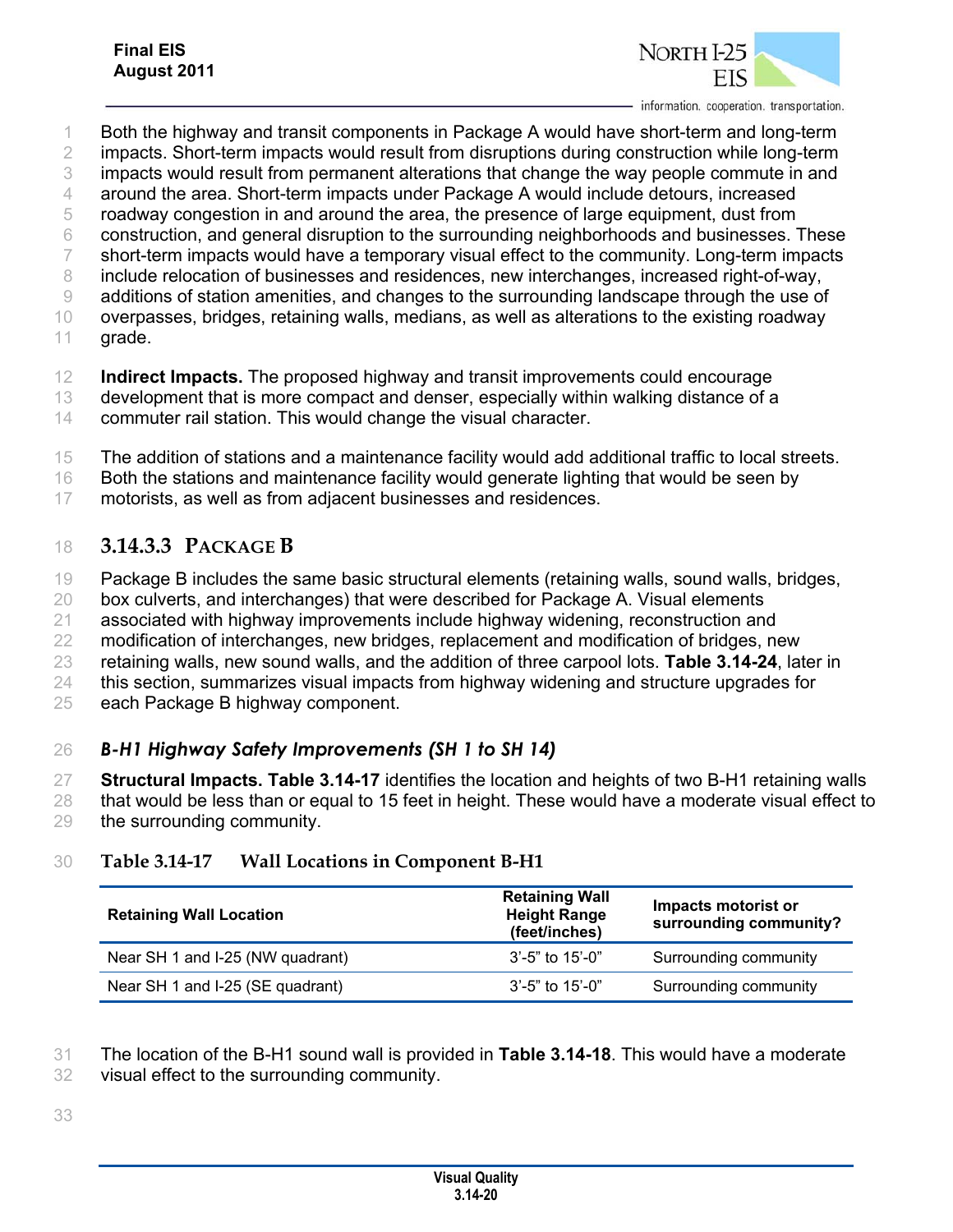### 1 **Table 3.14-18 Sound Wall Locations in Component B-H1**

| <b>Sound Wall Location</b> | <b>East/West Side</b><br>of $I-25$ | <b>Sound Wall</b><br><b>Height Range</b><br>(feet/inches) | <b>Sound Wall</b><br>Length |
|----------------------------|------------------------------------|-----------------------------------------------------------|-----------------------------|
| North of SH 1 on I-25      | West                               | $10' - 12'$                                               | 1.000'                      |

2 Two interchanges are proposed to be rebuilt with a grade change of 6 feet or less. Ten bridges

3 and box culverts in the project area are proposed to be modified or reconstructed at the same

4 elevation as the bridges that they are replacing. Two bridges and box culverts would be

5 reconstructed with a grade change of 6 feet or less. The addition of retaining walls, a sound

6 wall, and reconstruction of existing bridges and interchanges would overall have a moderate

7 visual effect because these structures would block and impede views to the mountains.

8 **Carpool Lots.** A carpool lot is proposed in the southwest quadrant of I-25 and SH 1. Carpool 9 lots would consist of parking, lighting, and landscaping. The lighting associated with the

10 carpool lots would be designed to minimize shadows. Light sources would be shielded so that

11 night-time lighting is focused on the carpool lots. There would be minimal light overspill and no 12 significant impacts on nearby properties and streets. The amount of landscaping depends on

13 municipal standards. The addition of the carpool lot would have a minor visual effect because

14 it would not block views or require relocation of businesses or residences.

# 15 *B-H2 Tolled Express Lane (SH 14 to SH 60)*

 **Highway Widening.** The widening of the highway from SH 14 to Harmony Road would require 17 a buffer separating the tolled express lanes (TELs) in each direction. The widening of the highway from Harmony Road to SH 60 would require one new barrier separating the two TELs in each direction. The widening of the highway from SH 14 to SH 60 would require the relocation of residences and businesses. The greater expanse of pavement, from 68 feet to 128 feet between SH 14 and Harmony Road and 68 feet to 192 feet between Harmony Road 22 and SH 60, would result in a change in the visual experience for the motorist. Highway widening would have a moderate effect on visual conditions because it would require relocation of businesses or residences.

 **Structural Impacts. Table 3.14-19** identifies the location and heights of 19 B-H2 retaining walls greater than 15 feet in height. These would have a high visual effect to the surrounding 27 community. Three retaining walls would be 15 feet in height or less, these would have a moderate visual effect.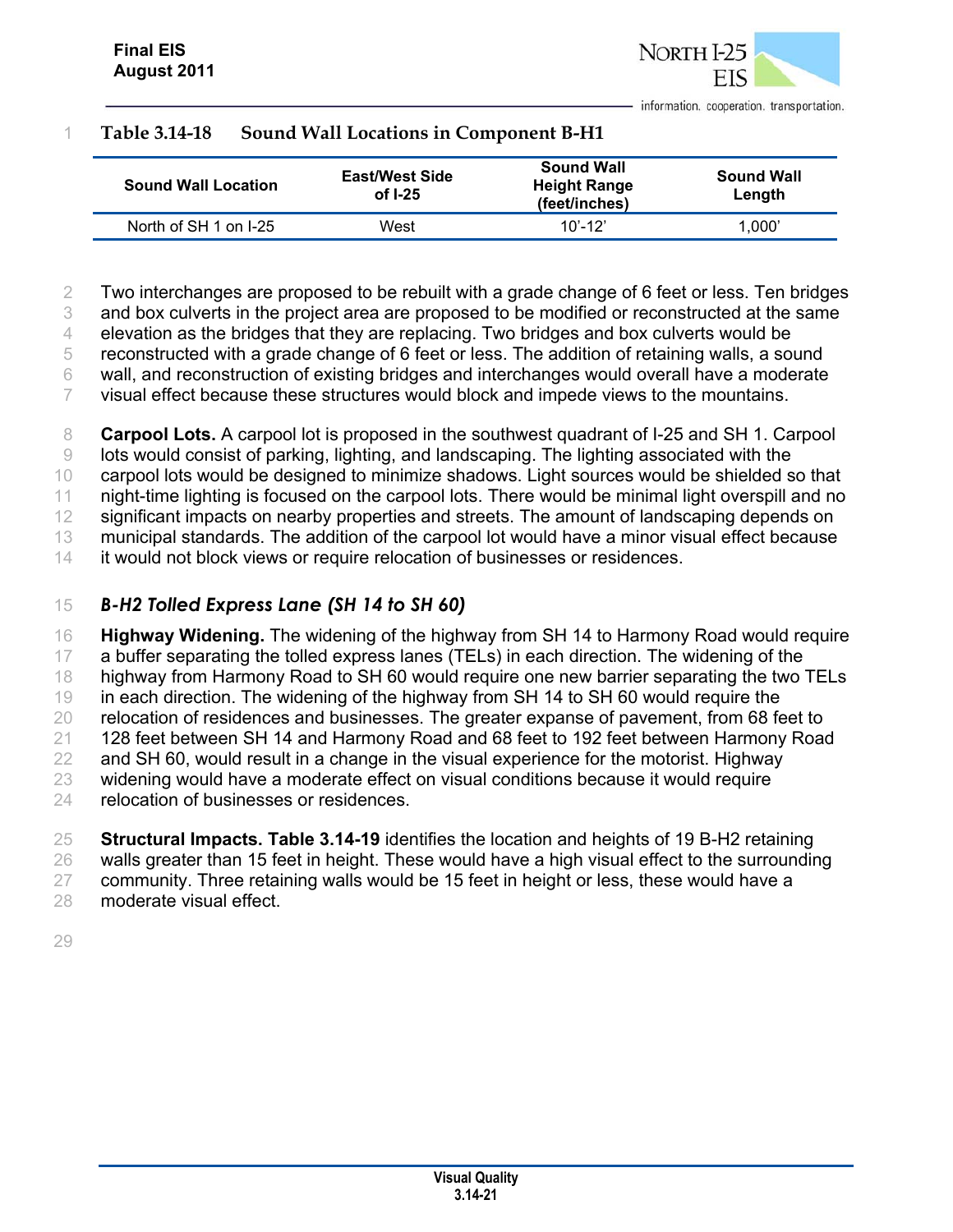

# 1 **Table 3.14-19 Retaining Wall Locations in Component B-H2**

| <b>Retaining Wall Location</b>                    | <b>Retaining Wall</b><br><b>Height Range</b><br>(feet/inches) | <b>Impacts Motorist or</b><br><b>Surrounding Community?</b> |
|---------------------------------------------------|---------------------------------------------------------------|-------------------------------------------------------------|
| Near SH 14 and I-25                               | 3'-5" to 15'-0"                                               | Surrounding community                                       |
| North of LCR 40, south of Prospect Road on I-25   | 3'-5" to 33'-5"                                               | Motorist                                                    |
| Near LCR 40 and I-25, north of Harmony Road       | 3'-5" to 18'-5"                                               | Surrounding community                                       |
| Near Harmony Road and I-25                        | 3'-5" to 16'-0"                                               | Surrounding community                                       |
| Near 392 and I-25                                 | 3'-5" to 15'-0"                                               | Surrounding community                                       |
| North of Crossroads Blvd, south of LCR 30 on I-25 | 3'-5" to 25'-0"                                               | Motorist                                                    |
| North of Crossroads Blvd, south of LCR 30 on I-25 | 6'-0" to 29'-0"                                               | Motorist                                                    |
| North of US 34, south of Crossroads Blvd. on I-25 | 11'-0" to 22'-0"                                              | Surrounding community                                       |
| North of US 34, south of Crossroads Blvd. on I-25 | 5'-0" to 22'-0"                                               | Surrounding community                                       |
| North of US 34, south of Crossroads Blvd. on I-25 | 5'-0" to 22'-0"                                               | Surrounding community                                       |
| North of LCR 18, south of US 34 on I-25           | 4'-5" to 35'-0"                                               | Surrounding community                                       |
| North of LCR 18, south of US 34 on I-25           | 10'-0" to 22'-0"                                              | Surrounding community                                       |
| North of LCR 18, south of US 34 on I-25           | 5'-0" to 22'-0"                                               | Surrounding community                                       |
| North of LCR 18, south of US 34 on I-25           | 3'-5" to 31'-0"                                               | Surrounding community                                       |
| North of LCR 18, south of US 34 on I-25           | 3'-0" to 35'-0"                                               | Surrounding community                                       |
| North of LCR 18, south of US 34 on I-25           | $3'-5$ " to $25'-5$ "                                         | Surrounding community                                       |
| North of LCR 18, south of US 34 on I-25           | 3'-5" to 25'-5"                                               | Surrounding community                                       |
| North of LCR 18, south of US 34 on I-25           | $3'-5$ " to $25'-5$ "                                         | Surrounding community                                       |
| North of LCR 18, south of US 34 on I-25           | 14'-0" to 31'-5"                                              | Surrounding community                                       |
| North of LCR 16, south of LCR 18 on I-25          | 3'-5" to 19'-5"                                               | Motorist                                                    |
| North of LCR 16, south of LCR 18 on I-25          | 26'-0" to 36'-5"                                              | Surrounding community                                       |
| Near SH 60 (WCR 48) and I-25                      | 3'-5" to 15'-0"                                               | Surrounding community                                       |

2 The location of the B-H2 sound wall is shown in **Table 3.14-20**. This would be a moderate

3 visual effect to the surrounding community.

#### 4 **Table 3.14-20 Sound Wall Locations in Component B-H2**

| <b>Sound Wall Location</b>                                              | <b>East/West Side</b><br>of $I-25$ | <b>Sound Wall</b><br><b>Height Range</b><br>(feet) | <b>Sound Wall</b><br>Length |
|-------------------------------------------------------------------------|------------------------------------|----------------------------------------------------|-----------------------------|
| South of SH 392 and North of CR 30 on I-25<br>at Mountain Range Shadows | West                               | 12'                                                | 2.500'                      |

5 Five interchanges are proposed to be rebuilt with a grade change of 6 feet or less. Two

6 interchanges are proposed to be rebuilt with a change to the vertical alignment. The

7 interchange of I-25 and SH 402 would be modified to have SH 402 go over I-25 and the

8 interchange of I-25 and LCR 16 would be modified to have LCR 16 go over I-25. Modifying the

9 vertical alignment of I-25 and the cross street would have a moderate effect to visual

10 conditions. Lowering the vertical alignment of I-25 would limit views of motorists, while opening

11 the view to adjacent properties and to motorists of the raised cross street. One interchange is

12 proposed to be rebuilt with a grade change of 6 to 12 feet. Nine bridges that make up the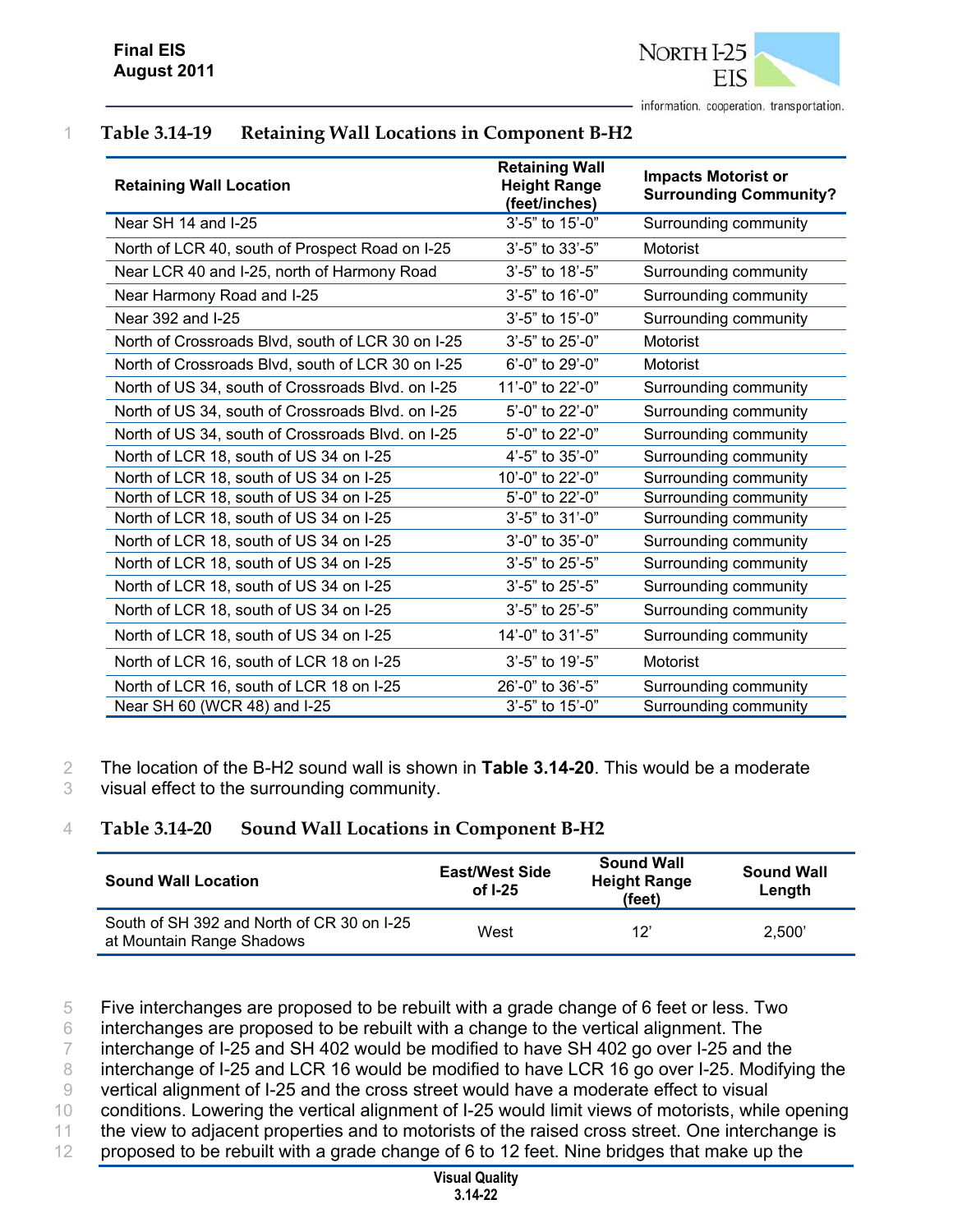

- US 34 interchange would be constructed in two levels. One level approximately 24 feet above
- the existing US 34 and another level approximately 48 feet above existing US 34. The US 34
- eastbound and westbound by-pass over LCR 5, and the US 34 over Rocky Mountain Avenue
- would require relocation of businesses. The increase of size and vertical alignment of the
- US 34 interchange would have a high visual effect to the vehicular traveler and adjacent
- properties.

 Nine bridges and box culverts in the project area are proposed to be modified or reconstructed 8 at the same elevation as the structures that they are replacing. The reconstruction of existing

- structures would have a minor visual effect to a highway that already has structures in these
- locations. Eighteen bridges and box culverts would be reconstructed with a grade change of
- 6 feet or less. Four bridges and box culverts are proposed to be constructed with a grade
- change from 6 to 12 feet. Three bridges are proposed to be rebuilt at a grade change of
- 28 feet. The introduction of numerous retaining walls over 15 feet in height, a sound wall,
- reconstructed bridges, and interchanges would have a high visual effect overall because these structures would block views and require relocation of residences or businesses.

**Carpool Lots.** Three carpool lots are proposed at the following locations: the northeastern

 corner of I-25 and SH 14, the northwestern corner of I-25 and Prospect and the southwestern corner of I-25 and SH 402 (alternative location at the southeastern corner). The carpool lots

consist of parking, lighting, and landscaping. The lighting associated with the carpool lots

- would be designed to minimize shadows. Light sources would be shielded so that night-time
- lighting is focused on the carpool lots. There would be minimal light overspill and no significant
- impacts on nearby properties and streets. The amount of landscaping depends on municipal
- 23 standards. The addition of the carpool lots would have a minor visual effect because they do

not block views and do not require relocation of businesses or residences.

# *B-H3 Tolled Express Lanes (SH 60 to E-470)*

 **Highway Widening.** The widening of the highway from SH 60 to E-470 would require the addition of a new buffer-separated TEL in each direction. The widening of the highway from 28 SH 60 to E-470 would require relocation of businesses and naturalized type landscaping. The greater expanse of pavement, from 128 feet to 152 feet between SH 66 and SH 7, would result in a change in the visual experience for the motorist. The highway widening and relocation of businesses would represent a moderate effect to the surrounding community.

 **Structural Impacts.** The location and heights of nine B-H3 retaining walls greater than 15 feet in height are included in **Table 3.14-21**. These walls would have a high visual effect to the surrounding community.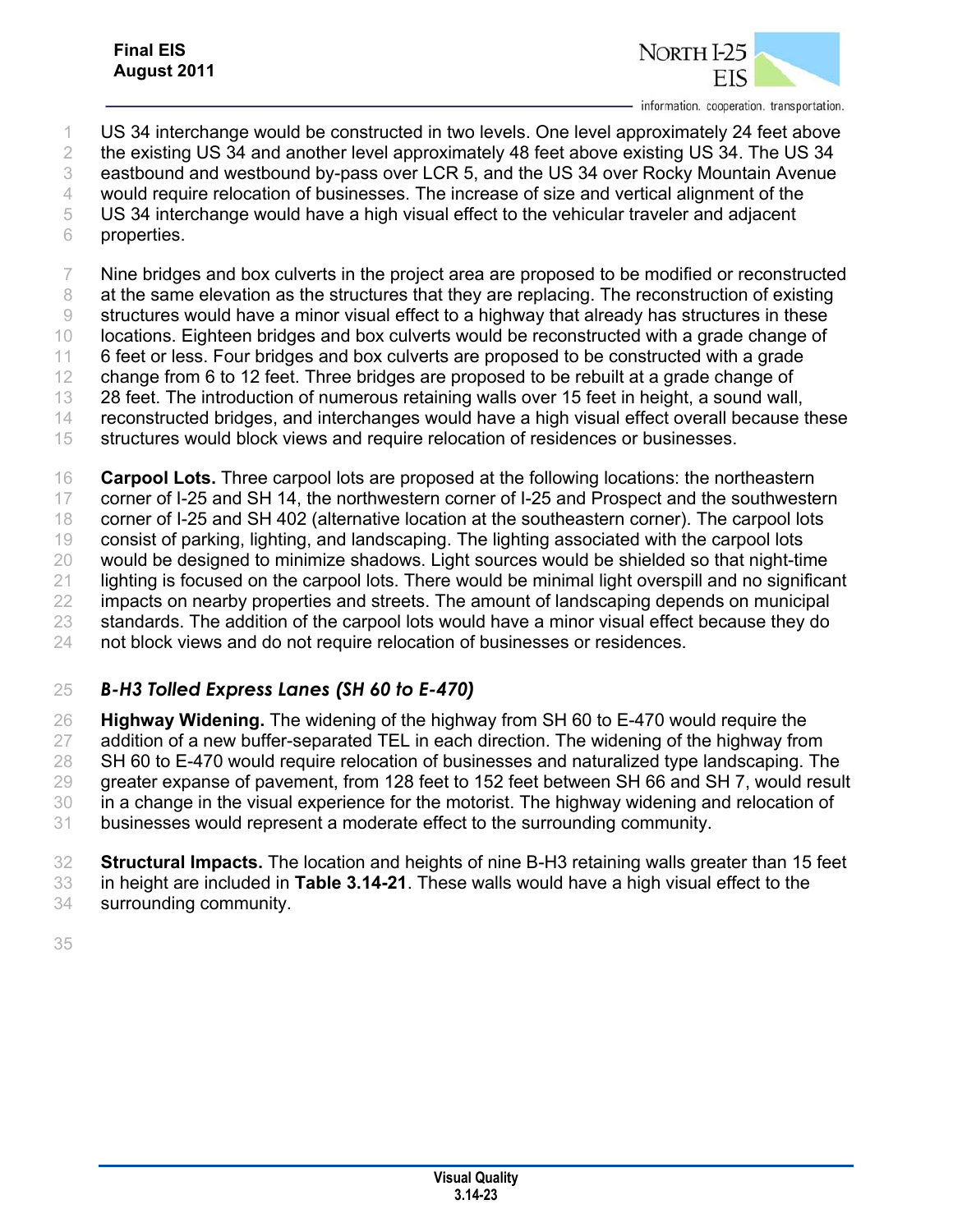

| <b>Retaining Wall Location</b>           | <b>Retaining Wall</b><br><b>Height Range</b><br>(feet/inches) | <b>Impacts Motorist or</b><br><b>Surrounding</b><br><b>Community?</b> |
|------------------------------------------|---------------------------------------------------------------|-----------------------------------------------------------------------|
| North of WCR 36, south of WCR 38 on I-25 | $6'$ -0" to 18'-5"                                            | Surrounding community                                                 |
| North of WCR 34, south of WCR 36 on I-25 | $23' - 5"$ to $32' - 5"$                                      | Surrounding community                                                 |
| North of WCR 34, south of WCR 36 on I-25 | $3'-5$ " to $25'-6$ "                                         | Surrounding community                                                 |
| North of WCR 28, south of SH 66 on I-25  | 12'-5" to $39'$ -0"                                           | Surrounding community                                                 |
| North of 160th, south of SH 7 on I-25    | $2^{\prime}$ -0" to 20'-0"                                    | Surrounding community                                                 |
| SH 7 and I-25                            | 11'-0" to 22'-0"                                              | Surrounding community                                                 |
| SH 7 and I-25                            | 12'-0" to $25'$ -0"                                           | Surrounding community                                                 |
| SH 7 and I-25                            | 11'-0" to 27'-0"                                              | Surrounding community                                                 |
| SH 7 and I-25                            | 13'-0" to $18'$ -0"                                           | Surrounding community                                                 |

## 1 **Table 3.14-21 Retaining Wall Locations in Component B-H3**

 Seven interchanges are proposed to be rebuilt at the same height that exists today. Rebuilding the interchanges at the same heights would have a minor effect on visual conditions. One interchange is proposed to be rebuilt with a change to the vertical alignment. The interchange of I-25 and SH 56 would be modified to have I-25 go over SH 56. Lowering the vertical alignment of SH 56 would limit the views of adjacent properties to the mountains and surrounding development and improve views of motorists on I-25. Modifying the vertical 8 alignment of I-25 and the cross street would overall have a moderate effect to visual conditions because it would block and impede views to the mountains.

10 Eighteen bridges and box culverts in the project area are proposed to be reconstructed at the 11 same elevation as the structures that they are replacing. Eleven bridges and box culverts 12 would be reconstructed with a grade change of 6 feet or less. Six bridges and box culverts 13 would be reconstructed with a grade change of 6 to 14 feet. The introduction of numerous 14 retaining walls over 15 feet in height, reconstructed bridges, and interchanges would have a 15 high visual effect overall because these structures would block views and require relocation of 16 residences or businesses.

 **Carpool Lots.** Three carpool lots are proposed at the following locations: the southeastern 18 corner of I-25 and SH 60, the northwestern corner of I-25 and SH 56, and the southwestern corner of I-25 and SH 66. The carpool lots would consist of parking, lighting, and landscaping. The lighting associated with the carpool lots would be designed to minimize shadows. Light sources would be shielded so that night-time lighting is focused on the carpool lots. There would be minimal light overspill and no significant impacts on nearby properties and streets. The amount of landscaping depends on municipal standards. The addition of a carpool lot would have a minor visual effect because it would not block views or require relocation of businesses or residences.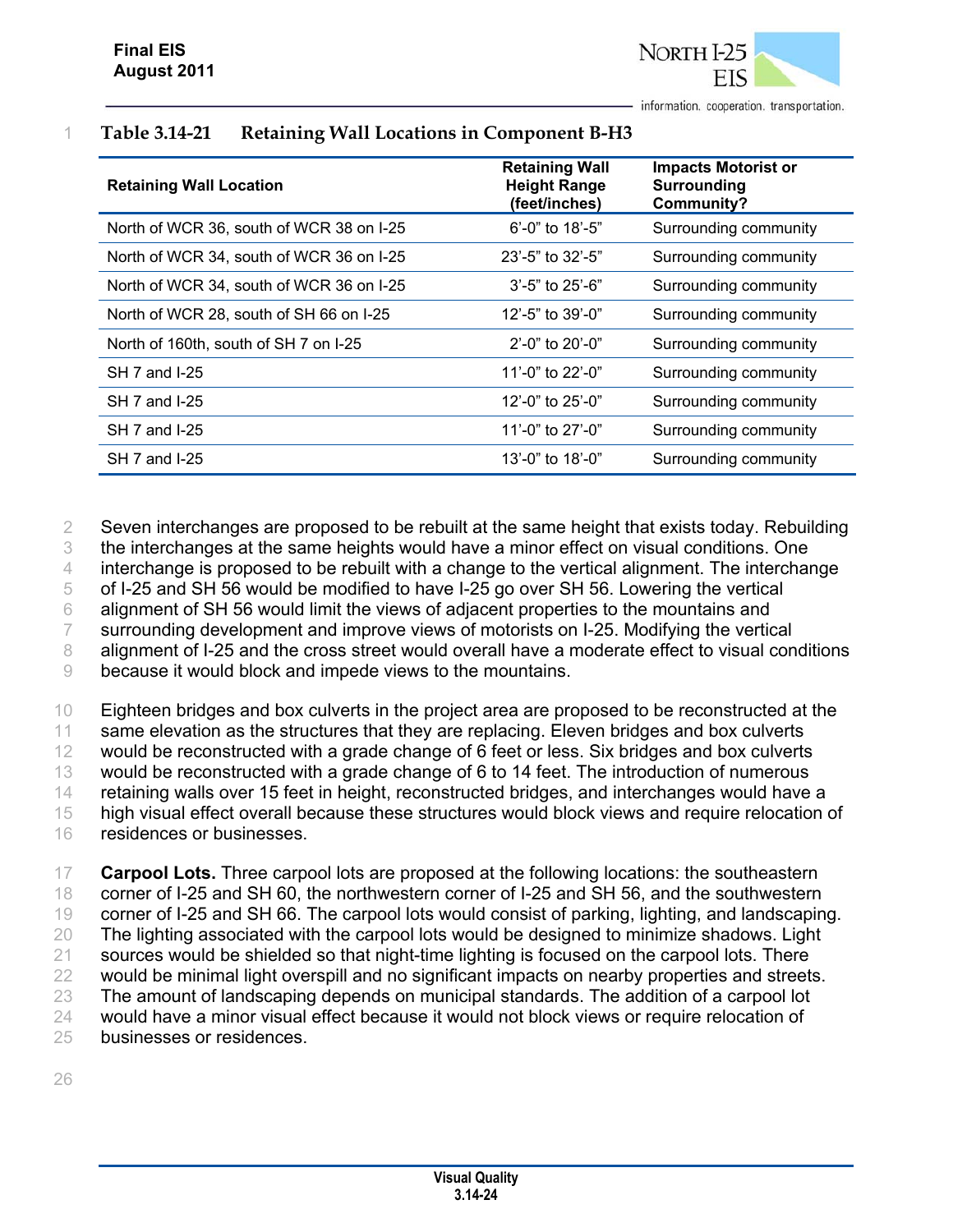

#### 1 *B-H4 Tolled Express Lane (E-470 to US 36)*

 **Highway Widening.** The widening of the highway from E-470 to just south of US 36 would require the addition of one buffer-separated TEL in each direction, which would require the 4 relocation of residences and businesses. The greater expanse of pavement, from 136 feet to 176 feet between SH 7 and US 36, would result in a change in the visual experience for the motorist. This would have a moderate effect on visual conditions because widening would require relocation of businesses or residences.

8 **Structural Impacts.** The location and heights of 23 B-H4 retaining walls greater than 15 feet 9 in height are included in **Table 3.14-22**. These walls would have a high visual effect to the 10 surrounding community. Two retaining walls would be 15 feet in height or less, these would

11 have a moderate visual effect.

#### 12 **Table 3.14-22 Retaining Wall Locations in Component B-H4**

| <b>Retaining Wall Location</b>                | <b>Retaining Wall Height</b><br>Range<br>(feet/inches) | <b>Impacts Motorist or</b><br><b>Surrounding Community?</b> |
|-----------------------------------------------|--------------------------------------------------------|-------------------------------------------------------------|
| North of US 36, south of 84th on I-25         | 2'-0" to 20'-0"                                        | Surrounding community                                       |
| North of 84th, south of 88th on I-25          | 31'-0" to 32'-0"                                       | Motorist                                                    |
| North of 84th, south of 88th on I-25          | 26'-0" to 27'-0"                                       | Motorist                                                    |
| North of 84th, south of 88th on I-25          | 15'-0" to 30'-0"                                       | Surrounding community                                       |
| North of 84th, south of 88th on I-25          | 3'-0" to 20'-0"                                        | Surrounding community                                       |
| North of 84th, south of 88th on I-25          | 17'-0" to 34'-0"                                       | Surrounding community                                       |
| North of 84th, south of 88th on I-25          | 2'-0" to 17'-0"                                        | Motorist                                                    |
| North of 84th, south of 88th on I-25          | 2'-0" to 16'-0'                                        | Surrounding community                                       |
| North of 84th, south of 88th on I-25          | 4'-0" to 14'-0"                                        | Surrounding community                                       |
| North of 84th, south of 88th on I-25          | 5'-0" to 27'-0"                                        | Surrounding community                                       |
| North of 84th, south of 88th on I-25          | 4'-0" to 33'-0"                                        | Motorist                                                    |
| North of 84th, south of 88th on I-25          | 5'-0" to 16'-0"                                        | Surrounding community                                       |
| North of 84th, south of Thornton Pkwy on I-25 | 2'-0" to 28'-0"                                        | Motorist                                                    |
| North of 84th, south of 104th on I-25         | 2'-0" to 20-0"                                         | Surrounding community                                       |
| South of 104th and I-25                       | 3'-0" to 15'-0"                                        | Motorist                                                    |
| 104th and I-25                                | 26'-0" to 28'-0"                                       | Surrounding community                                       |
| 104th and I-25                                | 2'-0" to 17'-0"                                        | Surrounding community                                       |
| 104th and I-25                                | 3'-0" to 22'-0"                                        | Surrounding community                                       |
| 104th and I-25                                | 9'-0" to 19'-0"                                        | Surrounding community                                       |
| North of 104th, south of 112th on I-25        | 3'-0" to 22'-0"                                        | Surrounding community                                       |
| 112th and I-25                                | 2'-0" to 29'-0"                                        | Surrounding community                                       |
| 120th and I-25                                | 14'-0" to 19'-0"                                       | Surrounding community                                       |
| 120th and I-25                                | 8'-0" to 24'-0"                                        | Surrounding community                                       |
| North of 120th, south of 128th on I-25        | 2'-0" to 31'-0"                                        | Surrounding community                                       |
| North of 128th, south of 136th on I-25        | 10'-0" to 27'-0"                                       | Surrounding community                                       |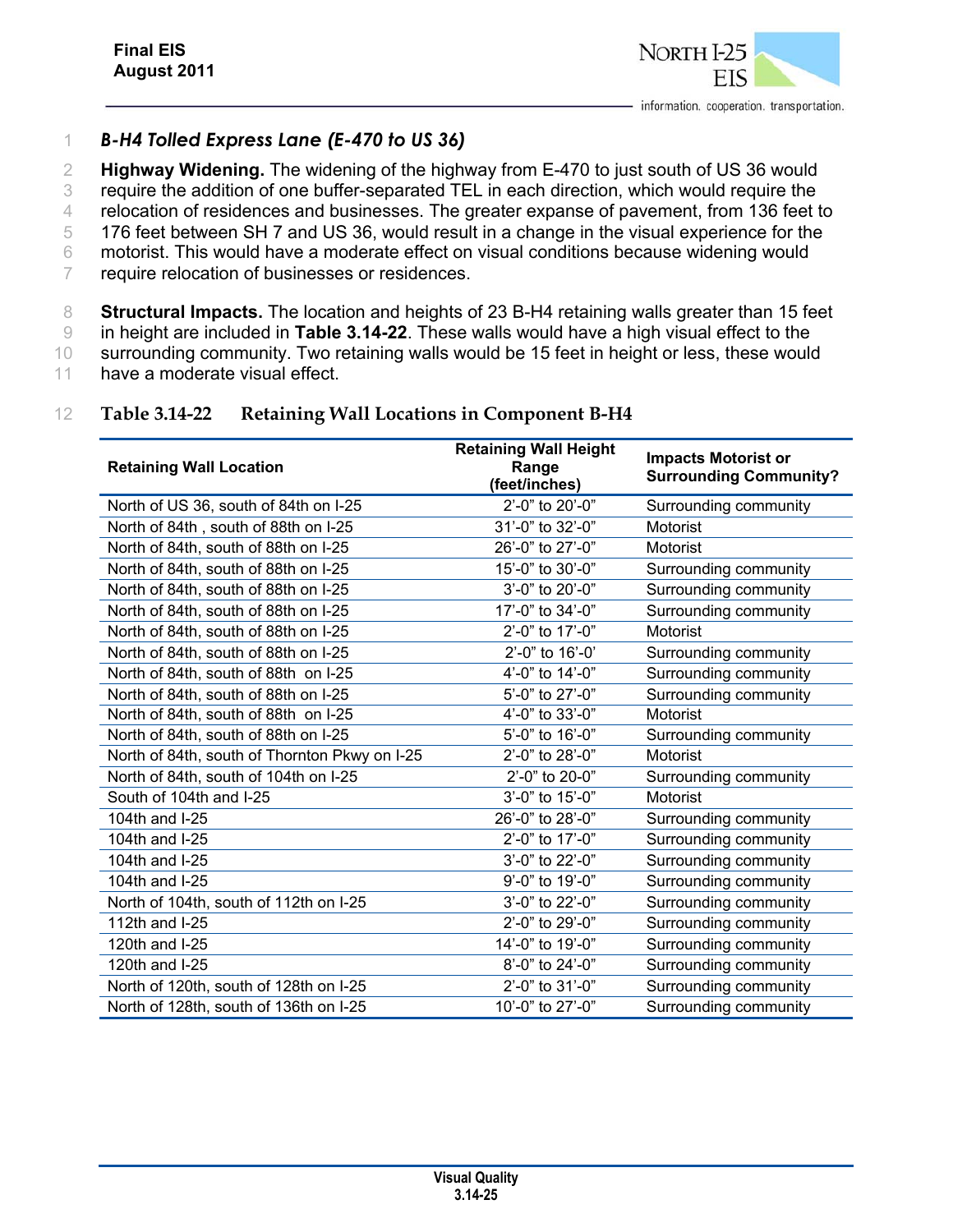

1 The location and heights of the four B-H4 sound walls are provided in **Table 3.14-23**. This 2 would have a moderate visual effect to the surrounding community.

| <b>Sound Wall Location</b>                                     | East/West<br>Side of I-25 | <b>Sound Wall</b><br><b>Height Range</b><br>(feet/inches) | <b>Sound Wall</b><br>Length<br>(feet) |
|----------------------------------------------------------------|---------------------------|-----------------------------------------------------------|---------------------------------------|
| North of 128th Ave on I-25, Thorncreek                         | East                      | 14'                                                       | 1.850'                                |
| North of Community Center Drive on I-25                        | East/West                 | 14'                                                       | 1,300'                                |
| North of Thornton Parkway on I-25,<br><b>Badding Reservoir</b> | West                      | $10' - 12'$                                               | 600'                                  |
| North of US 36 on I-25                                         | East                      | 12'                                                       | 1,300'                                |

### **Table 3.14-23 Sound Wall Locations in Component B-H4**

3 One interchange is proposed to be rebuilt at the same vertical alignment that exists today. Two 4 interchanges would be rebuilt with a grade change of 6 feet or less.

 Six bridges and box culverts in the project area are proposed to be reconstructed at the same elevation as the structures that they are replacing. Four bridges and box culverts would be rebuilt with a grade change of 6 feet or less. The introduction of new retaining walls, sound 8 walls, and reconstruction of existing bridges and interchanges would have a moderate visual effect overall to a highway that already has sound walls, bridges, and interchanges in these locations. **Table 3.14-24** summarizes visual impacts from highway widening and structure upgrades under each Package B highway component.

#### 12 **Table 3.14-24 Package B Highway Effects Analysis**

| <b>Components</b> | <b>Widening Effect</b> | <b>Structural Effect</b> |
|-------------------|------------------------|--------------------------|
| $B-H1$            | Minor                  | Moderate                 |
| $B-H2$            | Moderate               | High                     |
| $B-H3$            | Moderate               | High                     |
| $B-H4$            | Moderate               | Moderate                 |

## 13 *B-T1 Bus Rapid Transit (BRT) – Fort Collins/Greeley to Denver*

14 **BRT Impacts.** BRT is proposed to travel on arterial roads and share the TEL lanes on I-25.

15 When BRT travels on arterial roads, it would function similar to commuter bus. The BRT would

16 load and unload passengers in the park-and-ride or at an on-street bus stop. When BRT

17 travels on I-25, the BRT would stop at a platform located in the median of I-25. The new TEL

18 lanes would represent a minor visual effect to the surrounding community.

19 **BRT Stations.** Typical BRT stations would include one platform that is 20 feet in width by

- 20 300 feet in length, a pedestrian overpass, parking, bus bays, kiss and ride, lighting and
- 21 landscaping. The lighting associated with the BRT stations would be designed to minimize 22 shadows. Light sources would be shielded so that night-time lighting is focused on the BRT
- 23 stations. There would be minimal light overspill and no significant impacts on nearby properties
- 24 and streets. A pedestrian overpass would be provided from the median platform over I-25 to
- 25 the proposed park-and-ride with the exception of SH 7 where the grade separated cross street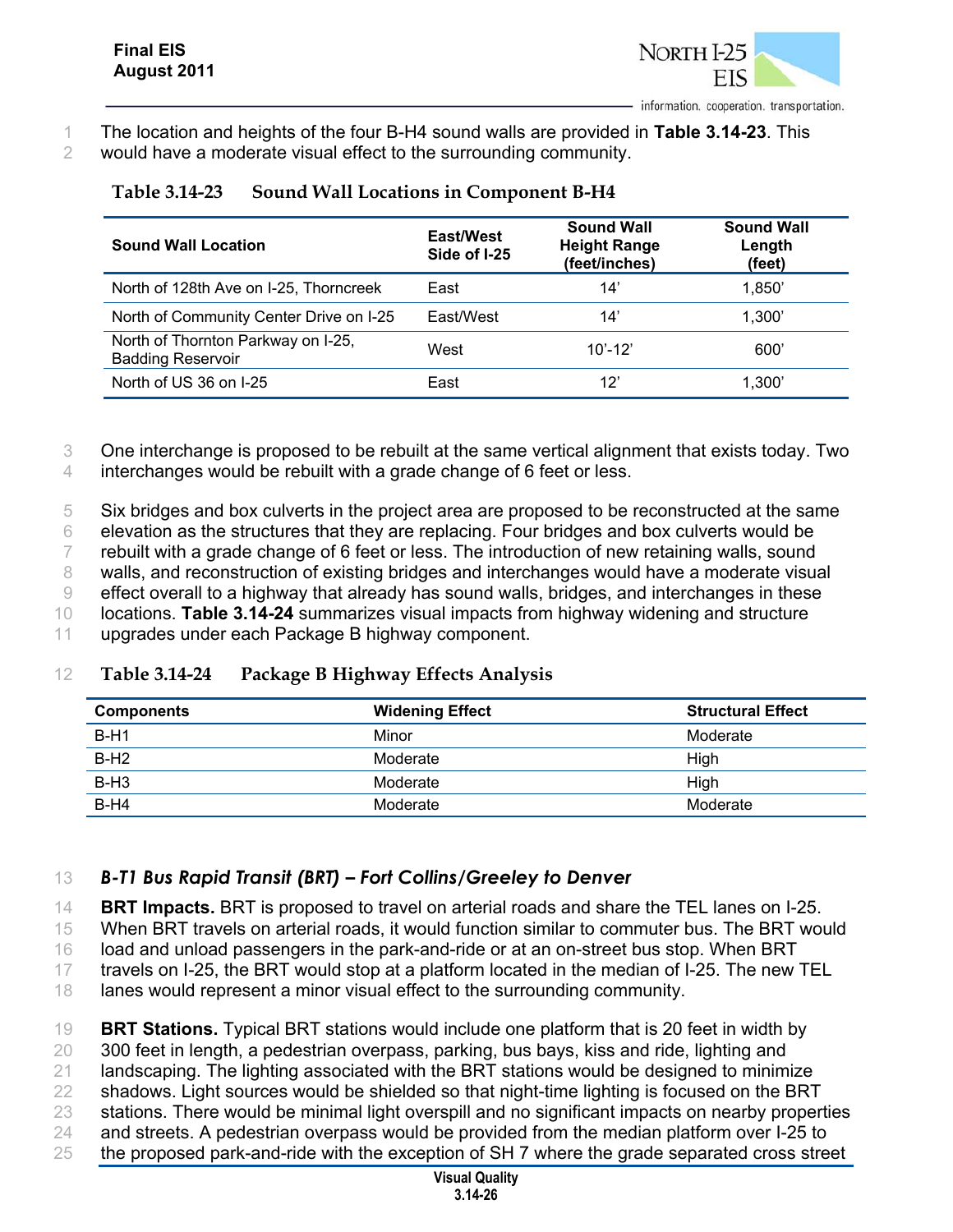### **Final EIS August 2011**



- 1 would be utilized for pedestrian connectivity. The pedestrian overpass would be 17 feet,
- 2 6 inches from the top of road to the bottom of the bridge. For stations located on I-25, barriers
- 3 would run parallel on the east and west sides of the bus loading lanes at the platform. BRT
- 4 stations that are not located on the I-25 corridor would not include the platform or pedestrian
- 5 overpass. Instead, these stations would function similar to commuter bus stations.
- 6 **Table 3.14-15** summarizes visual impacts associated with BRT stations.
- 7 The Windsor and Firestone stations would have a high visual effect because these locations
- 8 would require relocation of a business or residence and the stations would impede views to the 9 mountains.
- 10 **Figure 3.14-4** and **Figure 3.14-5** are visual simulations that depict the Windsor BRT station.
- 11 **Figure 3.14-4 Windsor Station, View from BRT Plaza**



- 12 **Figure 3.14-5 Windsor Station, View from BRT Loading/Unloading Zone** 
	-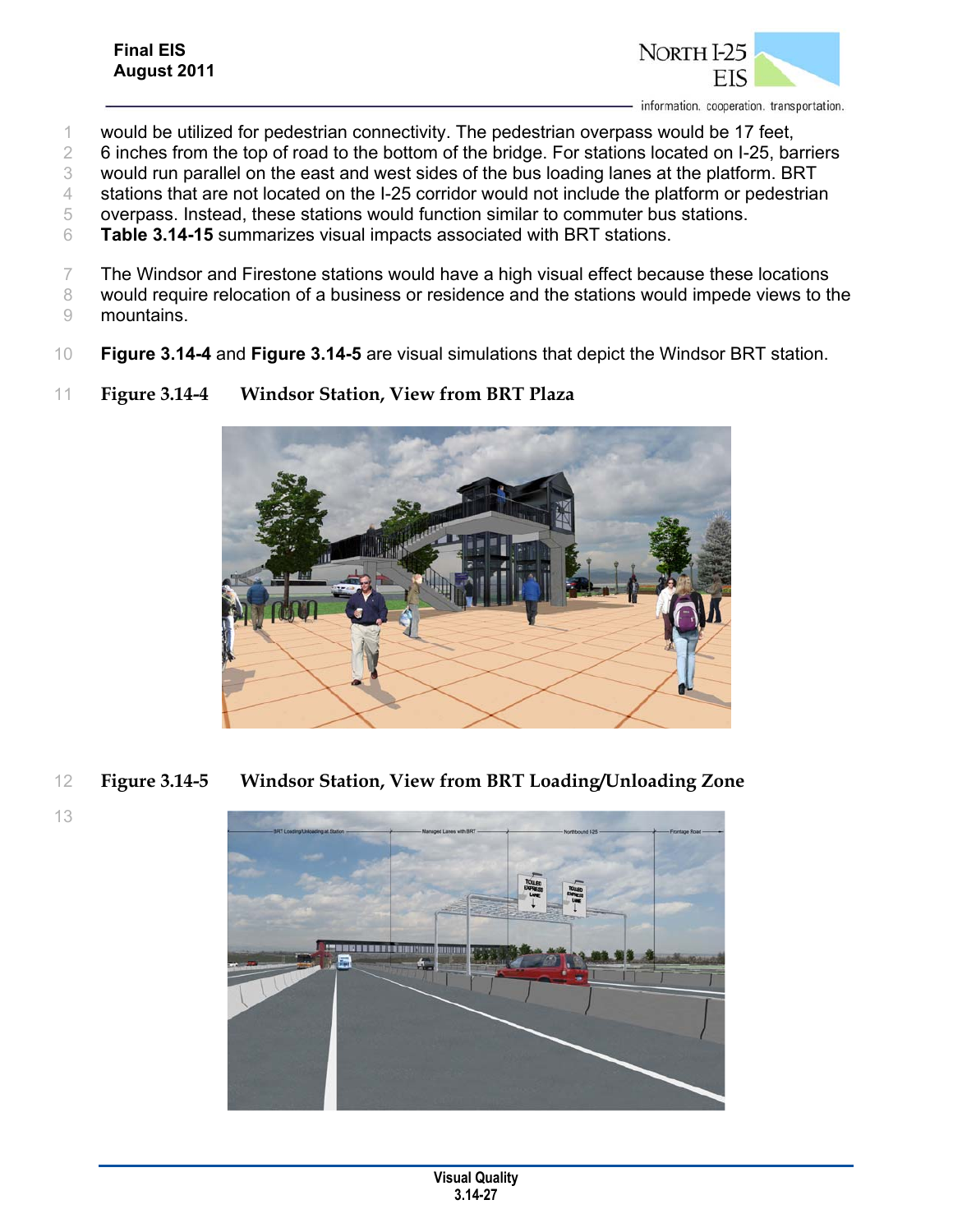| <b>Station Name</b>                     | <b>Effect</b>                       | <b>Classification</b> |
|-----------------------------------------|-------------------------------------|-----------------------|
| South Fort Collins Transfer Center      | None*                               | Minor                 |
| Harmony Road and Timberline             | None*                               | Minor                 |
| I-25 and Harmony Road                   | None*                               | Minor                 |
| Windsor                                 | Pedestrian overpass may impede view | High                  |
| Crossroads Boulevard                    | Block views to the mountains        | Moderate              |
| Berthoud                                | Block views to the mountains        | Moderate              |
| Firestone                               | <b>Relocation of business</b>       | High                  |
| Frederick/Dacono                        | Block views to the mountains        | Moderate              |
| $1-25$ and SH $7$                       | None*                               | Minor                 |
| US 34 and SH 257                        | None*                               | Minor                 |
| <b>Greeley Downtown Transfer Center</b> | None*                               | Minor                 |
| <b>West Greeley</b>                     | None*                               | Minor                 |

#### 1 **Table 3.14-25 Package B BRT Stations Effects Analysis**

\* The visual impact of these sites would include one or more of the following: new landscaping and addition of a large mass of asphalt. These impacts have been determined to represent negligible visual impact and not diminish the visual character of the area.

2 Stations at Crossroads, Berthoud, and Frederick/Dacono would have moderate visual effects

3 to the surrounding community. The stations would impede views to the mountains, including

4 Longs Peak, but would not require relocation of any businesses.

5 Stations at South Fort Collins Transit Center, Harmony Road and Timberline, I-25 and

6 Harmony Road, I-25 and SH 7, Greeley Downtown Transfer Center, West Greeley, and US 34

7 and SH 257 would have a minor effect because these locations would not require relocation of

8 any businesses and would not block views to the mountains.

 **Maintenance Facility.** Two bus maintenance facility locations are being considered in Package B. The standard maintenance facility would consist of offices, dispatch/ driver support areas, vehicle maintenance bays, repair shops, vehicle wash areas, fueling facilities, storage, and parking. **Table 3.14-26** summarizes visual impacts associated with each of the proposed 13 bus maintenance facility locations.

#### **Table 3.14-26 Maintenance Facility Effects Analysis**

| <b>Maintenance Facility Name</b> | Impact                           | <b>Classification</b> |
|----------------------------------|----------------------------------|-----------------------|
| Portner Road and Trilby Road     | Visible to surrounding community | Moderate              |
| 31st Street and 1st Avenue       | Visible to surrounding community | Moderate              |

14 Portner Road and Trilby Road. The land identified to accommodate the maintenance facility is

15 currently vacant. It is adjacent to vacant land and to residential and commercial buildings.

16 Additional traffic would be added to local streets. The maintenance facility would be visible to

17 Trilby Road and the surrounding neighborhood. The proposed maintenance facility would have

18 a moderate effect on the visual environment.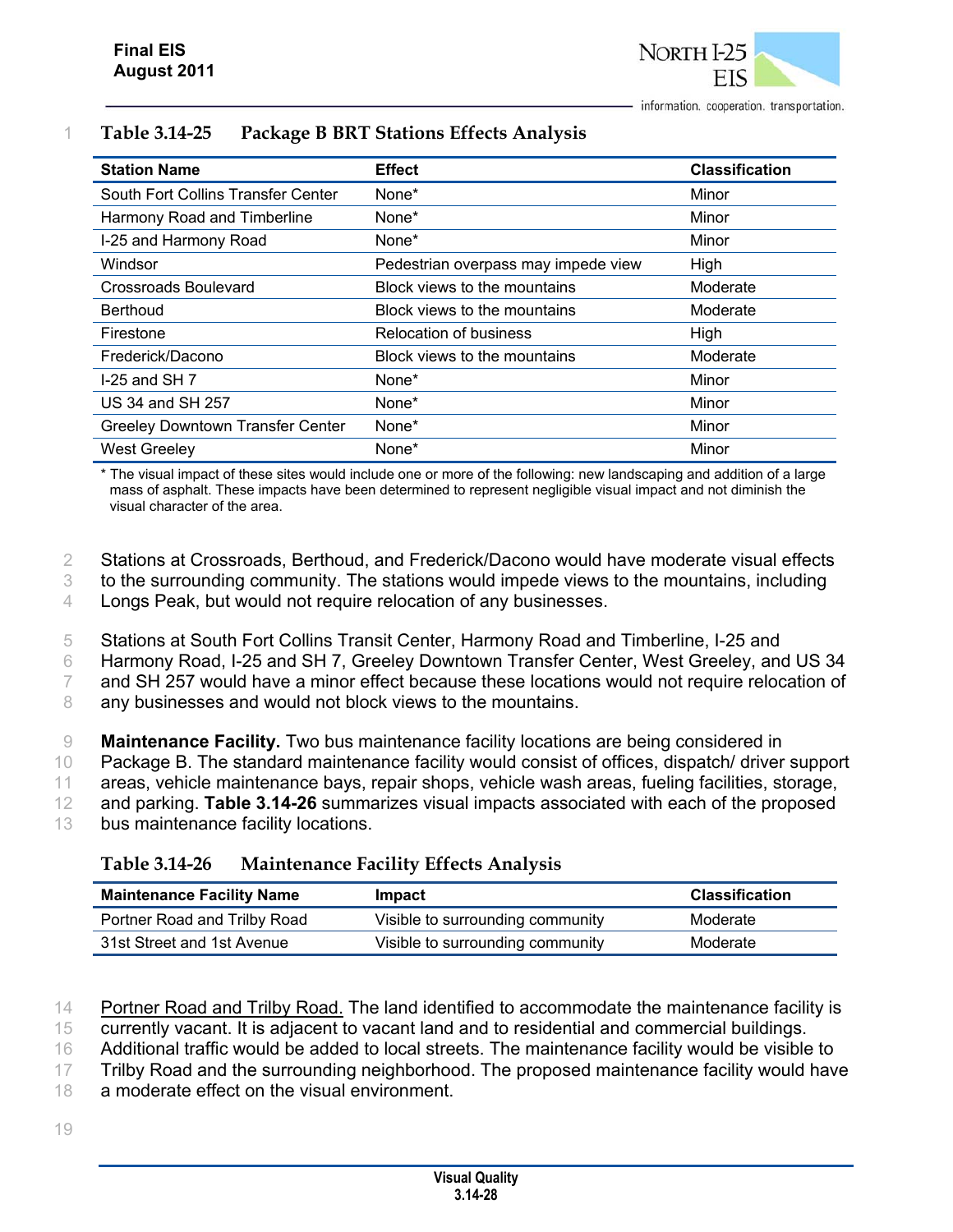

- 31st Street and 1st Avenue. The land identified to accommodate the maintenance facility is
- currently vacant. It is adjacent to vacant land and commercial development. The maintenance
- facility would be visible to 31st Street and the surrounding neighborhood. The proposed
- maintenance facility would have a moderate effect on the visual environment.

## *B-T2 Bus Rapid Transit Fort Collins/Greeley to DIA*

#### *Summary of Package B Impacts*

 **Direct Impacts.** Package B highway and transit improvements would include rebuilding interchanges, the replacement and modification of bridges, new retaining walls, new sound walls, and the addition of carpool lots, platforms, shelters, fare boxes, benches, windscreen, elevators, stairs, pedestrian overpass, parking, bike parking, bus bays, kiss and ride, lighting, 11 and landscaping. In a project area that primarily consists of undeveloped agricultural land with extensive views to the mountains, such as Longs Peak to the west, most of the proposed improvements would not have a substantial effect on the visual quality of the corridor.

 Both Package B highway and transit components would result in short-term and long-term impacts. Short-term impacts would result from disruptions during construction while long-term 16 impacts would be the result of permanent alterations that change the way people commute in 17 and around the area. Package B short-term impacts would include detours, increase in roadway congestion in and around the area, the presence of large equipment, dust from construction, and general disruption to the surrounding neighborhoods and businesses. These short-term effects would have a temporary visual effect to the community. Long-term effects would include the relocation of businesses and residences, new interchanges, increased right- of-way, addition of station amenities, and changes to the surrounding landscape through use of overpasses, bridges, retaining walls, and medians, as well as from alterations to the existing roadway grade.

 **Indirect Impacts.** The proposed Package B highway and transit improvements could encourage development, therefore, changing the landscape character as described in this section. The addition of stations and a maintenance facility would add additional traffic to local 28 streets. Both the stations and maintenance facility also would generate lighting that would be

seen by motorists, as well as from adjacent businesses and residences.

### **3.14.3.4 PREFERRED ALTERNATIVE**

- Visual impacts are discussed below for transportation improvement components in the
- Preferred Alternative.

## *I-25 Highway Improvements (SH1 to US 36)*

- Visual elements associated with highway improvements include highway widening,
- reconstruction and modification of interchanges, replacement and modification of bridges, new retaining walls, new sound walls, and the addition of carpool lots.
- Retaining walls are proposed in areas that require them. Retaining walls would be either the
- CDOT standard retaining walls or mechanically stabilized earth (MSE) walls and would range
- up to 50 feet- 6 inches in height. If the retaining wall extends upward from I-25, it would reduce
- the visual effect from the highway to surrounding homes and businesses while limiting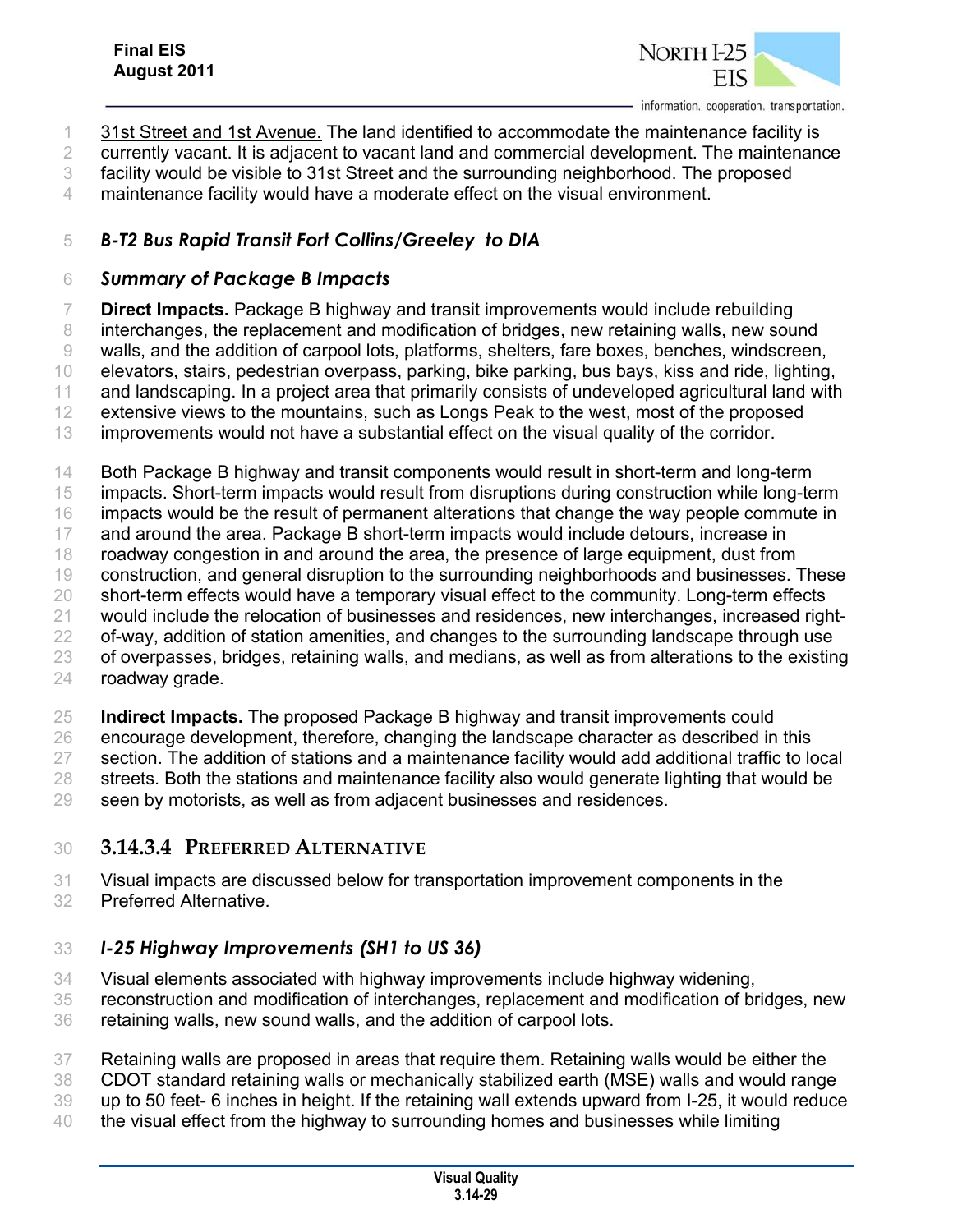

- motorists' views. If the retaining wall extends downward from I-25, it would limit the views of
- 2 the surrounding homes to the surrounding community and long-range views from areas east of
- I-25 to the mountains.
- Sound walls are proposed in areas which currently do not have them. The new sound walls
- would range from 8 to 18 feet in height. While new sound walls would reduce noise impacts to
- the surrounding community, they could increase visual impacts. The new sound walls would 7 reduce the visual effect of the highway on surrounding homes and businesses while limiting
- 8 motorists' views and long-range views of the surrounding community.
- **I-25 Highway Widening.** The widening of the highway from SH 1 to north of SH 14 would require the widening of both the inside and outside shoulders in each direction. The ultimate cross section would utilize some of the existing grass median but retain 32 feet of grass. A tension cable barrier and grass median would be included at all locations. The widening of the highway from SH 1 to SH 14 would require the relocation of residences and businesses. The 14 greater expanse of pavement from 76 feet to 128 feet would result in a change in the visual experience of the motorist. This would have a moderate effect on visual conditions because widening would require relocation of businesses or residences. The reduction in grassy area from 56 feet to 32 feet would accentuate the experience of an expanse of pavement. This is a reduction in grassy area both from the existing situation and when compared with the other two packages.
- The widening of the highway from SH 14 to SH 66 would require the addition of one general 21 purpose lane and one buffer separated TEL in each direction. This would require widening of both the inside and outside shoulders. The ultimate cross section would utilize some of the existing grass median but retain 32 feet of grass. A tension cable barrier would be included in all locations with a grass median. The widening of the highway from SH 14 to SH 66 would require the relocation of residences and businesses. The greater expanse of pavement from 68 feet to 184 feet would result in a change in the visual experience of the motorist. This would 27 have a moderate effect on visual conditions because widening would require relocation of businesses or residences. The reduction in grassy area from 56 feet to 32 feet would accentuate the experience of an expanse of pavement. This is a reduction in grassy area both from the existing situation and when compared with the other two packages.
- The widening of the highway from SH 66 to SH 7 would require the addition of one buffer separated TEL in each direction. The ultimate cross section would utilize some of the existing grass median but retain 32 feet of grass. A tension cable barrier would be included in all locations with a grass median. The widening of the highway from SH 66 to SH 7 would require the relocation of residences and businesses. The greater expanse of pavement from 68 feet to 184 feet would result in a change in the visual experience of the motorist. This would have a moderate effect on visual conditions because widening would require relocation of businesses or residences. The reduction in grassy area from 56 feet to 32 feet would accentuate the experience of an expanse of pavement. This is a reduction in grassy area both from the existing situation and when compared with Package A.
- The widening of the highway from SH 7 to US 36 would require the addition of one buffer 42 separated TEL in each direction. The widening would occur to the outside. The widening of the highway from SH 7 to US 36 would require the relocation of residences and businesses. 44 Similar to the existing cross section, northbound and southbound lanes would be separated with a concrete barrier. The greater expanse of pavement, from 136 feet to 178 feet between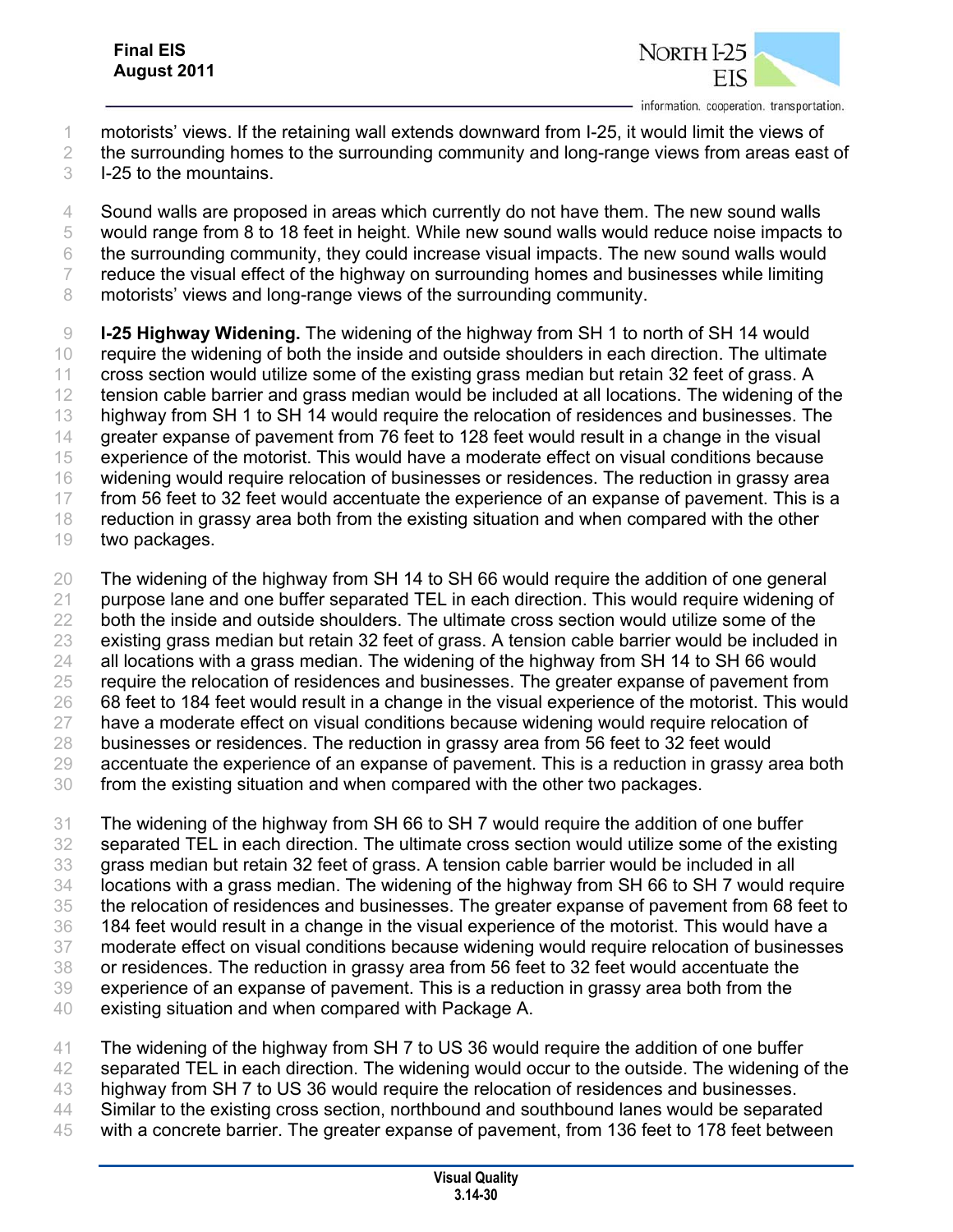- 1 SH 7 and US 36, would result in additional pavement changing the visual experience for the
- 2 motorist. This would have a moderate effect on visual conditions because widening would
- 3 require relocation of businesses or residences.
- 4 **I-25 Structural Impacts. Table 3.14-27** identifies the location and heights of 98 retaining walls
- 5 greater than 15 feet in height. These would have a high visual effect to the surrounding
- 6 community, because views toward I-25 and beyond would be blocked by the wall. Eighty six
- 7 retaining walls would be 15 feet in height or less, these would have a moderate visual effect.
- 8 Retaining walls under 5 feet high were not identified.

#### 9 **Table 3.14-27 I-25 Highway Improvements (SH 1 to US 36) Wall Locations**

|                                             | <b>Retaining Wall</b>          | Impacts motorist or   |
|---------------------------------------------|--------------------------------|-----------------------|
| <b>Retaining Wall Location</b>              | <b>Height Range</b>            | surrounding           |
|                                             | (feet/inches)                  | community?            |
| Near SH 1 and I-25 (NW quadrant)            | 8'-0" to 26'-0"                | Motorist              |
| Near SH 1 and I-25 (SE quadrant)            | 5'-0" to 15'-6"                | Motorist              |
| Near SH 1 and I-25 (SW quadrant)            | 13'-0" to 19'-6"               | Motorist              |
| Near LCR 58 and I-25                        | 5'-0" to 6'-6"                 | Motorist              |
| North of LCR 58, south of SH and I-25       | 5'-0" to 9'-6"                 | Motorist              |
| North of SH 14, near GWRR on I-25           | 5'-6" to 26'-6"                | Motorist              |
| Near SH 14 and I-25                         | 10'-6" to 21'-6"               | Motorist              |
| Near SH 14 and I-25                         | 5'-0" to 8'-6"                 | Motorist              |
| Near SH 14 and I-25                         | 5'-0" to 6'-6"                 | Surrounding community |
| Near SH 14 and I-25                         | 18'-6" to 30'-0"               | Surrounding community |
| Near SH 14 and I-25                         | 12'-0" to 27'-6"               | Motorist              |
| South of Prospect Rd, near GWRR on I-25     | 5'-0" to 15'-0"                | Motorist              |
| South of Prospect Rd, near GWRR on I-25     | 7'-0" to 21'-0"                | Motorist              |
| Near Harmony Road and I-25                  | 5'-0" to 28'-6"                | Motorist              |
| Near Harmony Road and I-25, on Harmony Road | $5'-0''$                       | Motorist              |
| Near Harmony Road and I-25, on Harmony Road | 5'-0" to 6'-0"                 | Motorist              |
| Near Harmony Road and I-25                  | 5'-0" to 25'-0"                | Motorist              |
| Near LCR 36 and I-25                        | 9'-0" to 12'-6"                | Motorist              |
| Near LCR 36 and I-25                        | 5'-0" to 26'-0"                | Motorist              |
| Between SH 392 and LCR 36 on I-25           | $5'-0''$                       | Motorist              |
| Between SH 392 and LCR 36 on I-25           | 19'-0" to 28'-0"               | Motorist              |
| Between SH 392 and LCR 36 on I-25           | $\overline{5'}$ -0" to 10'-6"  | Motorist              |
| Near SH 392 and I-25                        | 5'-0" to 21'-6"                | Motorist              |
| Near SH 392 and I-25                        | $5'-0''$ to 8'-6"              | Motorist              |
| Near Crossroads Blvd and I-25               | 3'-0" to 28'-6"                | Motorist              |
| North of US 34, near UPRR                   | 5'-0" to 14'-0"                | Motorist              |
| Near US 34 and I-25 (NW Quadrant)           | 5'-0" to 9'-0"                 | Surrounding community |
| Near US 34 and I-25 (NW Quadrant)           | 6'-0" to 26'-6"                | Motorist              |
| Near US 34 and I-25 (NW Quadrant)           | $\overline{5' - 0}$ " to 9'-0" | Motorist              |
| Near US 34 and I-25 (NW Quadrant)           | 5'-0" to 9'-0"                 | Surrounding community |
| Near US 34 and I-25 (NW Quadrant)           | 5'-0" to 11'-6"                | Motorist              |
| Near US 34 and I-25 (NW Quadrant)           | 12'-0" to 26'-6"               | Motorist              |
| Near US 34 and I-25 (NW Quadrant)           | 19'-6" to 32'-0"               | Motorist              |
| Near US 34 and I-25 (NW Quadrant)           | 5'-0" to 8'-6"                 | Surrounding community |
| Near US 34 and I-25 (NW Quadrant)           | 6'-0" to 25'-0"                | Motorist              |
| Near US 34 and I-25 (SW Quadrant)           | 5'-0" to 24'-6"                | Motorist              |
| Near US 34 and I-25 (SW Quadrant)           | 8'-0" to 23'-0"                | Motorist              |
| Near US 34 and I-25 (SW Quadrant)           | 5'-0" to 8'-6"                 | Motorist              |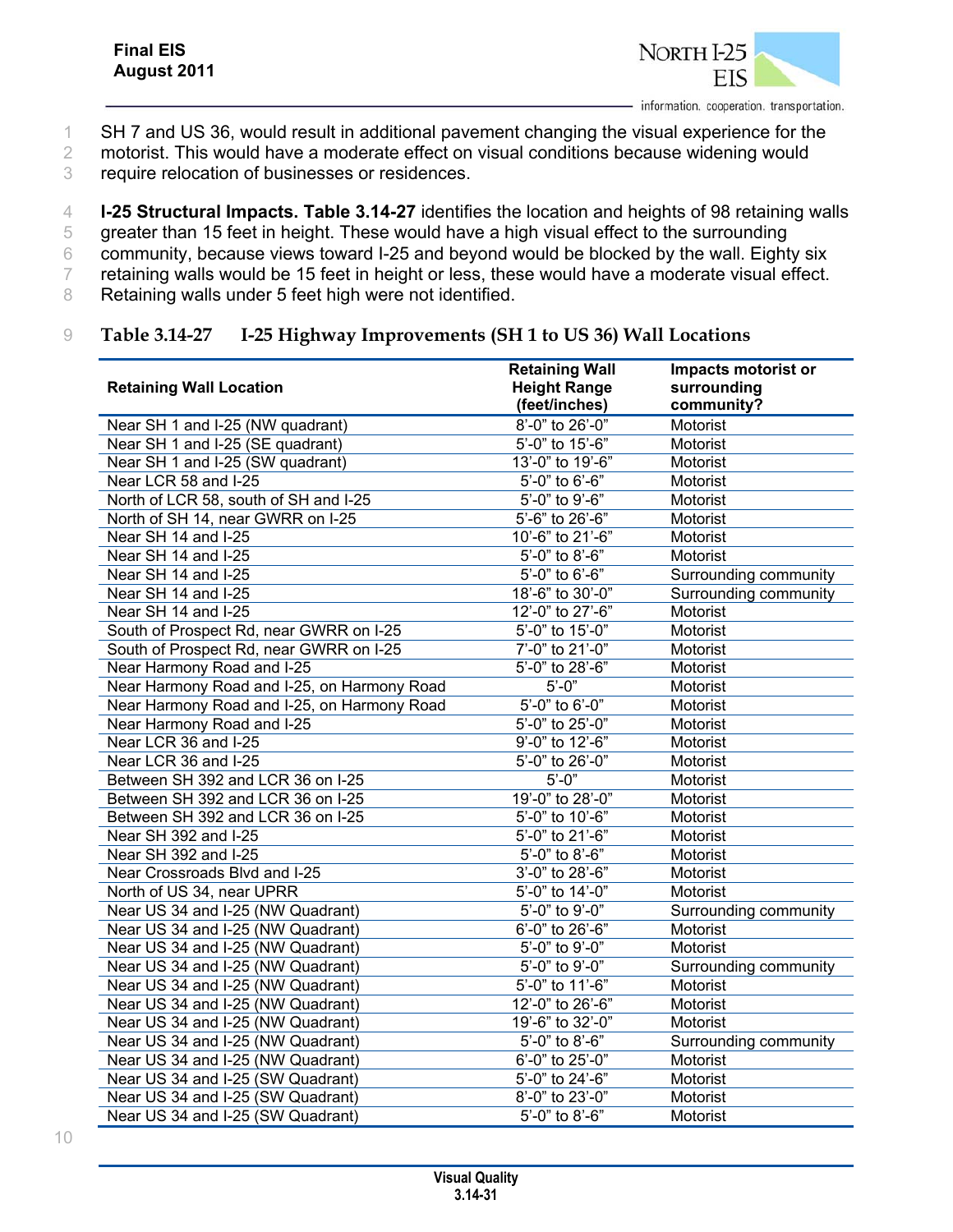

# 1 **Table 3.14-27 I-25 Highway Improvements (SH1 to US 36) Wall Locations (cont'd)**

|                                                 | <b>Retaining Wall</b> | Impacts motorist or                   |
|-------------------------------------------------|-----------------------|---------------------------------------|
| <b>Retaining Wall Location</b>                  | <b>Height Range</b>   | surrounding                           |
|                                                 | (feet/inches)         | community?                            |
| Near US 34 and I-25 (SW Quadrant)               | 11'-6" to 45'-0"      | Surrounding community                 |
| Near US 34 and I-25 (SW Quadrant)               | 10'-0" to 40'-6"      | Motorist and Surrounding<br>Community |
| Between LCR 20E and GWRR                        | 36'-6" to 42'-6"      | Surrounding community                 |
| Between LCR 20E onl-25                          | 7'-0" to 44'-0"       | Surrounding community                 |
| South of LCR 20E on I-25                        | 5'-6" to 23'-6"       | Motorist                              |
| Between SH 402 and LCR 20E on I-25              | 20'-0" to 33'-0"      | Motorist                              |
| South of SH 402 on I-25                         | 26'-6" to 33'-6"      | Motorist                              |
| South of SH 402 on I-25                         | 31'-0" to 40'-0"      | Motorist                              |
| Near SH 60 and I-25                             | 28'-6" to 36'-0"      | Motorist                              |
| North of SH 14, near GWRR on I-25               | 5'-0" to 19'-0"       | Surrounding community                 |
| Near SH 14 and I-25                             | 7'-0" to 19'-0"       | Motorist                              |
| Near SH 14 and I-25                             | 5'-0" to 24'-6"       | Motorist                              |
| Near SH 14 and I-25                             | 5'-0" to 14'-0"       | Motorist and Surrounding              |
|                                                 |                       | Community                             |
| South of Prospect Rd, near GWRR on I-25         | 13'-6" to 30'-0"      | Motorist                              |
| North of Harmony Road on I-25                   | 11'-0" to 13'-6"      | Motorist                              |
| Near Harmony Road and I-25                      | 8'-0" to 13'-0"       | Motorist                              |
| Near LCR 36 and I-25                            | 8'-0" to 15'-6"       | Motorist                              |
| Between SH 392 and LCR 36 on I-25               | 9'-6" to 13'-6"       | Motorist                              |
| Between SH 392 and LCR 36 on I-25               | 13'-0" to 16'-0"      | Motorist                              |
| Between SH 392 and LCR 36 on I-25               | 14'-6" to 22'-0"      | Motorist                              |
| Between SH 392 and LCR 36 on I-25               | 21'-0" to 25'-0"      | Motorist                              |
| Between SH 392 and LCR 36 on I-25               | 16'-6" to 24'-0"      | Motorist                              |
| Near SH 392 and I-25                            | 5'-0" to 14'-0"       | Surrounding community                 |
| Near SH 392 and I-25                            | 10'-0" to 17'-6"      | Motorist                              |
| Between Crossroads Blvd and SH 392, near LCR 30 | 6'-6" to 10'-6"       | Motorist                              |
| Between Crossroads Blvd and SH 392, near LCR 30 | 11'-6" to 15'-6"      | Motorist                              |
| North of Crossroad Blvd on I-25                 | 5'-0" to 16'-6"       | Motorist                              |
| Near US 34 and I-25 (NE Quadrant)               | 5'-0" to 32'-6"       | Motorist                              |
| Near US 34 and I-25 (NE Quadrant)               | 36'-0" to 50'-6"      | Surrounding community                 |
| Near US 34 and I-25 (NE Quadrant)               | 6'-6" to 11'-0"       | Motorist                              |
| Near US 34 and I-25 (NE Quadrant)               | 5'-0" to 13'-6"       | Surrounding community                 |
| Near US 34 and I-25 (NE Quadrant)               | 17'-0" to 28'-6"      | Motorist                              |
| Near US 34 and I-25 (NE Quadrant)               | 17'-6" to 29'-6"      | Motorist                              |
| Near US 34 and I-25 (NE Quadrant)               | 7'-0" to 18'-0"       | Surrounding community                 |
| Near US 34 and I-25 (NE Quadrant)               | 18'-0" to 26'-6"      | Motorist                              |
| Near US 34 and I-25 (SE Quadrant)               | 18'-6" to 27'-6"      | Motorist                              |
| Near US 34 and I-25 (SE Quadrant)               | 14'-6" to 19'-6"      | Surrounding community                 |
| Near US 34 and I-25 (SE Quadrant)               | 19'-0" to 30'-6"      | Motorist                              |
| Near US 34 and I-25 (SE Quadrant)               | 15'-0" to 29'-0"      | Motorist                              |
| Near US 34 and I-25 (SE Quadrant)               | 5'-0" to 33'-6"       | Surrounding community                 |
| Near US 34 and I-25 (SE Quadrant)               | 6'-0" to 10'-6"       | Motorist                              |
| Near US 34 and I-25 (SE Quadrant)               | 28'-0" to 34'-0"      | Motorist                              |
| Near US 34 and I-25 (SE Quadrant)               | 5'-0" to 36'-0"       | Motorist                              |
| Near US 34 and I-25 (SE Quadrant)               | 20'-6" to 38'-6"      | Motorist                              |
| Near US 34 and I-25 (SE Quadrant)               | 5'-0" to 19'-0"       | Motorist                              |
| Near US 34 and I-25 (SE Quadrant)               | 5'-6" to 19'-0"       | Surrounding community                 |

<sup>2</sup>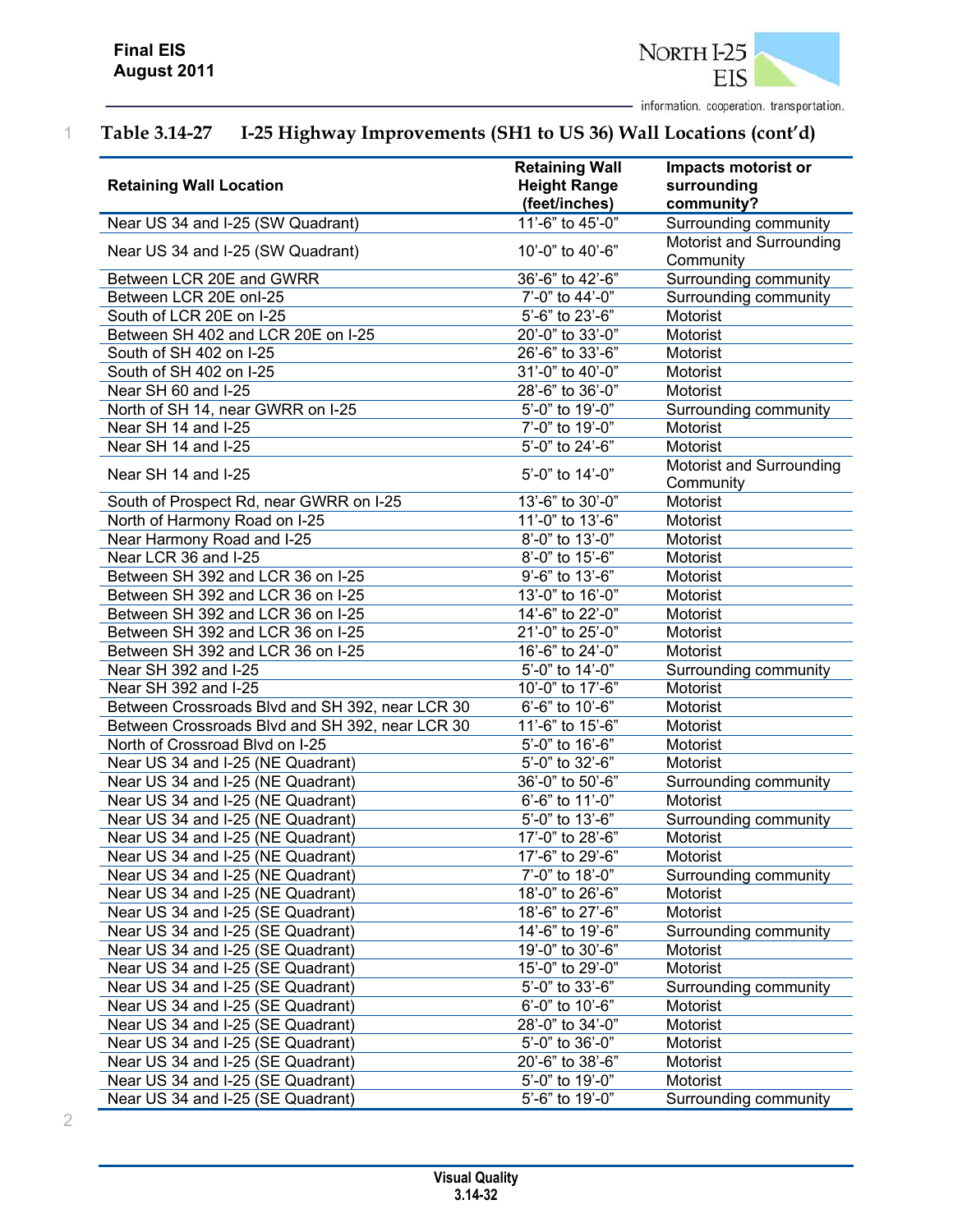

# 1 **Table 3.14-27 I-25 Highway Improvements (SH1 to US 36) Wall Locations (cont'd)**

|                                               | <b>Retaining Wall</b> | Impacts motorist or   |
|-----------------------------------------------|-----------------------|-----------------------|
| <b>Retaining Wall Location</b>                | <b>Height Range</b>   | surrounding           |
|                                               | (feet/inches)         | community?            |
| Near US 34 and I-25 (SE Quadrant)             | 20'-0" to 27'-0"      | Surrounding community |
| North of GWRR 2 on I-25                       | 33'-0" to 35'-0"      | Surrounding community |
| Between LCR 20E and GWRR                      | 31'-6" to 35'-6"      | Surrounding community |
| South of LCR 20E on I-25                      | 15'-6" to 31'-6"      | Surrounding community |
| South of LCR 20E on I-25                      | 13'-0" to 21'-6"      | Motorist              |
| South of LCR 20E on I-25                      | 8'-0" to 18'-6"       | Motorist              |
| Between SH 402 and LCR 20E on I-25            | 5'-6" to 12'-6"       | Motorist              |
| South of SH 402 on I-25                       | 20'-6" to 28'-0"      | Motorist              |
| South of SH 402 on I-25                       | 28'-6" to 29'-0"      | Motorist              |
| North of LCR 16 on I-25                       | 7'-6" to 14'-0"       | Motorist              |
| Near SH 60 and I-25, on SH 60                 | 5'-0" to 16'-6"       | Motorist              |
| Near SH 56 and I-25                           | 12'-6" to 27'-6"      | Motorist              |
| Near SH 56 and I-25                           | 10'-6" to 13'-0"      | Motorist              |
| Near SH 56 and I-25 (Little Thompson River)   | 16'-6" to 18'-6"      | Motorist              |
| Near SH 56 and I-25 (Little Thompson River)   | 18'-0" to 20'-0"      | Motorist              |
| Between WCR 38 and SH 56 on I-25              | 12'-6" to 30'-0"      | Motorist              |
| Between WCR 38 and SH 56 on I-25              | 5'-0" to 30'-0"       | Motorist              |
| North of WCR 34 near GWRR on I-25             | 29'-0" to 37'-6"      | Motorist              |
| North of WCR 34 and I-25                      | 5'-0" to 30'-0"       | Motorist              |
| Near WCR 32 and I-25                          | 7'-6" to 28'-6"       | Motorist              |
| Near WCR 32 and I-25                          | 19'-0" to 27'-0"      | Motorist              |
| Near SH 52 and I-25                           | 5'-0" to 16'-0"       | Motorist              |
| Near SH 7 and I-25                            | 5'-0" to 13'-6"       | Motorist              |
| Near SH 7 and I-25                            | 11'-0" to 16'-6"      | Motorist              |
| Near SH 7 and I-25                            | 13'-0" to 18'-6"      | Motorist              |
| Near SH 7 and I-25                            | 16'-0" to 23'-6"      | Motorist              |
| Near SH 7 and I-25                            | 5'-0" to 8'-0"        | Motorist              |
| South of SH 7 and I-25, on I-25               | 5'-0" to 21'-0"       | Motorist              |
| Between 144th Ave & Northwest Parkway on I-25 | 5'-0" to 6'-6"        | Motorist              |
| Near SH 56 and I-25 (Little Thompson River)   | 5'-0" to 8'-6"        | Motorist              |
| Near SH 56 and I-25 (Little Thompson River)   | 6'-0" to 11'-6"       | Motorist              |
| South of WCR 38 on I-25                       | 11'-0" to 15'-0"      | Motorist              |
| North of WCR 34 near GWRR on I-25             | 5'-0" to 13'-0"       | Motorist              |
| Near WCR 32 and I-25                          | 5'-6" to 28'-6"       | Motorist              |
| Near WCR 32 and I-25                          | 7'-0" to 26'-6"       | Motorist              |
| North of SH 52 and I-25                       | 5'-0" to 13'-0"       | Motorist              |
| North of SH 52 and I-25                       | 5'-0" to 12'-0"       | Motorist              |
| North of SH 7 on I-25                         | 5'-0" to 10'-0"       | Surrounding community |
| North of SH 7 on I-25                         | 5'-0" to 10'-0"       | Surrounding community |
| Near SH 7 and I-25                            | 15'-0" to 18'-6"      | Motorist              |
| Near SH 7 and I-25                            | 14'-6" to 26'-6"      | Motorist              |
| Near SH 7 and I-25                            | 5'-6" to 17'-0"       | Motorist              |
| Near SH 7 and I-25                            | $5'-0''$ to $6'-0''$  | Motorist              |
| Near SH 7 and I-25                            |                       | Motorist              |
| Between 144th Ave and Northwest Parkway       | 6'-6" to 8'-0"        | Motorist              |
| Near Big Dry Creek and I-25                   | 10'-0" to 14'-0"      | Motorist              |
| Near Big Dry Creek and I-25                   | 6'-6" to 14'-0"       | Motorist              |
| South of Big Dry Creek on I-25                | 5'-0" to 10'-0"       | Motorist              |
| South of 128th Ave on I-25                    | 5'-0" to 8'-6"        | Motorist              |
|                                               |                       |                       |

\*No height data. Wall for detention pond.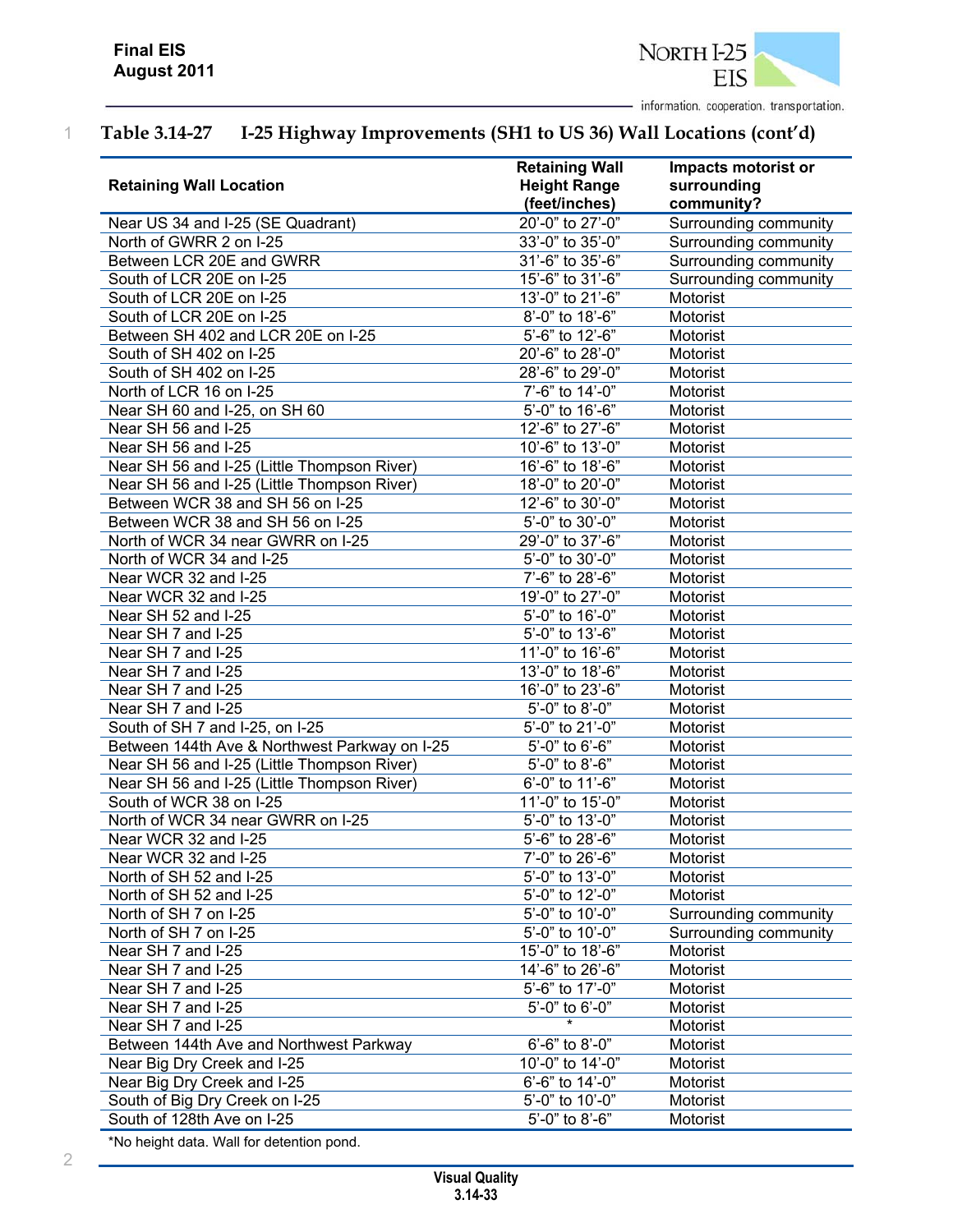

# 1 **Table 3.14-27 I-25 Highway Improvements (SH1 to US 36) Wall Locations (cont'd)**

| <b>Retaining Wall Location</b>                                 | <b>Retaining Wall</b><br><b>Height Range</b><br>(feet/inches) | Impacts motorist or<br>surrounding<br>community? |
|----------------------------------------------------------------|---------------------------------------------------------------|--------------------------------------------------|
| Near 120th Ave and I-25                                        | 5'-0" to 36'-6"                                               | Motorist                                         |
| Between Community Center Drive and Wagon Road<br>on I-25       | 5'-6" to 36'-0"                                               | Motorist                                         |
| Near Community Center Drive on I-25                            | 6'-0" to 14'-0"                                               | Motorist                                         |
| Near 104th Avenue on I-25                                      | 5'-0" to 12'-0"                                               | <b>Surrounding community</b>                     |
| Near 104th Avenue and I-25, to existing Pedestrian<br>Overpass | 5'-0" to 12'-0"                                               | Motorist                                         |
| Near 104th Avenue and I-25                                     | 5'-0" to 7'-0"                                                | Motorist                                         |
| South of 104th Avenue on I-25                                  | 5'-0" to 10'-0"                                               | Motorist                                         |
| South of 104th Avenue                                          |                                                               | Motorist                                         |
| Near Thornton Parkway and I-25, on I-25                        | 7'-0" to 8'-6"                                                | Surrounding community                            |
| Near Thornton Parkway and I-25, on I-25                        | 5'-0" to 10'-0"                                               | Surrounding community                            |
| Near 88th Avenue and I-25, on I-25                             | 5'-0" to 10'-0"                                               |                                                  |
| Near 88th Avenue and RTD underpass on I-25                     | 5'-0" to 10'-0"                                               | Surrounding community                            |
| South of 88th Avenue                                           |                                                               | Motorist                                         |
| Near 88th Avenue and RTD underpass on I-25                     | $5'-6"$ to 10'-0"                                             | Motorist                                         |
| Near 84th Avenue and I-25                                      | 5'-0" to 12'-0"                                               | Surrounding community                            |
| Near 84th Avenue and I-25                                      | 5'-0" to 17'-0"                                               | Motorist                                         |
| Near 84th Avenue and I-25                                      | 9'-0" to 10'-6"                                               | Motorist                                         |
| Near 84th Avenue and I-25                                      | 5'-0" to 9'-6"                                                | Motorist                                         |
| Between 84th Avenue and US 36 on I-25                          | 5'-0" to 12'-0"                                               | Motorist                                         |
| South of I-270/ US 36/ I-25 Interchange                        | 5'-0" to 10'-0"                                               | Surrounding community                            |
| South of I-270/ US 36/ I-25 Interchange                        | 5'-0" to 10'-0"                                               | Surrounding community                            |
| Between 144th Avenue and Northwest Parkway<br>on I-25          | 5'-0" to 10'-0"                                               | Motorist                                         |
| Between 144th Avenue and Northwest Parkway<br>on I-25          | 8'-6" to 9'-6"                                                | Motorist                                         |
| Between 136th Avenue and 144th Avenue on 1-25                  | 6'-0" to 6'-6"                                                | Motorist                                         |
| Near Big Dry Creek and I-25                                    | 5'-0" to 15'-6"                                               | Motorist                                         |
| Near Big Dry Creek and I-25                                    | 6'-0" to 15'-6"                                               | Motorist                                         |
| South of Big Dry Creek on I-25                                 | 5'-0" to 9'-0"                                                | Motorist                                         |
| Near 120th Avenue and I-25, on I-25                            | 5'-6" to 10'-6"                                               | Motorist                                         |
| Near 120th Avenue and I-25                                     | 5'-6" to 15'-6"                                               | Motorist                                         |
| Near 120th Avenue and I-25                                     | 5'-0' to 11'-6"                                               | Motorist                                         |
| North of Wagon Road on I-25                                    | 14'-0" to 19'-6"                                              | Motorist                                         |
| Near Wagon Road on I-25                                        | $5'-0''$ to 6'-0"                                             | Motorist                                         |
| Near Community Center Drive on I-25                            | 5'-0" to 11'-0"                                               | Motorist                                         |
| South of Community Center Drive                                | 9'-6" to 12'-0"                                               | Motorist                                         |
| Between 104th Avenue and Community Center<br>Drive, on I-25    | 7'-0" to 16'-0"                                               | Motorist                                         |
| Near 104th Avenue and Community Center Drive<br>on I-25        | 7'-0' to 16'-0"                                               | Motorist                                         |
| Near 104th Avenue                                              | 7'-0" to 10'-0"                                               | Motorist                                         |
| Near 104th Avenue                                              | 5'-0" to 20'-0"                                               | Motorist                                         |
| Near 104th Avenue                                              | 5'-0" to 14'-0"                                               | Motorist                                         |
| Between Thornton Parkway and 104th Avenue                      | 5'-0" to 10'-0"                                               | Surrounding community                            |
| Between Thornton Parkway and 104th Avenue                      | 5'-0" to 10'-0"                                               | Motorist                                         |
| Near Thornton Parkway and I-25                                 | 7'-6" to 12'-0"                                               | Surrounding community                            |
| Near Thornton Parkway and I-25                                 | 7'-0" to 10'-0"                                               | Surrounding community                            |

2 \*No height data. Wall for detention pond.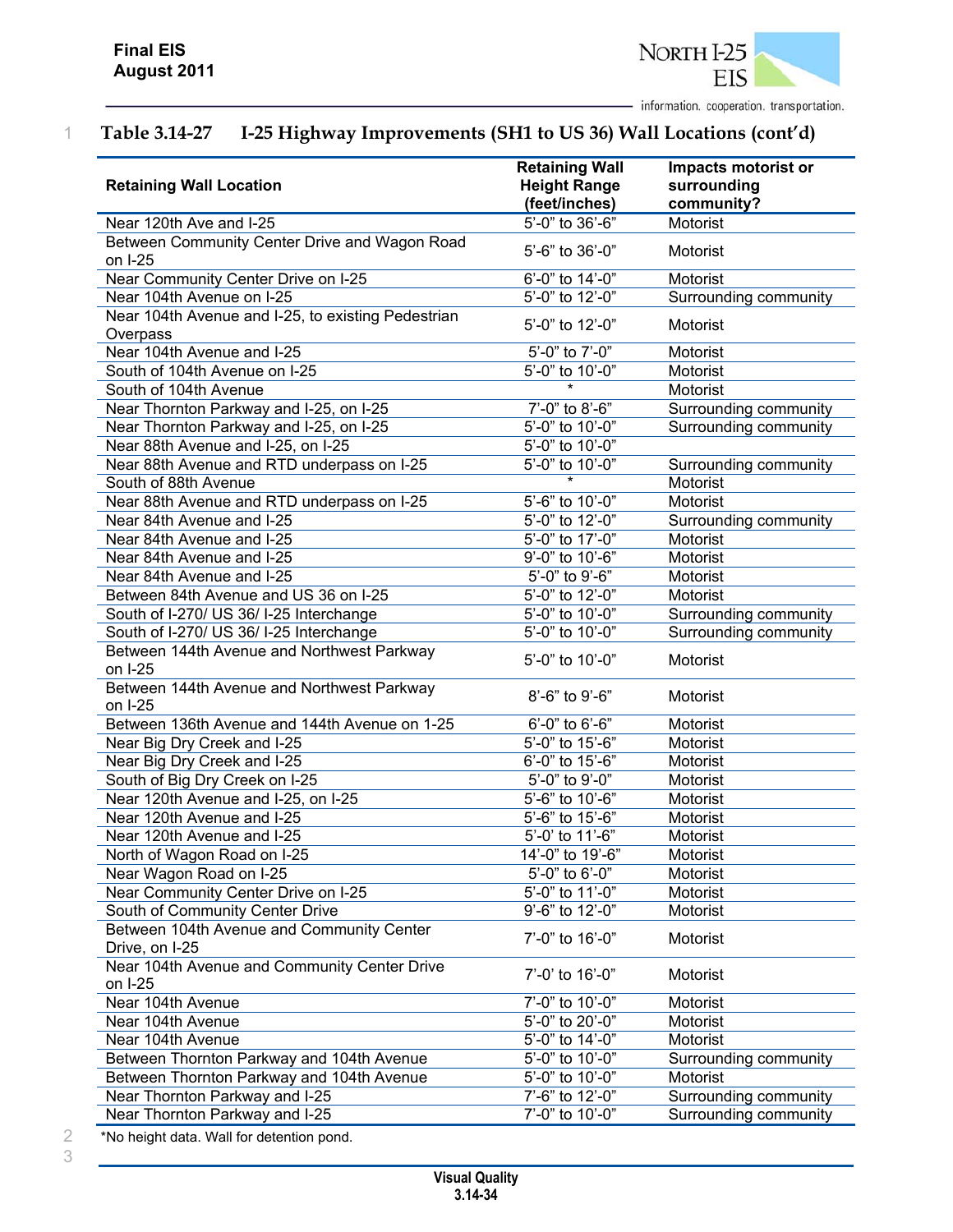

### 1 **Table 3.14-27 I-25 Highway Improvements (SH1 to US 36) Wall Locations (cont'd)**

| <b>Retaining Wall Location</b>            | <b>Retaining Wall</b><br><b>Height Range</b><br>(feet/inches) | Impacts motorist or<br>surrounding community? |
|-------------------------------------------|---------------------------------------------------------------|-----------------------------------------------|
| Near 88th Avenue and I-25                 | 5'-0" to 30'-6"                                               | <b>Motorist</b>                               |
| Near 88th Avenue and I-25, on 88th Avenue | $5'-0''$ to 9'-6"                                             | Motorist                                      |
| Near 88th Avenue and RTD underpass        | 12'-6 to 37'-0"                                               | Motorist                                      |
| Near 88th Avenue and RTD underpass        | 8'-0" to 15'-0"                                               | Motorist                                      |
| Near 84th Avenue and I-25                 | 13'-6" to 16'-0"                                              | Motorist                                      |
| Near 84th Avenue and I-25                 | 10'-6" to 11'-6"                                              | Surrounding community                         |
| Near 84th Avenue and I-25, on 84th Avenue | 7'-6" to 12'-0"                                               | <b>Motorist</b>                               |
| Near 84th Avenue and I-25                 | $10' - 6"$                                                    | Motorist                                      |
| Near 84th Avenue and I-25                 | 5'-0" to 11'-6"                                               | Motorist                                      |
| South of 84th Avenue on I-25              | 5'-0" to 11'-6"                                               | Motorist                                      |
| Between E 70th and US 76                  | $\star$                                                       | Motorist                                      |
| Between E 70th and US 76                  | $\star$                                                       | Motorist                                      |
| North of US 36 on I-25                    | $5'-6''$ to $31'-0''$                                         | Motorist                                      |

\*No height data. Wall for detention pond.

2 Proposed retaining walls that are identified to impact the surrounding community could block

3 views to the west of the mountains for short distances. Many of the North Front Range

4 communities comprising the regional study have unimpeded views to the Front Range of the

5 Rocky Mountains, including Longs Peak and Mount Meeker. The Preferred Alternative has

6 98 retaining walls that are greater than 15 feet, while Package A has 32 retaining walls greater

7 than 15 feet and Package B has 53 retaining walls greater than 15 feet. The number of

8 retaining walls increased in the Preferred Alternative to minimize and avoid environmental and

9 right-of-way impacts. While the Preferred Alternative does have more retaining walls than

10 Package A and Package B, the proposed retaining walls would have a minor impact relative to

11 the large scale of the views.

12 The locations of the sound walls are provided in **Table 3.14-28**. The introduction of sound

13 walls would have a moderate visual effect to the surrounding community.

14 The proposed sound walls would not impact significant views for the surrounding communities 15 of the mountains.

#### 16 **Table 3.14-28 Sound Wall Locations in the Preferred Alternative**

| <b>Sound Wall Location</b>                                                     | <b>East/West Side</b><br>of $I-25$ | <b>Sound Wall</b><br><b>Height Range</b><br>(feet/inches) | <b>Sound Wall</b><br>Length |
|--------------------------------------------------------------------------------|------------------------------------|-----------------------------------------------------------|-----------------------------|
| North of SH 1 on I-25                                                          | West                               | $10' - 12'$                                               | 1,000'                      |
| South of SH 392 and North of CR 30 on I-25 at<br><b>Mountain Range Shadows</b> | West                               | 12'                                                       | 2,500'                      |
| North of 128th Ave on I-25, Thorncreek                                         | East                               | 14'                                                       | 1,850'                      |
| North of Community Center Drive on I-25                                        | East                               | 14'                                                       | 1,300'                      |
| North of Community Center Drive on I-25                                        | West                               | $10' - 12'$                                               | 600                         |
| North of Thornton Parkway on I-25, Badding<br>Reservoir                        | West                               | 12'                                                       | 900'                        |
| North of US 36 on I-25                                                         | East                               | 12'                                                       | 1.000'                      |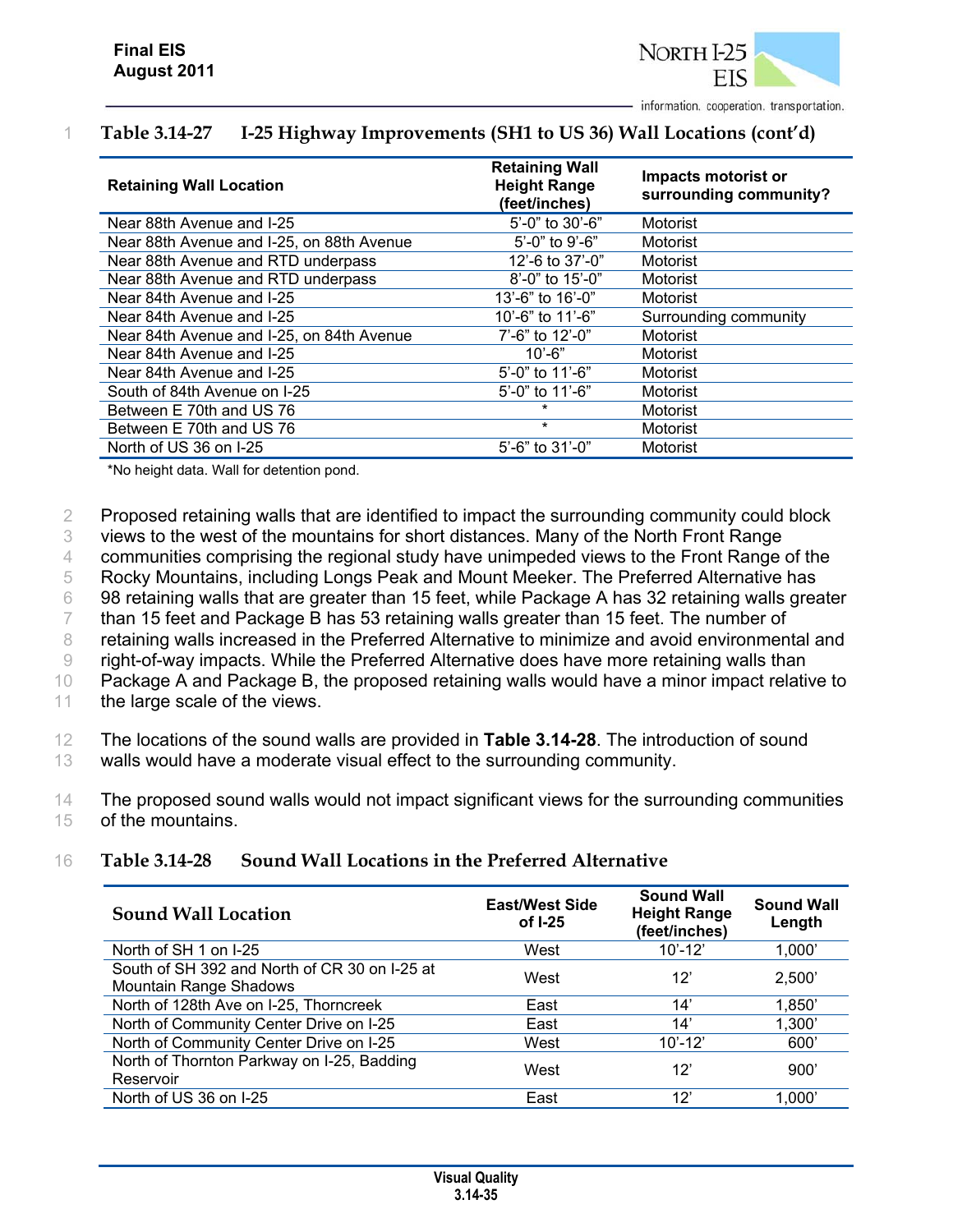

- Eight interchanges are proposed to be rebuilt at the same height that exists today. Rebuilding
- the interchanges at the same heights would have a minor effect on visual conditions. Nine
- interchanges are proposed to be rebuilt with a grade change of 6 feet or less. Three
- interchanges are proposed to be rebuilt with a change to the vertical alignment. The
- interchange of I-25 and SH 402 would be modified to have SH 402 go over I-25, the
- interchange of I-25 and LCR 16 would be modified to have LCR 16 go over I-25 and the
- interchange of I-25 and SH 56 would be modified to have I-25 go over SH 56. Modifying the
- vertical alignment of I-25 and the cross street would have a moderate effect to visual
- conditions. Lowering the vertical alignment of I-25 would limit views of motorists, while opening
- the view to adjacent properties and to motorists of the raised cross street. One interchange is
- 11 proposed to be rebuilt with a grade change of 6 to 12 feet.

12 Forty-three bridges and concrete box culverts (CBC) in the project area are proposed to be 13 modified or reconstructed at the same elevation as the bridges that they are replacing. The reconstruction of existing structures would have a minor visual effect to a highway that already has structures in these locations. Thirty five bridges and CBC would be reconstructed with a 16 grade change of 6 feet or less. Ten bridges and CBC are proposed to be constructed with a 17 grade change from 6 to 14 feet. Nine bridges that make up the US 34 interchange would be constructed in two levels. One level would be approximately 24 feet above the existing US 34 and another level approximately 48 feet above existing US 34. The US 34 eastbound and westbound by-pass over LCR 5, and the US 34 over Rocky Mountain Avenue would require 21 relocation of businesses. The increase of size and vertical alignment of the US 34 interchange 22 would have a high visual effect to the vehicular traveler and adjacent properties. Three bridges are proposed to be rebuilt at a grade change of 28 feet. The introduction of numerous retaining walls over 15 feet in height, a sound wall, reconstructed bridges, and interchanges would have 25 a high visual effect overall because these structures would block views and require relocation of residences or businesses.

27 The introduction of new retaining walls, sound walls, and reconstruction of existing bridges and

interchanges for the I-25 highway improvements would have a moderate visual effect to a

highway that already has sound walls, bridges, and interchanges in these locations. The

- exception would be the US 34 interchange. The increase of size and vertical alignment of the US 34 interchange would have a high visual effect to the vehicular traveler and adjacent
- properties.
- **Carpool Lots.** Five new carpool lots are proposed at the following locations: the southwest quadrant of I-25 and SH 1; the northeast quadrant of I-25 and SH 14; the northwest quadrant of I-25 and Prospect; the southwest quadrant of I-25 and SH 402; and the southeast quadrant of I-25 and SH 60. Carpool lots would consist of parking, lighting, and landscaping. The lighting associated with the carpool lots would be designed to minimize shadows. Light sources would be shielded so that night-time lighting is focused on the carpool lots. There would be minimal light overspill and no significant impacts on nearby properties and streets. The amount of landscaping depends on municipal standards. The addition of the carpool lot would have a minor visual effect because it does not block any views and would not require the relocation of businesses or residences.
- *Summary of I-25 Highway Improvements (SH1 to US 36) Impacts*

 **Direct Impacts.** I-25 highway improvements would include rebuilding interchanges, the replacement and modification of bridges, new retaining walls, new sound walls, and the

46 addition of carpool lots, and landscaping. The Preferred Alternative proposes widening the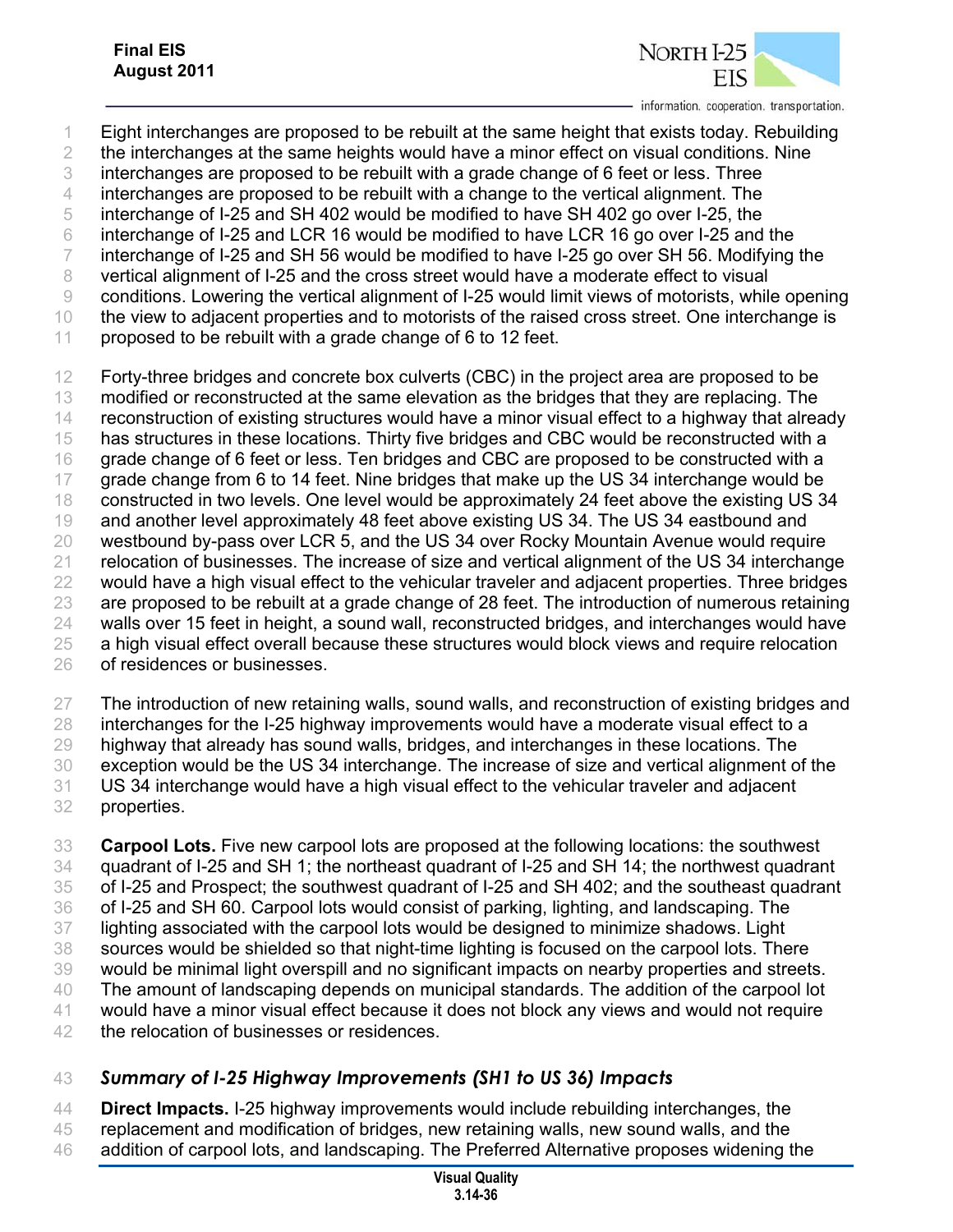

 highway to a larger cross section than proposed in Package A and Package B and proposes more retaining walls and sound walls than the other packages. The number of retaining walls increased in the Preferred Alternative to minimize and avoid environmental and right-of-way impacts. The interchange and bridge impacts are similar for the Preferred Alternative,

Package A, and Package B. In a project area that primarily consists of undeveloped

agricultural land with extensive views to the mountains, such as Longs Peak and the Front

Range to the west, most of the proposed improvements would not have a substantial effect on

8 the visual quality of the corridor.

 The highway improvements would result in short-term and long-term impacts. Short-term impacts would result from disruptions during construction while long-term impacts would be the result of permanent alterations that change the way people commute in and around the area. 12 Construction of highway improvements, short-term impacts would include detours, increase in roadway congestion in and around the area, the presence of large equipment, dust from construction, and general disruption to the surrounding neighborhoods and businesses. These short-term effects would have a temporary visual effect to the community. Long-term effects would include the relocation of businesses and residences, new interchanges, increased right-17 of-way, addition of carpool lots, and changes to the surrounding landscape through use of overpasses, bridges, retaining walls, and medians, as well as from alterations to the existing roadway grade.

 **Indirect Impacts.** I-25 highway improvements could minimally encourage development, therefore, changing the landscape character as described in this section. The addition of carpool lots would add traffic to local streets. The carpool lots would generate lighting that

would be seen by motorists, as well as from adjacent businesses and residences.

## *Express Bus (Fort Collins/Greeley to Denver/DIA)*

 **Express Bus Impacts.** Express bus is proposed on arterial roads and would share the TELs on I-25. When the express bus travels on arterial roads, it would function similar to commuter bus. The bus would load and unload passengers in the park-and-ride or at an on-street bus 28 stop. When the express bus travels on I-25, the bus would stop at a platform located on slip ramps off I-25, the exception would be the Windsor Station. The slip ramps would be buffer separated from the on and off ramp with a painted 4-foot strip. The slip ramp at the Crossroads Station would be the exception and is proposed to be barrier separated. The new TELs and slip ramps would represent a minor visual effect to the surrounding community.

 **Express Bus Stations.** Typical I-25 express bus stations would include a bus plaza that varies in width, a pedestrian overpass, parking, bus bays, kiss and ride, lighting and landscaping. The lighting associated with the express bus stations would be designed to minimize shadows. Light sources would be shielded so that night-time lighting is focused on the express bus stations. There would be minimal light overspill and no significant impacts on nearby properties and streets. A pedestrian overpass would be provided across I-25 connecting the slip ramp bus stops. The Windsor Station is the exception and would not have 40 a pedestrian overpass. The pedestrian overpasses would be 17 feet- 6 inches from the top of road to the bottom of the bridge. Express bus stations that are not located on the I-25 corridor 42 would not include a pedestrian overpass. Instead, these stations would function similar to commuter bus stations. **Table 3.14-29** summarizes visual impacts associated with express bus stations.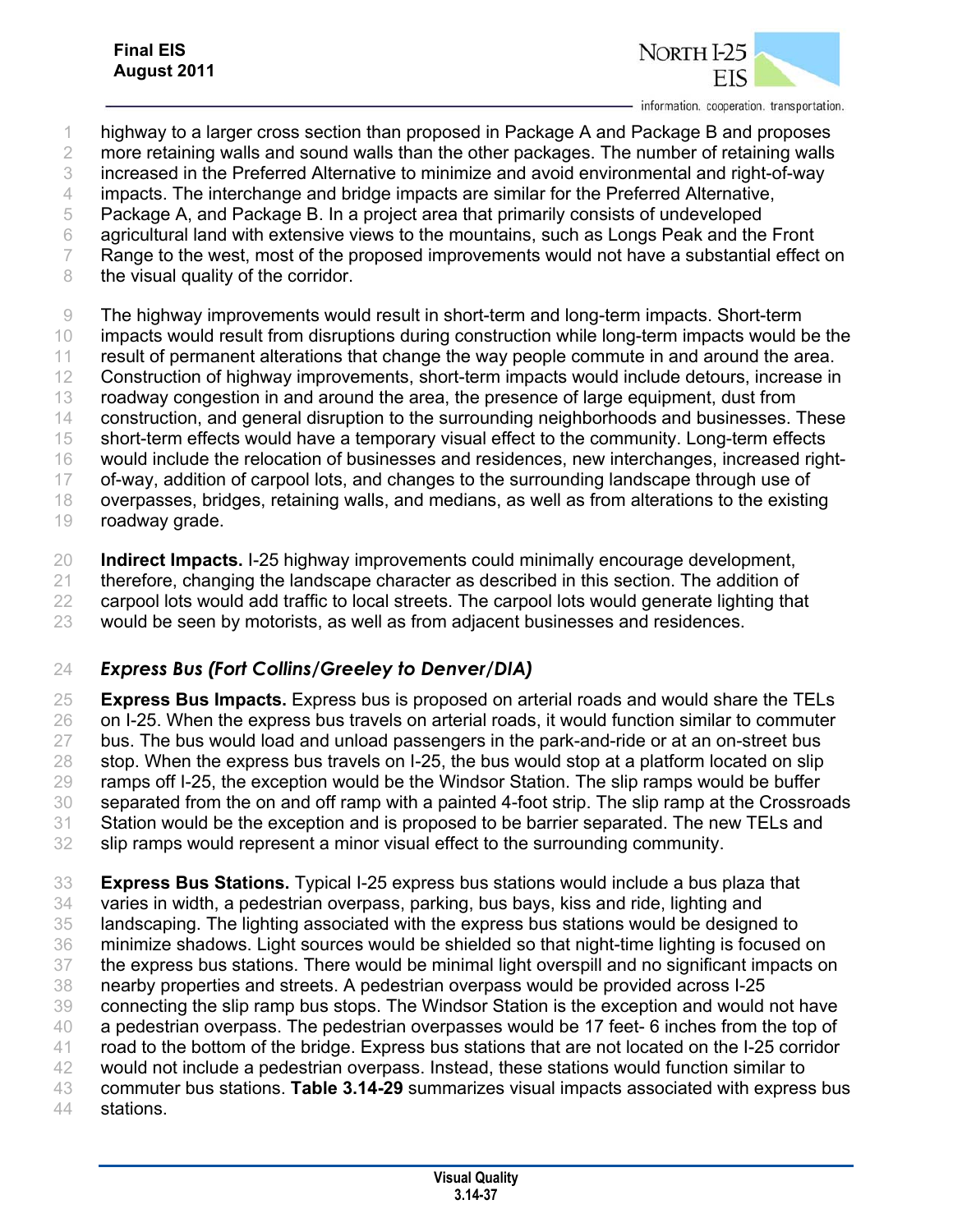

| <b>Station Name</b>                     | <b>Effect</b>                 | <b>Classification</b> |
|-----------------------------------------|-------------------------------|-----------------------|
| Harmony Road and Timberline             | Negligible*                   | Minor                 |
| I-25 and Harmony Road                   | Negligible*                   | Minor                 |
| Windsor                                 | Negligible*                   | Minor                 |
| <b>Crossroads Boulevard</b>             | Block views to the mountains  | Moderate              |
| <b>Berthoud</b>                         | Block views to the mountains  | Moderate              |
| Firestone                               | Relocation of Business and    | High                  |
|                                         | blocks views to the mountains |                       |
| Frederick/Dacono                        | Relocation of Business and    | High                  |
|                                         | blocks views to the mountains |                       |
| $I-25$ and SH $7$                       | Block views to the mountains  | Moderate              |
| US 34 and SH 257                        | Negligible*                   | Minor                 |
| <b>Greeley Downtown Transfer Center</b> | Negligible*                   | Minor                 |
| <b>West Greeley</b>                     | Negligible*                   | Minor                 |

#### 1 **Table 3.14-29 Express Bus Stations Effects Analysis**

\* The visual impact of these sites would include one or more of the following: new landscaping and addition of a large mass of asphalt. These impacts have been determined to represent negligible visual impact and not diminish the visual character of the area.

2 The South Fort Collins Transit Center and the I-25 and WCR 8 stations would serve both

3 express bus and commuter rail. Refer to **Table 3.14-32** for visual effects as a result of these

4 stations.

5 Stations at Frederick/Dacono and Firestone would have a high visual effect because it would

- 6 require the relocation of a business or residence and the station would impede views to the 7 mountains.
- 8 Stations at Crossroads, Berthoud, Firestone, and I-25 and SH 7 would have moderate visual
- 9 effects to the surrounding community. The stations would impede views to the mountains,

10 including Longs Peak, but would not require relocation of any businesses.

11 Stations at Harmony Road and Timberline, I-25 and Harmony Road, Windsor, Greeley

12 Downtown Transfer Center, West Greeley, and US 34 and SH 257 would have a minor effect

13 because these locations would not require relocation of any businesses and would not block

- 14 views to the mountains.
- 15 **Maintenance Facility.** A maintenance facility located at 31st Street and 1st Avenue in Greeley 16 is proposed. The maintenance facility would consist of offices, dispatch/ driver support areas, 17 vehicle maintenance bays, repair shops, vehicle wash areas, fueling facilities, storage, and 18 parking. The land identified to accommodate the maintenance facility is currently vacant. It is 19 adjacent to vacant land and commercial development. The maintenance facility would be 20 visible to 31st Street and the surrounding neighborhood. The proposed maintenance facility
- 21 would have a moderate effect on the visual environment.

## 22 *Summary of I-25 Express Bus (Fort Collins/Greeley to Denver/DIA) Impacts*

23 **Direct Impacts.** Express bus improvements would include plazas, shelters, fare boxes,

- 24 benches, windscreens, elevators, stairs, pedestrian overpasses, parking, bike parking, bus
- 25 bays, kiss and rides, lighting, and landscaping. The visual impacts for express bus in the
- 26 Preferred Alternative are similar to the visual impacts for BRT in Package B. The design for
- 27 BRT and express bus are different, but many of the elements that would have a visual impact
- 28 are the same. Elements such as plazas, shelters, fare boxes, benches, windscreens,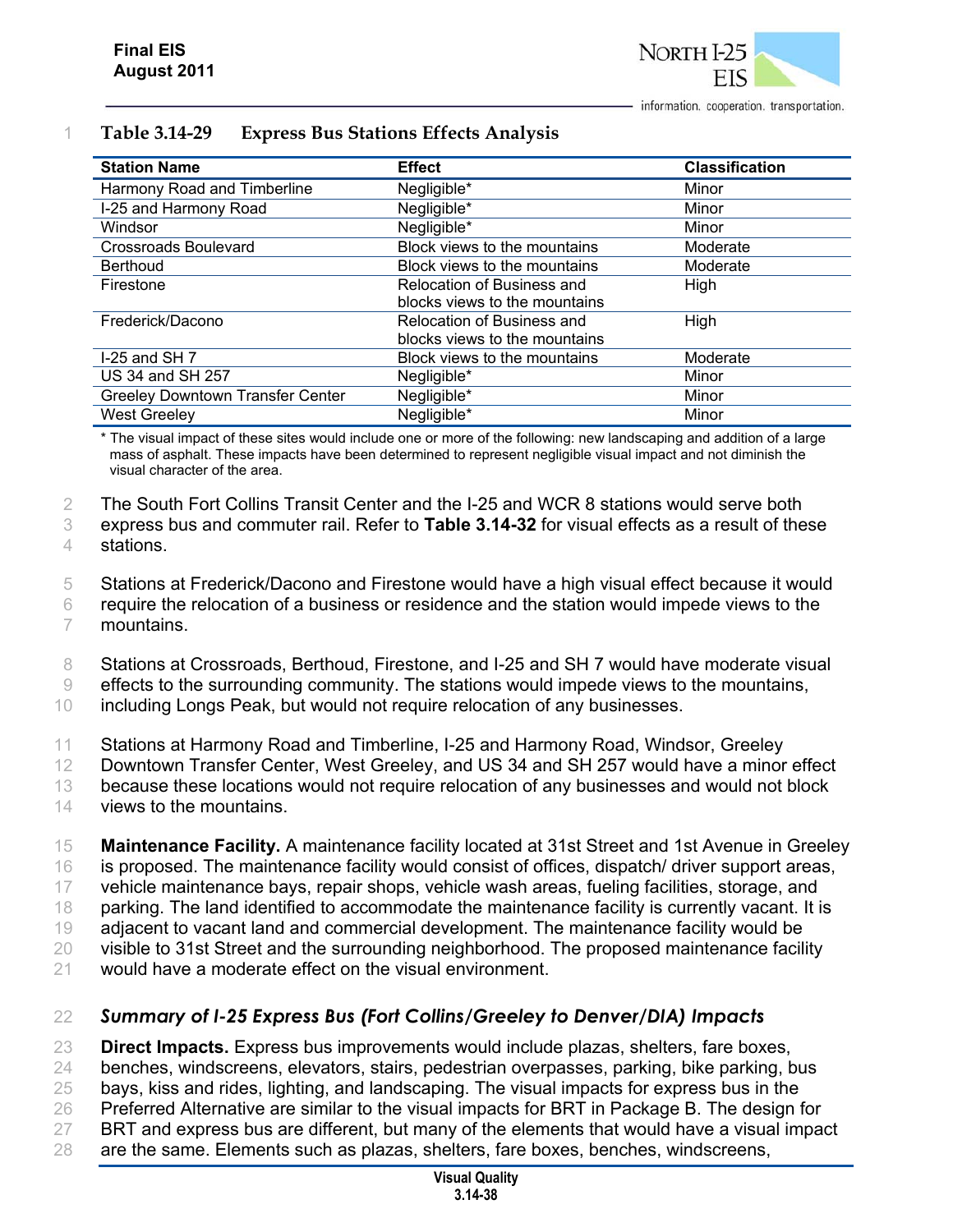

- elevators, stairs, pedestrian overpasses, parking, bike parking, bus bays, kiss and rides,
- lighting, and landscaping would be present for both alternatives, which results in similar visual
- impacts. In a project area that primarily consists of undeveloped agricultural land with
- 4 extensive views to the mountains, such as Longs Peak and the Front Range to the west, most
- of the proposed improvements would not have a substantial effect on the visual quality of the corridor.

The express bus would result in short-term and long-term impacts. Short-term impacts would

- result from disruptions during construction while long-term impacts would be the result of
- permanent alterations that change the way people commute in and around the area. The
- short-term impacts would include the presence of large equipment, dust from construction, and general disruption to the surrounding neighborhoods and businesses. These short-term effects
- 12 would have a temporary visual effect to the community. Long-term effects would include the
- relocation of businesses and residences, increased right-of-way and the addition of station
- amenities.
- **Indirect Impacts.** The proposed express bus service is not anticipated to change
- development, although there could be some minimal development inducement in the

immediate vicinity of the stations. The addition of stations and a maintenance facility would

add additional traffic to local streets. Both the stations and maintenance facility also would

19 generate lighting that would be seen by motorists, as well as from adjacent businesses and

residences.

### *Commuter Rail (Fort Collins to North Metro)*

- **Commuter Rail Impacts.** The commuter rail alignment is proposed to be located in the BNSF 23 railroad right-of-way and use existing BNSF track from the Downtown Transit Center to the Sugar Mill Station. A maintenance road would run parallel to the BNSF line. The new maintenance road would follow the horizontal and vertical alignment of the existing BNSF
- track. East of the Sugar Mill station a new track is proposed to connect the North I-25
- commuter rail service to the proposed FasTracks North Metro end-of-line station. The track
- would run parallel to SH 119 east from Sugar Mill, turn south and parallel CR 7, then follow the
- UPRR alignment across I-25 to the FasTracks North Metro end-of-line station. Commuter rail
- track that is not within the BNSF right-of-way would not include a maintenance road.
- Passing track is proposed for four segments along the commuter rail alignment. Passing track
- would include a new track that would follow the horizontal and vertical alignment of the existing or proposed track.
- Passing track would be located at the following four locations:
- Beginning at 6th Street in Loveland, continuing north to 0.04 mile south of West 57th Street in Loveland. (Length = 3.7 miles)
- **Beginning 0.3 mile south of East CR 6c in Berthoud, continuing north to 0.4 mile north of** WCR 14. (Length = 4.5 miles)
- 39 Beginning in Longmont 0.05 mile west of Martin Street, continuing north along existing BNSF corridor to 19th Avenue. (Length = 2.3 miles)
- 41 Expedience 1.6 miles west of I-25, continuing north along existing UPRR to 0.3 mile south of CR 20. (Length = 5.2 miles)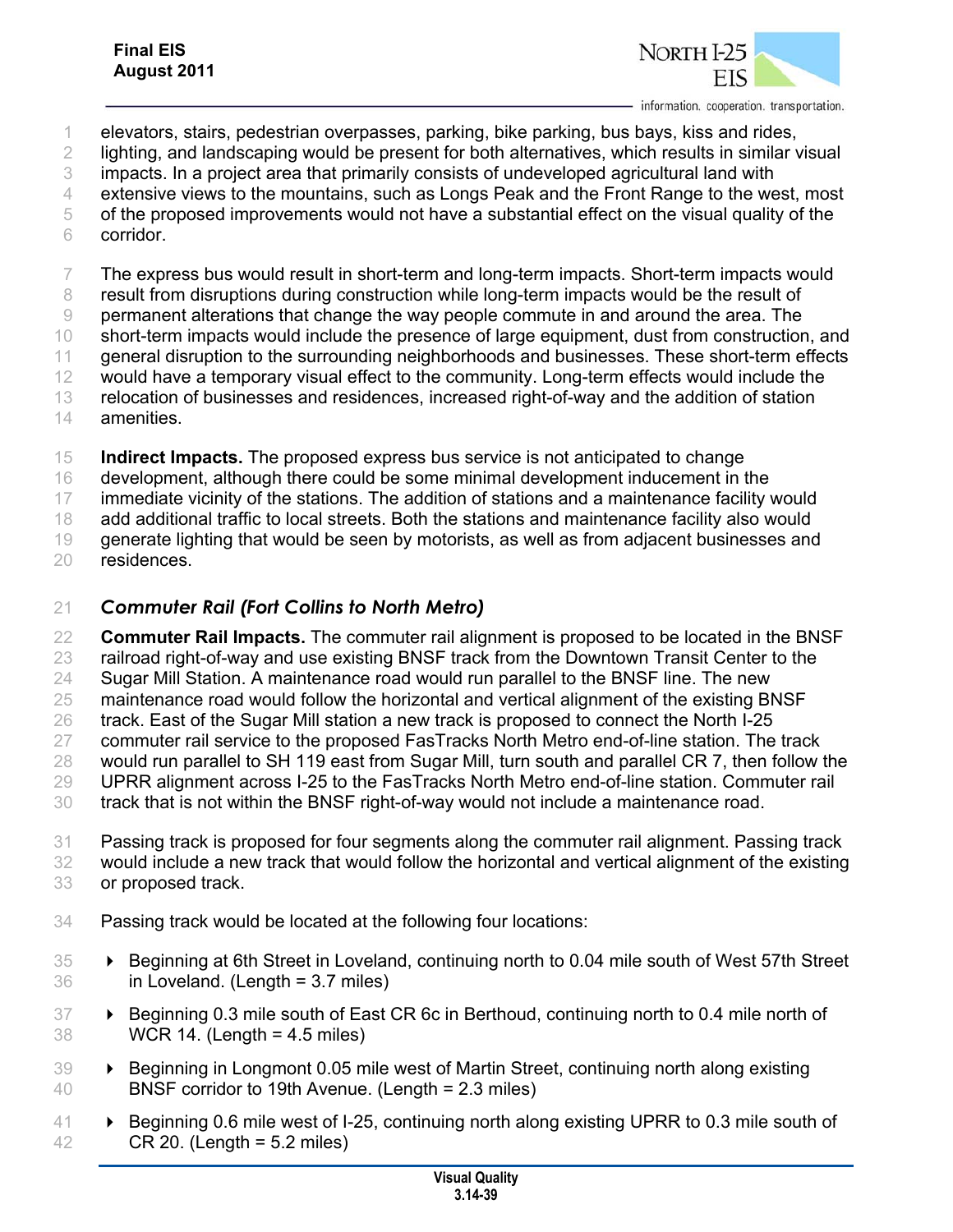

- 1 The Preferred Alternative increased visual impacts with the addition of a maintenance road
- 2 that was not included in Package A. The Preferred Alternative was able to minimize the visual
- 3 impacts as a result of the maintenance road by reducing tracks from double track to single
- 4 track with passing tracks. The passing track would have a moderate effect because it would
- 5 require the relocation of residences and businesses.

6 A six-foot fence would run parallel on the east and west sides of the tracks. The aesthetic and 7 form of the fence would be designed to be compatible with the surrounding land uses. Future 8 coordination with the local jurisdictions regarding fencing, including the use of existing fencing 9 at specific locations along the proposed alignment will need to occur. At all railroad crossings, 10 gates would be upgraded or installed to provide safe crossings and potentially limit horns at 11 crossings. Twelve railroad crossings would be upgraded to a four-quadrant gate. This would 12 add two gates in the medians of the adjacent cross street. Adding gates would reduce noise 13 impacts to the community, but would have a minor visual effect on surrounding businesses 14 and residences. The new track and chain link fence would represent a moderate effect to the 15 surrounding community because they would require relocation of residences and businesses.

 When the commuter rail alignment uses existing BNSF track but adds a maintenance road, there would be a moderate visual impact because it would require the relocation of a residence or business. The introduction of a passing track or new track from east of the Sugar Mill station to the North Metro end of the line station would require the relocation of residences and businesses and have a moderate visual impact. The relocation of businesses and residences, new track, chain link fence, railroad and crossing elements would have an overall moderate effect on the surrounding community.

 **Commuter Rail Structural Impacts. Table 3.14-30** identifies the location and height ranges of retaining walls along the Preferred Alternative. There are 11 retaining walls that would be 25 greater than 15 feet in height. This would have a high visual impact. Ten retaining walls would be 15 feet in height or less. These would have a moderate visual effect.

## 27 **Table 3.14-30 Retaining Wall Locations in the Preferred Alternative**

| Location                                             | <b>Height Range</b><br>(feet/inches) | <b>Impacts Transit Rider or</b><br><b>Surrounding Community?</b> |
|------------------------------------------------------|--------------------------------------|------------------------------------------------------------------|
| East 16th Street to East 22nd Street                 | 1'-2" to 4'-5"                       | Surrounding community                                            |
| West 43rd Street to Filbert Drive                    | $6"$ to 9'-1"                        | Surrounding community                                            |
| North of CR 10E on the west side of the tracks       | $1'$ -6"                             | Surrounding community                                            |
| West of the intersection of SH 119 and 3rd<br>Avenue | 17'-0" to 26'-0"                     | Surrounding community                                            |
| West of the intersection of SH 119 and 3rd<br>Avenue | $3'$ -5" to 20'-9"                   | Surrounding community                                            |
| East of the intersection of SH 119 and 3rd<br>Avenue | 10'-6" to $25'$ -0"                  | Surrounding community                                            |
| East of the intersection of SH 119 and 3rd<br>Avenue | 10'-6" to $25'$ -0"                  | Surrounding community                                            |
| North of SH 52, south of CR 14.5 on CR 7             | 10'-1" to 18'-6"                     | Surrounding community                                            |
| North of SH 52, south of CR 14.5 on CR 7             | $9' - 3"$ to 18'-6"                  | Surrounding community                                            |
| North of SH 52, south of CR 14.5 on CR 7             | 20'-5" to $25'$ -0"                  | Surrounding community                                            |
| North of SH 52, south of CR 14.5 on CR 7             | 20'-5" to $25'$ -0"                  | Surrounding community                                            |
| SH 52 and CR 7                                       | $9'$ -0" to 20'-3"                   | Surrounding community                                            |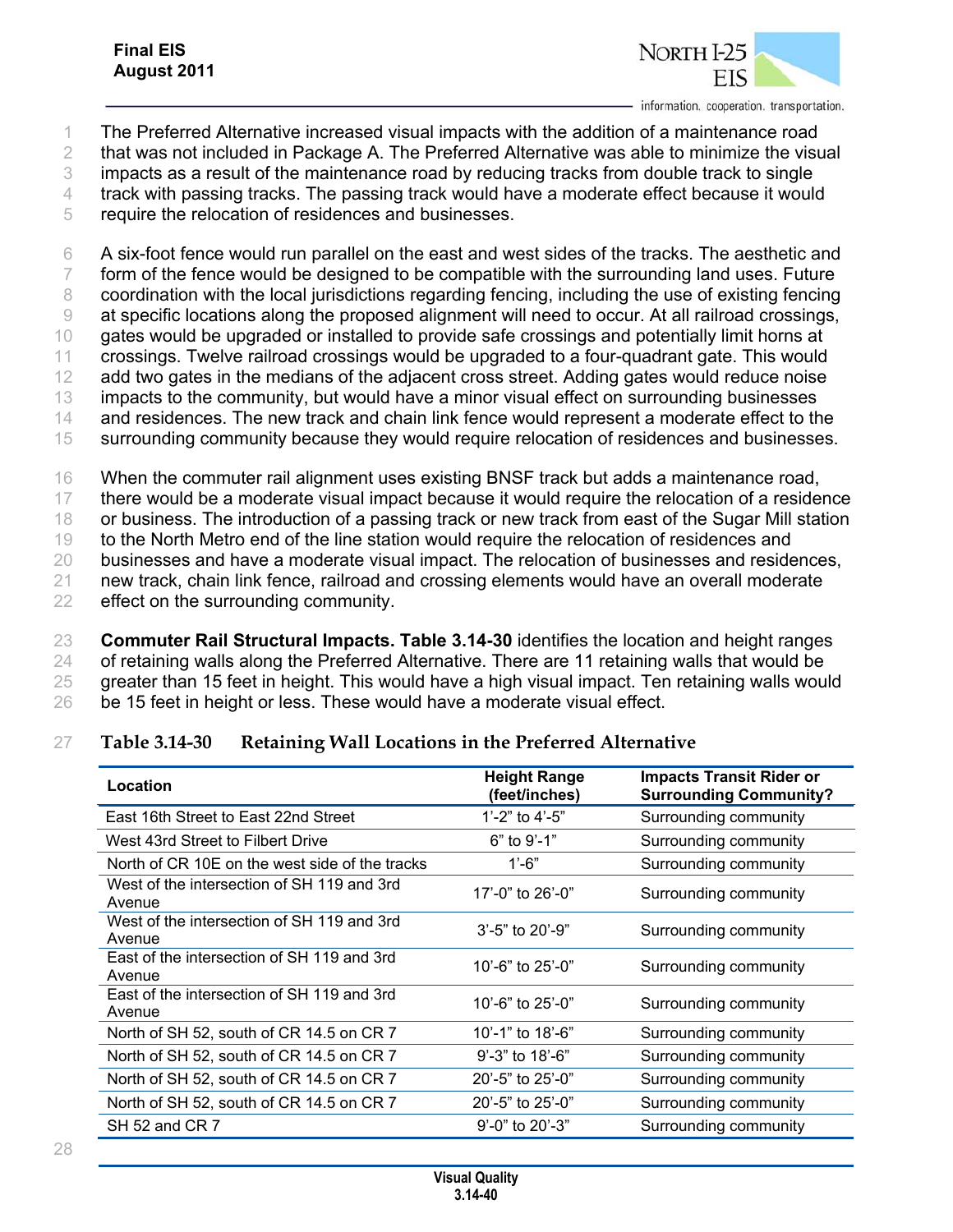

### 1 **Table 3.14-30 Retaining Wall Locations in the Preferred Alternative (cont'd)**

| Location                              | <b>Height Range</b><br>(feet/inches) | <b>Impacts Transit Rider or</b><br><b>Surrounding Community?</b> |
|---------------------------------------|--------------------------------------|------------------------------------------------------------------|
| SH 52 and CR 7                        | 9'-0" to 20'-3"                      | Surrounding community                                            |
| West of Fairview Street along park    | 1'-6" to $14'$ -10"                  | Surrounding community                                            |
| West of CR 7/ west of proposed bridge | 2' to $4'-2$ "                       | Surrounding community                                            |
| West side of CR 7 along pond          | 6" to 1'-5"                          | Surrounding community                                            |
| North of Harbor Drive                 | $6"$ to 1-7"                         | Surrounding community                                            |
| North of Harbor Drive                 | 6" to 4'-9"                          | Surrounding community                                            |
| South of Harbor Drive                 | $6"$ to $3'-4"$                      | Surrounding community                                            |
| South of Harbor Drive                 | 1' to $1'$ -9"                       | Surrounding community                                            |
| East of I-25 bridge                   | 13'-2" to 17'-4"                     | Surrounding community                                            |

2 Commuter rail in the Preferred Alternative has an increased number of retaining walls than

- 3 Package A. The proposed retaining walls would not impact significant views for the
- 4 surrounding communities of the mountains.

5 **Table 3.14-31** identifies the location of three sound walls, all of which would have a high visual 6 effect to the surrounding community. The proposed sound walls would be used in combination 7 with quite zones that would be implemented by local governments.

#### 8 **Table 3.14-31 Sound Wall Locations in the Preferred Alternative**

| Location                          | <b>East/West Side of</b><br>tracks | <b>Sound Wall Length</b><br>(Feet) |
|-----------------------------------|------------------------------------|------------------------------------|
| East of 29th St- CR 28 (Loveland) | East                               | 1.300                              |
| CR 14-CR 18 (Campion)             | East                               | 500                                |
| SR 52- CR 18 (Frederick)          | West                               | 600                                |

9 Commuter rail in the Preferred Alternative has a reduced number of sound walls than

10 Package A. The proposed sound walls would not impact significant views for the surrounding

11 communities of the mountains.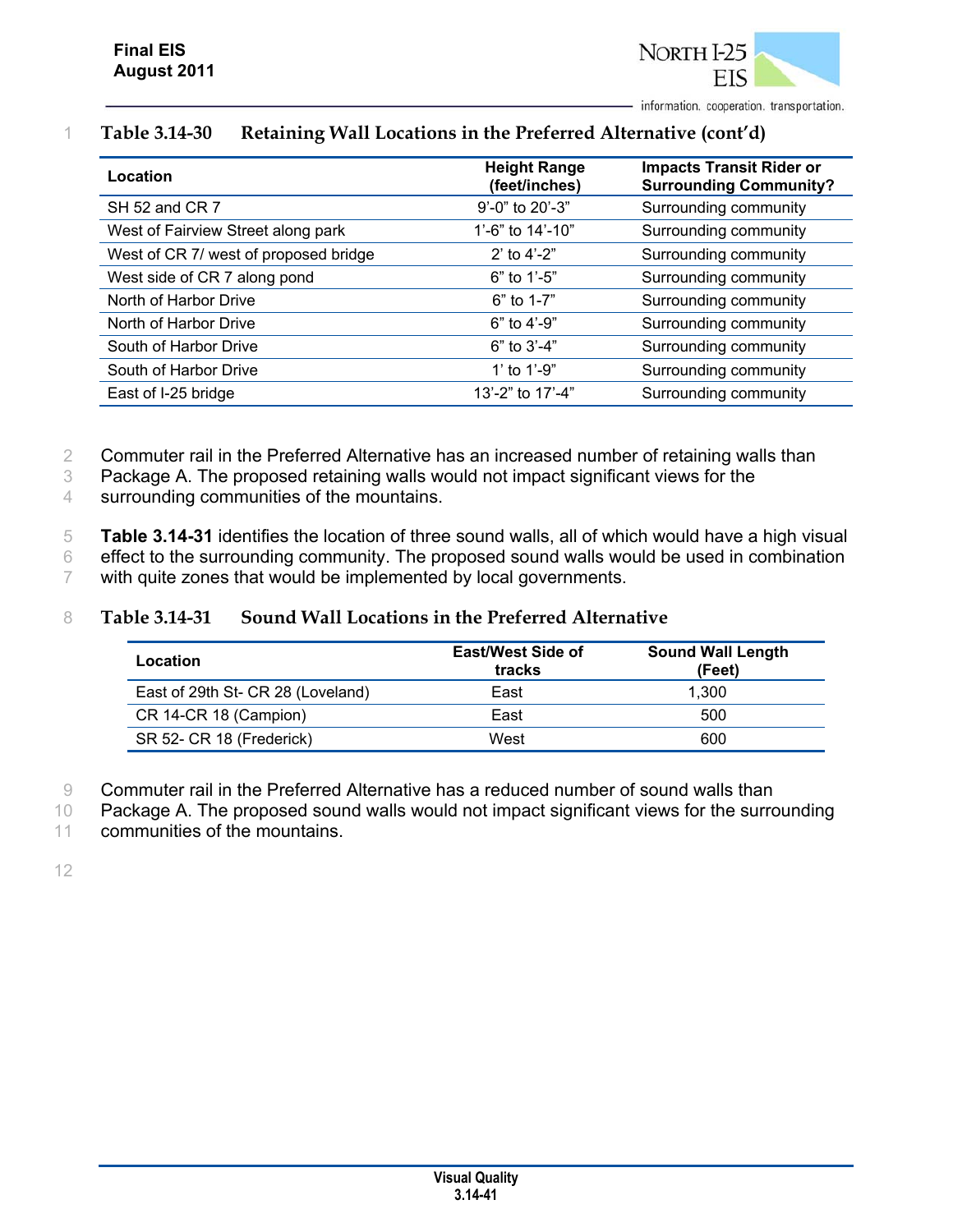

- 1 **Table 3.14-32** summarizes visual impacts associated with five new commuter rail grade
- 2 separations

| <b>Structure Location and</b><br><b>Design</b>                                            | <b>Effect</b>                                                                                                                                                                                                                          | <b>Classification</b> |
|-------------------------------------------------------------------------------------------|----------------------------------------------------------------------------------------------------------------------------------------------------------------------------------------------------------------------------------------|-----------------------|
| <b>SH 52</b><br>Commuter rail goes over<br>SH 52                                          | The new structure over SH 52 would over SH 52 impede<br>views to the Front Range from significant viewers east of<br>the new structure.                                                                                                | Moderate              |
| Wyndham Hill Parkway<br>Commuter rail goes over<br>Wyndham Hill Parkway                   | The new structure over Wyndham Hill Parkway would be<br>visible from residential areas east and west of CR 7. The<br>new structure impedes views to the Front Range from<br>viewers located east of the new bridge.                    | Moderate              |
| SH 119 (Longmont)<br>Commuter rail goes over<br>SH 119 on the eastern side of<br>Longmont | The new structure would affect views from motorist<br>traveling east and west on SH 119. The new structure<br>would be 30 feet above SH 119 and would impede views<br>to the mountains from viewers located east of the new<br>bridge. | High                  |
| SH 119 and CR 7 (Longmont)<br>Commuter rail goes over an<br>existing gravel pit.          | The new structure over the gravel pit would not be raised<br>in height from the surrounding grade. The new structure<br>would not impede views.                                                                                        | Minor                 |
| I-25 (Dacono) South of CR 8<br>Commuter rail would go over<br>$1-25$                      | The new structure over I-25 is replacing a recently<br>removed bridge. The new structure would impact motorist's<br>views traveling north and south on I-25 and residents in<br>the area.                                              | Minor                 |

#### 3 **Table 3.14-32 New Grade Separations for Commuter Rail in the Preferred Alternative**

4 Bridges and box culverts are proposed at ditches and creeks. The bridges over ditches and

5 creeks would not be raised in height from the surrounding grade; therefore, they would have a

6 minor visual effect. The introduction of retaining walls, sound walls, and new bridges for

7 commuter rail would have an overall moderate visual effect on the rail corridor.

 **Commuter Rail Stations.** Commuter rail stations would consist of either one or two platforms, which measure 400 feet by 25 feet. When there are two platforms (which occurs at two locations) a pedestrian overpass that is 12 feet wide and 23 feet high would be required between the platforms with elevator and stair towers. Amenities associated with stations would include: shelters, fare boxes, benches, windscreen, elevators, stairs, pedestrian overpass, parking, bike parking, bus bays, kiss and ride, lighting, and landscaping. The lighting associated with the commuter rail stations would be designed to minimize shadows. Light sources would be shielded so that night-time lighting is focused on commuter rail stations. There would be minimal light overspill. Shielding the light would minimize the impacts of the 17 lights to the surrounding residential and commercial properties. The addition of a parking lot would create an asphalt area. **Table 3.14-33** summarizes commuter rail station impacts associated with the preferred alternative.

20 The Fort Collins Downtown Transit Center, CSU, South Fort Collins Transit Center, Downtown

- 21 Loveland, North Longmont, Longmont at Sugar Mill, and I-25 and WCR 8 stations are
- 22 proposed to be served by one platform with no overpass or stair towers required. Berthoud
- 23 and North Loveland would be served by two platforms with a pedestrian overpass.
- 24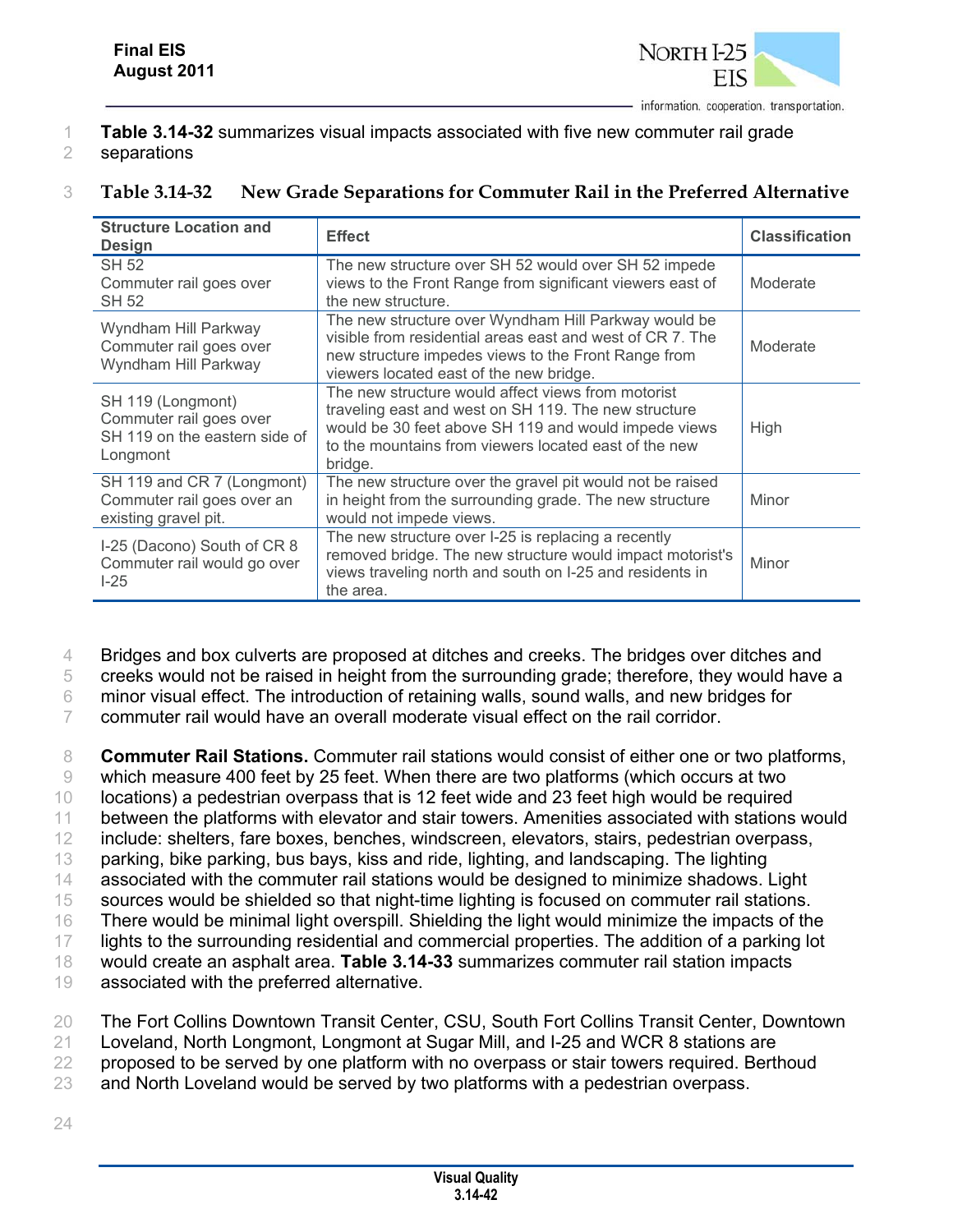| <b>Station</b>                       | <b>Effects</b>                                     | <b>Classification</b> |
|--------------------------------------|----------------------------------------------------|-----------------------|
| Fort Collins Downtown Transit Center | Relocation of parking lot                          | Moderate              |
| <b>Colorado State University</b>     | None*                                              | Minor                 |
| South Fort Collins Transit Center    | None*                                              | Minor                 |
| North Loveland                       | Business relocation, views to mountains<br>blocked | High                  |
| Downtown Loveland                    | Parking lot relocation                             | Moderate              |
| <b>Berthoud</b>                      | Business relocation, views to mountains<br>blocked | High                  |
| North Longmont                       | None*                                              | Minor                 |
| Longmont at Sugar Mill               | Business relocation                                | Moderate              |
| I-25 and WCR 8                       | None*                                              | Minor                 |
| <b>FasTracks North Metro</b>         | <b>None</b>                                        | None                  |

#### 1 **Table 3.14-33 Commuter Rail Stations Effects Analysis**

\*The visual impact of these sites would include one or more of the following: new landscaping and addition of a large mass of asphalt. These impacts have been determined to represent negligible visual impact and not diminish the visual character of the area.

2 The North Loveland and Berthoud stations would have a high visual effect because they would 3 require relocation of a business or residence and the station would impede views from the east 4 to the mountains.

 Fort Collins Downtown Transit Center, Downtown Loveland and the Longmont at Sugar Mill stations would have a moderate visual effect to the surrounding community because it would 7 require the relocation of a business or residence. The parking at the Downtown Transit Center is proposed to be a parking structure. The addition of a parking structure would introduce a

9 two-story building in an urban area where the average building height is two to four stories.

10 Stations at CSU, South Fort Collins Transit Center, North Longmont, and I-25 and WCR 8

11 would have a minor visual effect to the surrounding community because they would not

12 impede views to the mountains or require the relocation of any businesses or residences.

13 Commuter rail would stop at all of the North Metro corridor stations. These stations have not

14 been included in the analysis since the stations are being designed and built as part of

15 FasTracks and no additional improvements are proposed as part of the North I-25 Final EIS.

16 Visual simulations depicting a two platform station with vertical circulation at the Berthoud

17 commuter rail station are presented in **Figure 3.14-2** and **Figure 3.14-3**.

18 **Maintenance Facility.** A commuter rail maintenance facility located in Berthoud is included as

19 a part of the Preferred Alternative. The maintenance facility would consist of additional tracks,

- 20 offices, dispatch/ driver support areas, vehicle maintenance bays, repair shops, vehicle wash
- 21 areas, fueling facilities, storage, and parking. The land identified to accommodate the
- 22 maintenance facility is currently vacant. It is adjacent to residential and commercial 23 development. Additional traffic would be added to local streets. The maintenance facility would
- 24 be visible to motorists on US 287, 3rd Street, and in the surrounding neighborhood. The
- 25 proposed maintenance facility would have a moderate visual effect because it would be visible
- 26 to the surrounding community and change the visual character of the area.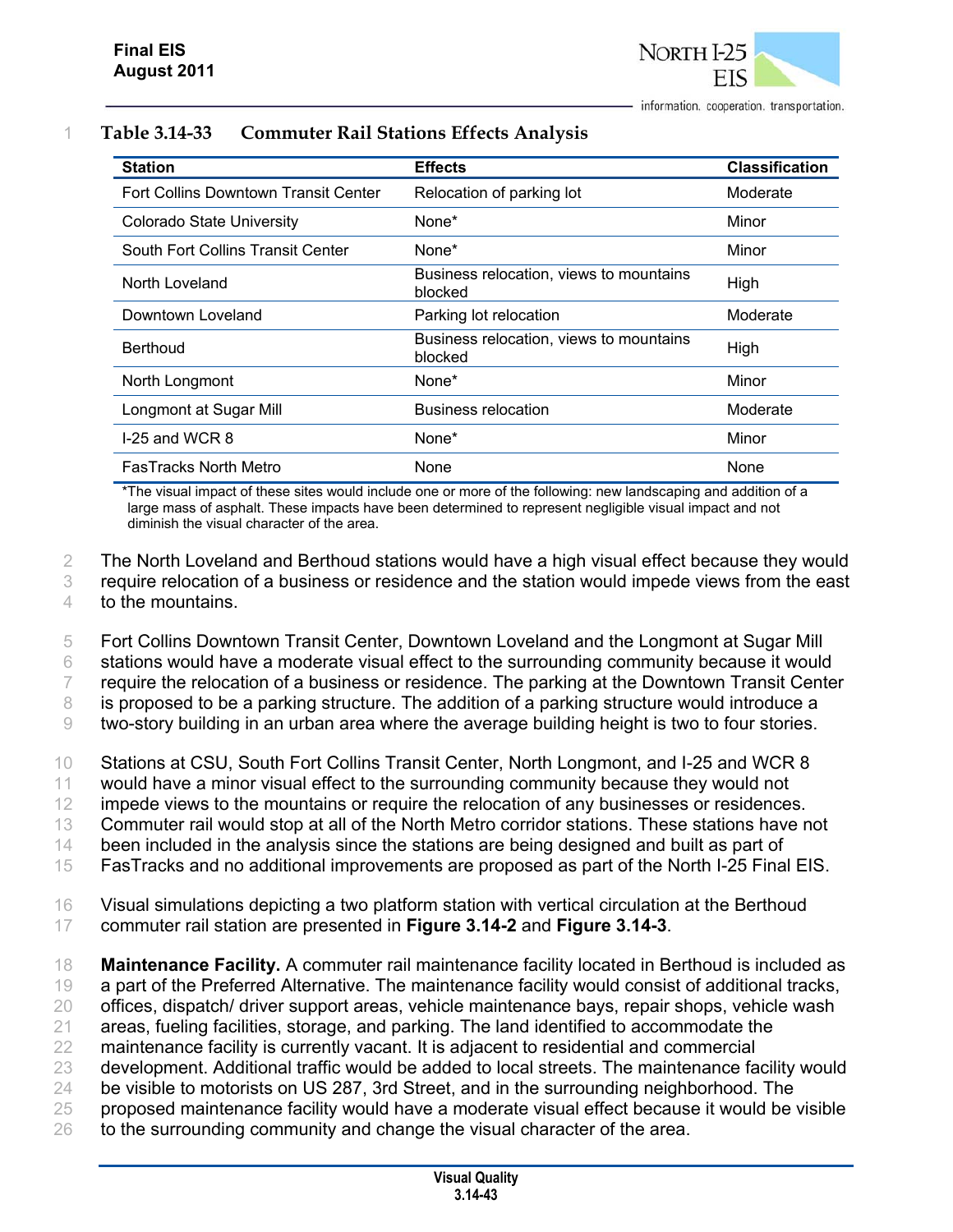

# *Summary of Commuter Rail Impacts (Fort Collins to North Metro)*

 **Direct Impacts.** Commuter rail improvements would include retaining walls, sound walls, tracks, maintenance road, platforms, shelters, fare boxes, benches, windscreens, elevators, stairs, pedestrian overpasses, parking, bike parking, bus bays, kiss and rides, lighting, and landscaping. Commuter rail in the Preferred Alternative reduces the amount of new track and sound walls from Package A, but adds a maintenance road and increased number of retaining walls. Four of the stations that were proposed to have two platforms with a pedestrian overpass, elevators and stairs in Package A, are now proposed to have a single platform with no vertical circulation. The elimination of pedestrian overpasses lessens the visual impact of the stations in Preferred Alternative. In a project area that primarily consists of undeveloped agricultural land with extensive views to the mountains, including Longs Peak to the west, 12 most of the proposed improvements would not have a substantial effect to the visual quality of

- the corridor.
- 14 The commuter rail improvements would have short-term and long-term impacts. Short-term
- impacts would result from disruptions during construction while long-term impacts would result
- 16 from permanent alterations that change the way people commute in and around the area.
- Short-term impacts would include detours, the presence of large equipment, dust from
- construction, and general disruption to the surrounding neighborhoods and businesses. These 19 short-term impacts would have a temporary visual effect to the community. Long-term impacts
- include relocation of businesses and residences, increased right-of-way, additions of station
- amenities, and changes to the surrounding landscape through the use of overpasses, bridges,
- and retaining walls.
- **Indirect Impacts.** The proposed commuter rail improvements could encourage development
- 24 that is more compact and dense, especially within walking distance of a commuter rail station. This would change the visual character.
- Stations and a maintenance facility would add traffic to local streets. Both the stations and
- maintenance facility would generate lighting that would be seen by motorists, as well as from adjacent businesses and residences.

## *US 85 Commuter Bus (Greeley to Denver)*

- **Commuter Bus Stations.** The standard commuter bus station would include parking, bus
- bays, kiss and ride, lighting, and landscaping. The amount and type of landscaping would
- depend on city standards. **Table 3.14-34** summarizes visual impacts associated with proposed
- commuter bus stations.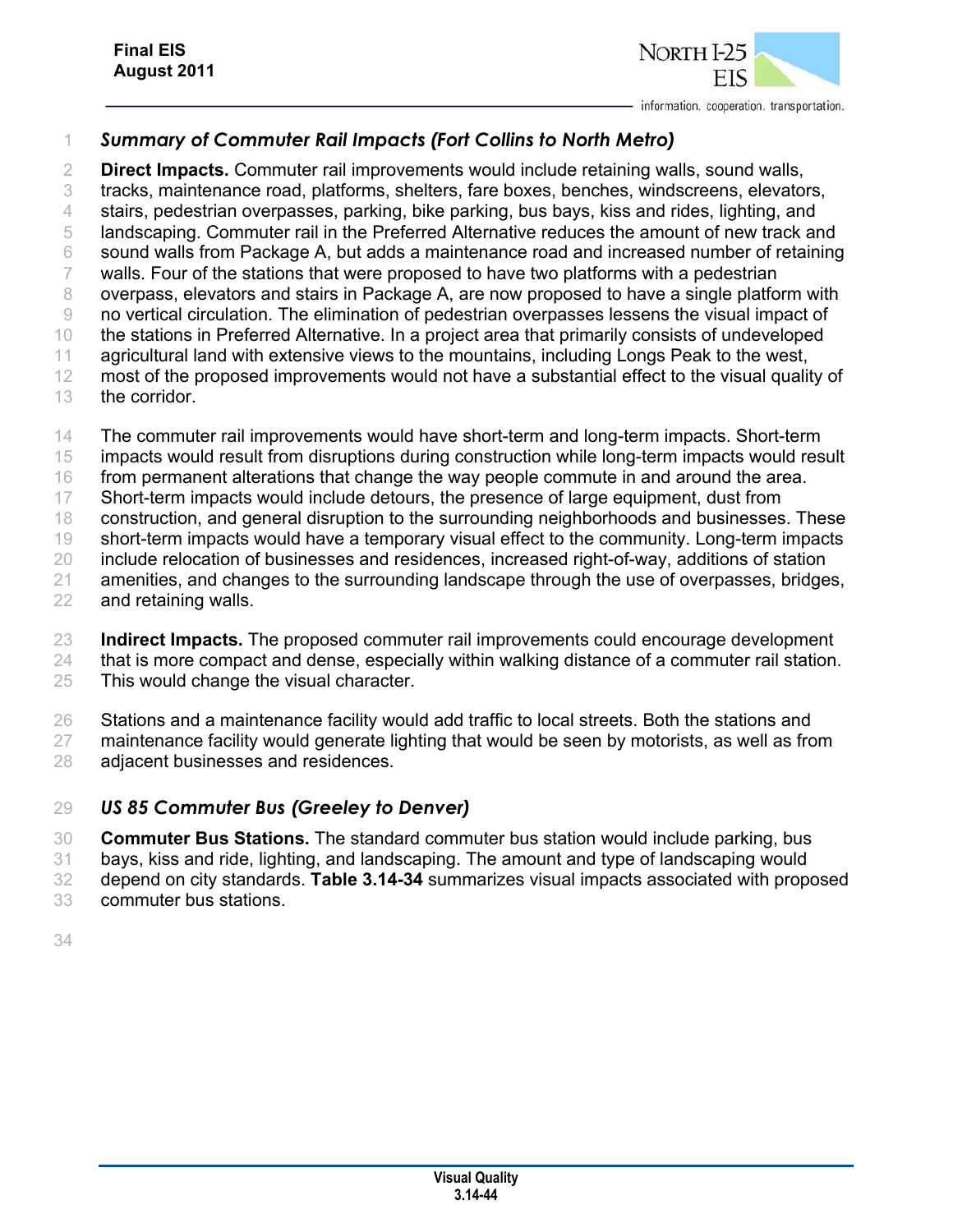

| <b>Station</b>              | Impact                                  | <b>Classification</b> |
|-----------------------------|-----------------------------------------|-----------------------|
| Greeley                     | <b>Relocation of business</b>           | Moderate              |
| South Greeley               | Reconfiguration of existing parking lot | Moderate              |
| Evans                       | Relocation of residence                 | Moderate              |
| Platteville                 | <b>Relocation of business</b>           | Moderate              |
| Fort Lupton                 | <b>Relocation of business</b>           | Moderate              |
| <b>Brighton</b>             | None                                    | None                  |
| <b>Commerce City</b>        | None                                    | None                  |
| <b>Denver Union Station</b> | None                                    | None                  |
| <b>DIA</b>                  | None                                    | None                  |

#### 1 **Table 3.14-34 Commuter Bus Station Effects Analysis**

2 The Greeley, South Greeley, Evans, Platteville, and Fort Lupton stations would have a

3 moderate visual effect because they would result in the relocation of a business or residence.

4 These stations, however, would not impede views to the mountains. Commuter bus would stop

5 at the existing Brighton park-and-Ride, Denver Union Station, DIA and the proposed

6 Commerce City park-and-Ride. These stations have not been included in the analysis and are

7 assumed to be in existence at the time the EIS improvements and no additional improvements

8 are proposed as part of the North I-25 Final EIS.

9 **Maintenance Facility.** The maintenance facility would serve both commuter bus and express

10 bus. Refer to express bus (Fort Collins/Greeley to Denver/DIA) Maintenance Facility for visual

11 effects as a result of the maintenance facility.

#### 12 *Summary of US 85 Commuter Bus (Greeley to Denver)*

 **Direct Impacts.** Commuter bus improvements would include benches, parking, bike parking, bus bays, kiss and rides, lighting, and landscaping. In a project area that primarily consists of undeveloped agricultural land with extensive views to the mountains, including Longs Peak to 16 the west, most of the proposed improvements would not have a substantial effect to the visual 17 quality of the corridor. The visual impacts for commuter bus in the Preferred Alternative would be the same as Package A.

 The commuter bus improvements would have short-term and long-term impacts. Short-term impacts would result from disruptions during construction while long-term impacts would result from permanent alterations that change the way people commute in and around the area. 22 Short-term impacts would include the presence of large equipment, dust from construction, and general disruption to the surrounding neighborhoods and businesses. These short-term 24 impacts would have a temporary visual effect to the community. Long-term impacts include

25 relocation of businesses and residences, and additions of commuter bus station amenities.

26 **Indirect Impacts.** The proposed commuter bus service is unlikely to noticeably affect 27 development.

28 Commuter bus stations would add traffic to local streets. The stations would generate lighting

29 that would be seen by motorists, as well as from adjacent businesses and residences.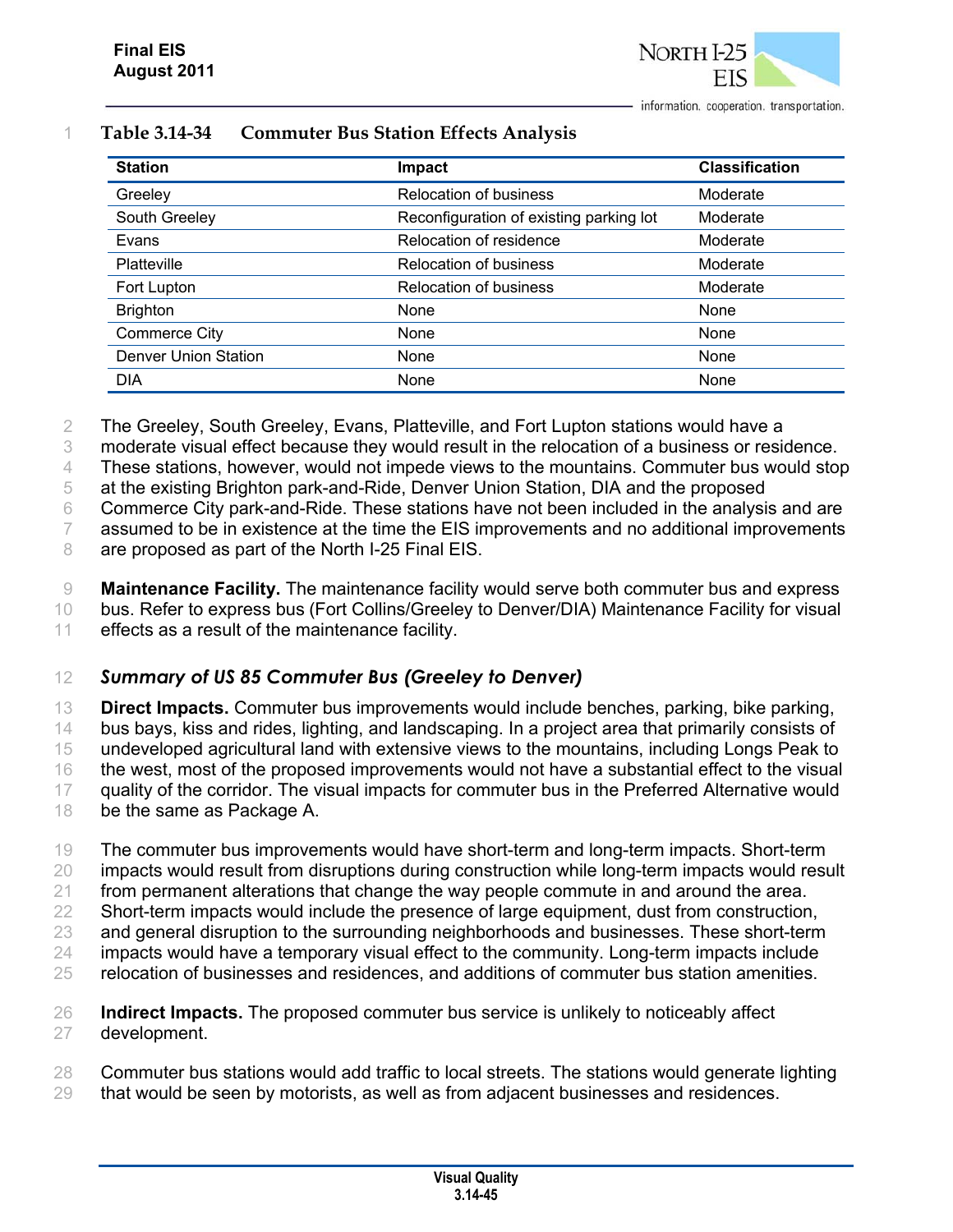

# **3.14.4 Mitigation Measures**

- Mitigation measures will be implemented to minimize adverse visual impacts from proposed
- highway and transit improvements. Mitigation measures will include providing visual buffers and enhanced architectural treatments to structures.

# **3.14.4.1 I-25 HIGHWAY IMPROVEMENTS (SH 1 TO US 36)**

- Potential mitigation measures to soften and enhance the visual effects of the proposed highway improvements will include landscaping and architectural features.
- 
- Mitigation measures to address the visual effects of highway widening will include
- incorporating landscaping at interchanges and along the highway. Mitigation measures to
- address the visual effects of structural elements will include providing architectural interest or
- color into retaining walls, sound walls, and reducing the effect of overpasses by providing
- 12 architectural detailing of the railings and other features.
- Mitigation measures to address the visual effects of carpool lots will include the use of trees in
- combination with shrubs to filter views to the carpool lots, provide a human scale, and present
- a positive image. Landscape islands with shade trees would be placed in parking lots to break
- up the expanse of pavement and parked vehicles.

# **3.14.4.2 I-25 EXPRESS BUS (FORT COLLINS/ GREELEY TO DENVER/DIA)**

- Potential mitigation measures to soften and enhance the visual effect of the proposed express bus improvements will include landscaping, and architectural features.
- Mitigation measures to soften and enhance the visual effects of slip ramps will include
- incorporating landscaping, providing architectural interest or color in retaining wall and limiting 22 lighting to only what is required for safety and security.
- Mitigation measures to address the visual effects of express bus stations will include providing
- distinctive treatments at station plazas to designate distinct station locations. Local
- communities, business districts, or other entities should be involved in upgrading or enhancing
- the currently proposed features. The effects of overpasses will be reduced with architectural
- 27 detailing of the railing and other features. Station effects will be reduced with the use of trees
- in combination with shrubs to filter views to the station and parking lots, provide a human 29 scale, and present a positive image to attract ridership. Landscape islands with shade trees
- would be placed in parking lots to break up the expanse of pavement and parked vehicles.
- Lighting at the express bus stations would be designed to minimize shadows. Light sources
- would be shielded so that night-time lighting is focused on the express bus stations and light
- overspill is minimized.

# **3.14.4.3 COMMUTER RAIL (FORT COLLINS TO NORTH METRO)**

- Potential mitigation measures to soften and enhance the visual effect of the proposed
- commuter rail service will include fencing types, landscaping, and architectural features.
-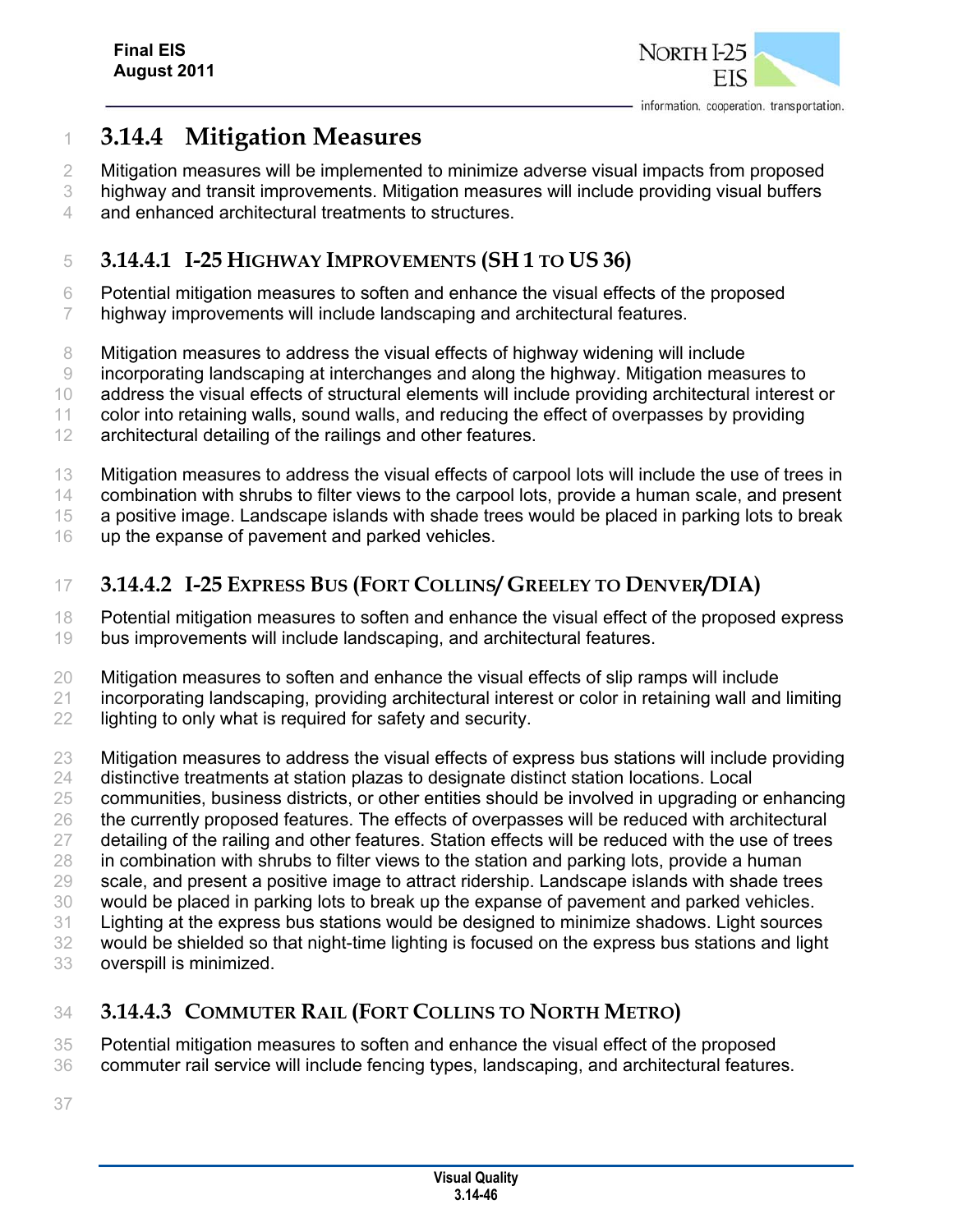Mitigation measures to soften and enhance the visual effects of track widening will include

incorporating landscaping, considering vinyl coated chain link fencing, providing architectural

interest or color in retaining wall and bridge design, and limiting lighting to only what is required

for safety and security.

Mitigation measures to address the visual effects of stations will include providing distinctive

treatments at platform station locations to designate station locations. Local communities,

7 business districts, or other entities should be involved in upgrading or enhancing the currently

proposed features. The effects of overpasses will be reduced with architectural detailing of the

railing and other features. Station effects will be reduced with the use of trees in combination

 with shrubs to filter views to the station and parking lots, provide a human scale, and present a positive image to attract ridership. Landscape islands with shade trees will be placed in

12 parking lots to break up the expanse of pavement and parked vehicle. Lighting at the

commuter rail stations would be designed to minimize shadows. Light sources would be

shielded so that night-time lighting is focused on the commuter rail stations and light overspill

is minimized.

# **3.14.4.4 US 85 COMMUTER BUS (GREELEY TO DENVER)**

Mitigation measures to address the visual effects of commuter bus stations will include

providing distinctive treatments to designate distinct station locations. Local communities,

business districts, or other entities should be involved in upgrading or enhancing the currently

20 proposed features. Station effects will be reduced with the use of trees in combination with

shrubs to filter views to the station and parking lots, provide a human scale, and present a

 positive image to attract ridership. Landscape islands with shade trees would be placed in parking lots to break up the expanse of pavement and parked vehicles. Lighting at the

commuter bus stations would be designed to minimize shadows. Light sources would be

25 shielded so that night-time lighting is focused on the commuter bus stations and light overspill

is minimized.